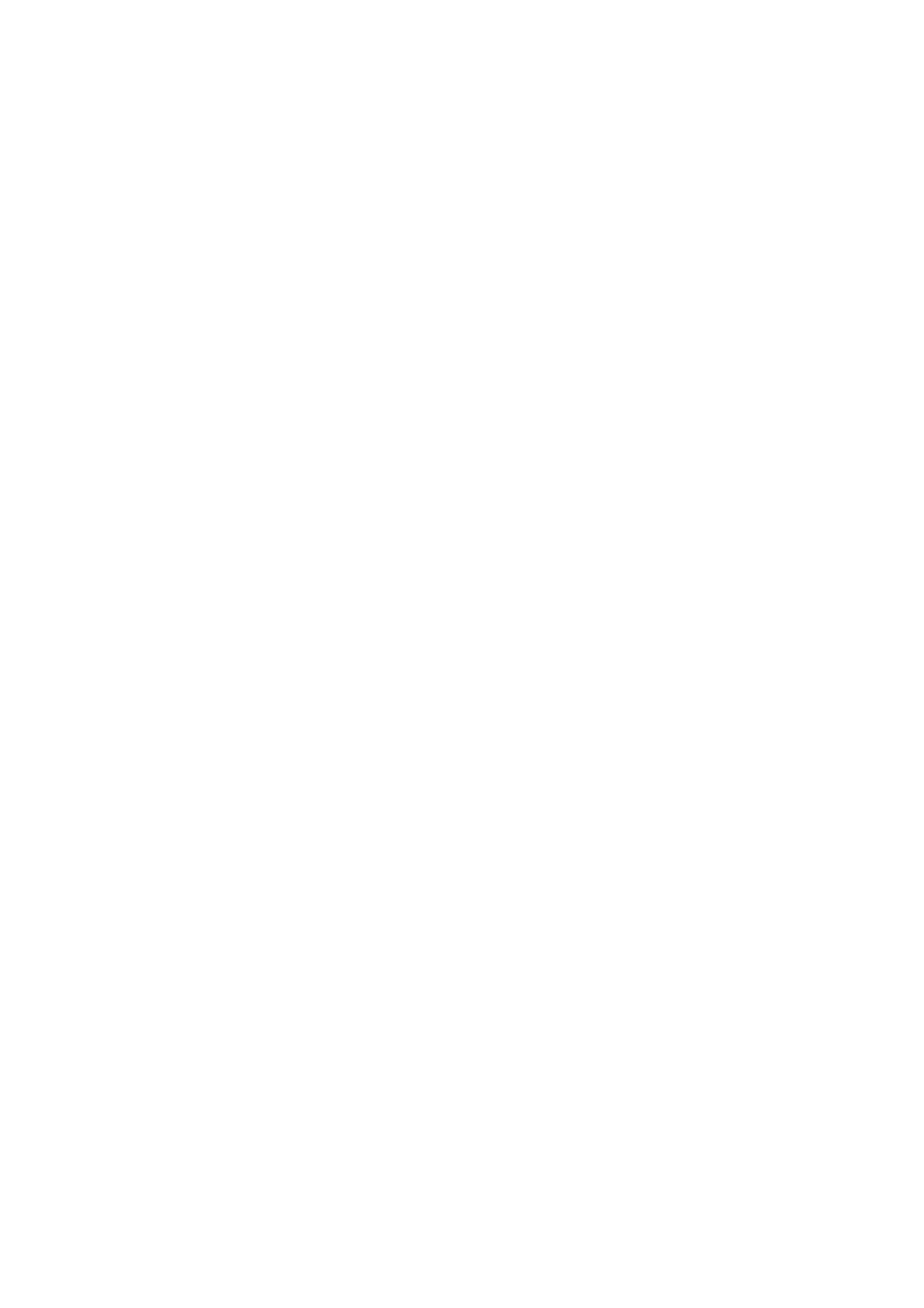## **EUROPEAN UNIVERSITY INSTITUTE DEPARTMENT OF ECONOMICS**

*Urban Growth, Uninsured Risk, and the Rural Origins of Aggregate Volatility* 

**STEVEN POELHEKKE**

EUI Working Paper **ECO** 2008/26 revised November 2008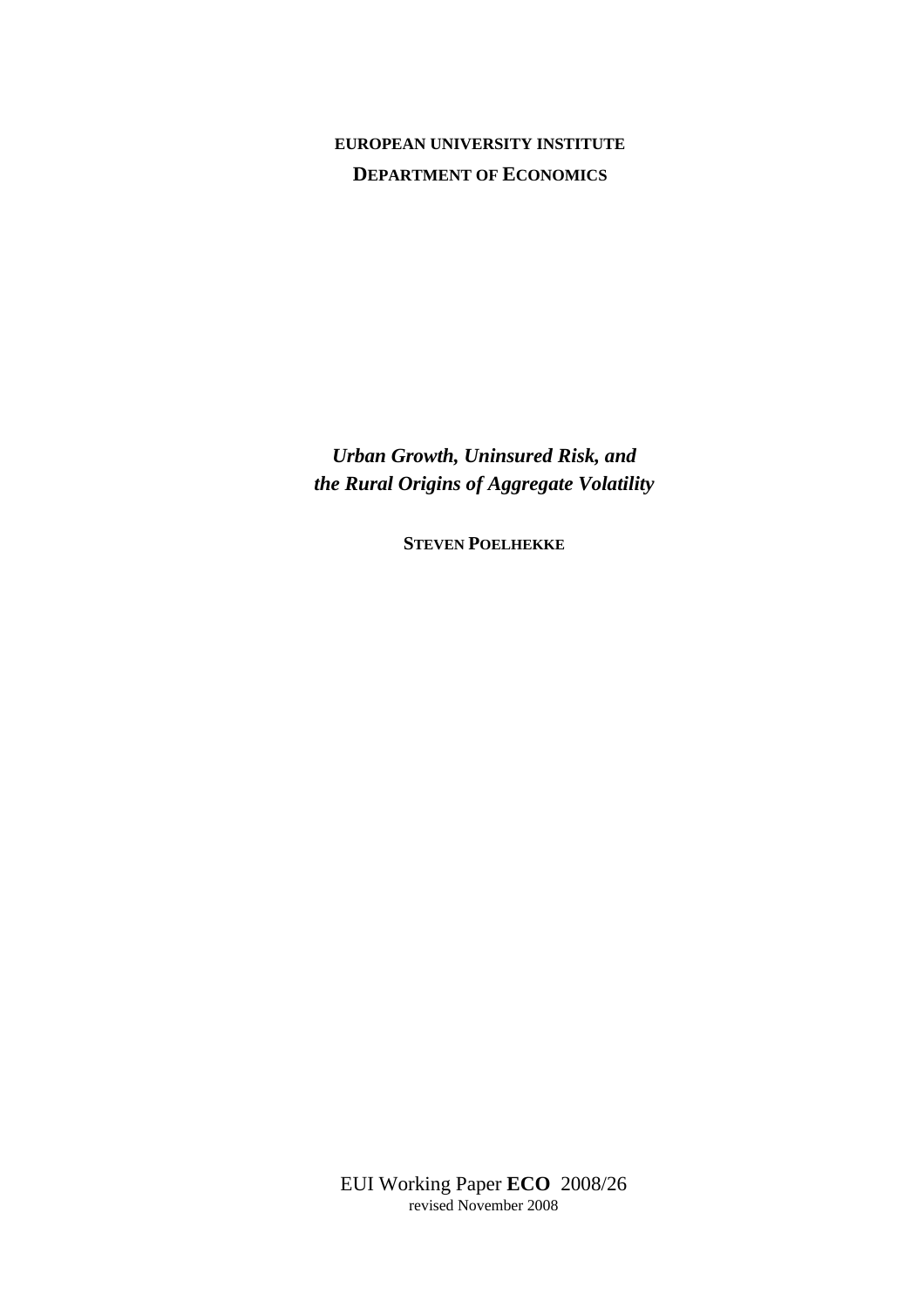This text may be downloaded for personal research purposes only. Any additional reproduction for other purposes, whether in hard copy or electronically, requires the consent of the author(s), editor(s). If cited or quoted, reference should be made to the full name of the author(s), editor(s), the title, the working paper or other series, the year, and the publisher.

The author(s)/editor(s) should inform the Economics Department of the EUI if the paper is to be published elsewhere, and should also assume responsibility for any consequent obligation(s).

ISSN 1725-6704

© 2008 Steven Poelhekke

Printed in Italy European University Institute Badia Fiesolana I – 50014 San Domenico di Fiesole (FI) Italy

> http://www.eui.eu/ http://cadmus.eui.eu/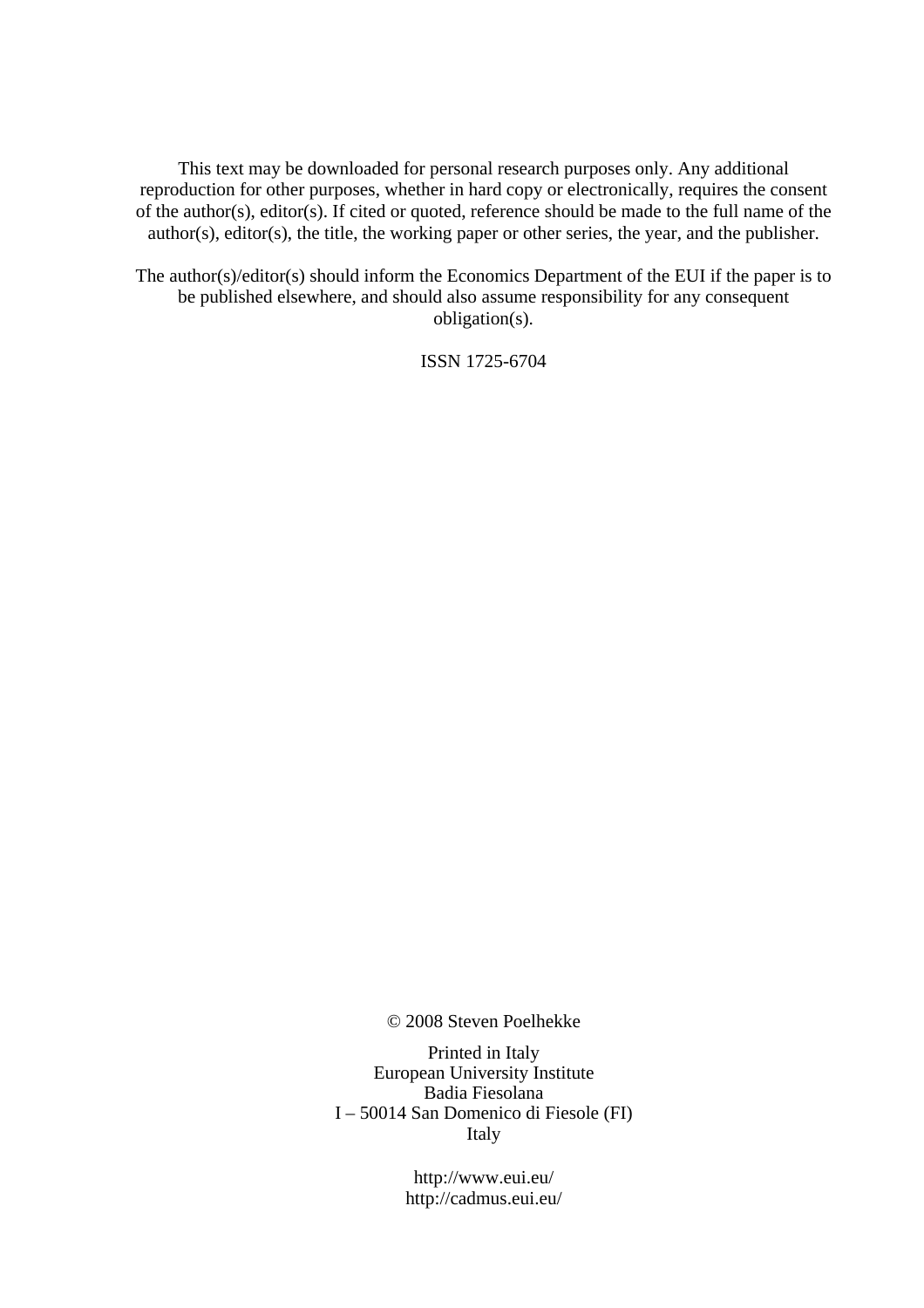## Urban Growth, Uninsured Risk, and the Rural Origins of Aggregate Volatility

Steven Poelhekke <sup>1</sup>

Version: December 2007

European University Institute Department of Economics, Via della Piazzuola, 43, I-50133, Florence, Italy.  $Tel.: +39-055-4685-927; \text{ Fax: } +39-055-4685-902$ 

#### Abstract

The level of urbanization has increased by over 5 percentage points per decade outside the developed world since 1960. Rapid urbanization was accompanied by fast economic growth and job creation in most parts of the world. However, notably Africa (and Latin America after 1980) has had a different experience: while growth in GDP per capita slowed significantly or even reversed, the rate of urbanization continued its fast pace. This paper aims to explain this by introducing an aggregate risk differential between the countryside and the city. Uninsurable expected risk will lead to rural-urban migration as a form of ex-ante insurance if households are liquidity constrained in incomplete markets and cannot overcome adverse shocks. Macroeconomic volatility finds its origins in risk-prone natural resource production including agriculture and has a robust positive effect on urban growth, especially when economic growth is slow. The effect stands up to the transitional view on urbanization of economies shifting from an agricultural to an industrial base.

Key words: urbanization, risk, natural resources, volatility, rural-urban migration JEL Classification: O1, R11, R23, R51, D81

Email address: steven.poelhekke@eui.eu (Steven Poelhekke).

URL: http://www.eui.eu/Personal/Researchers/Poelhekke/Index.html (Steven Poelhekke).

<sup>1</sup> I thank Giancarlo Corsetti, Patrick Eozenou, Jan Willem Gunning, Bas Jacobs, Rick van der Ploeg, Fabio Schiantarelli and Martin Zagler for helpful discussions and suggestions. All errors are my own.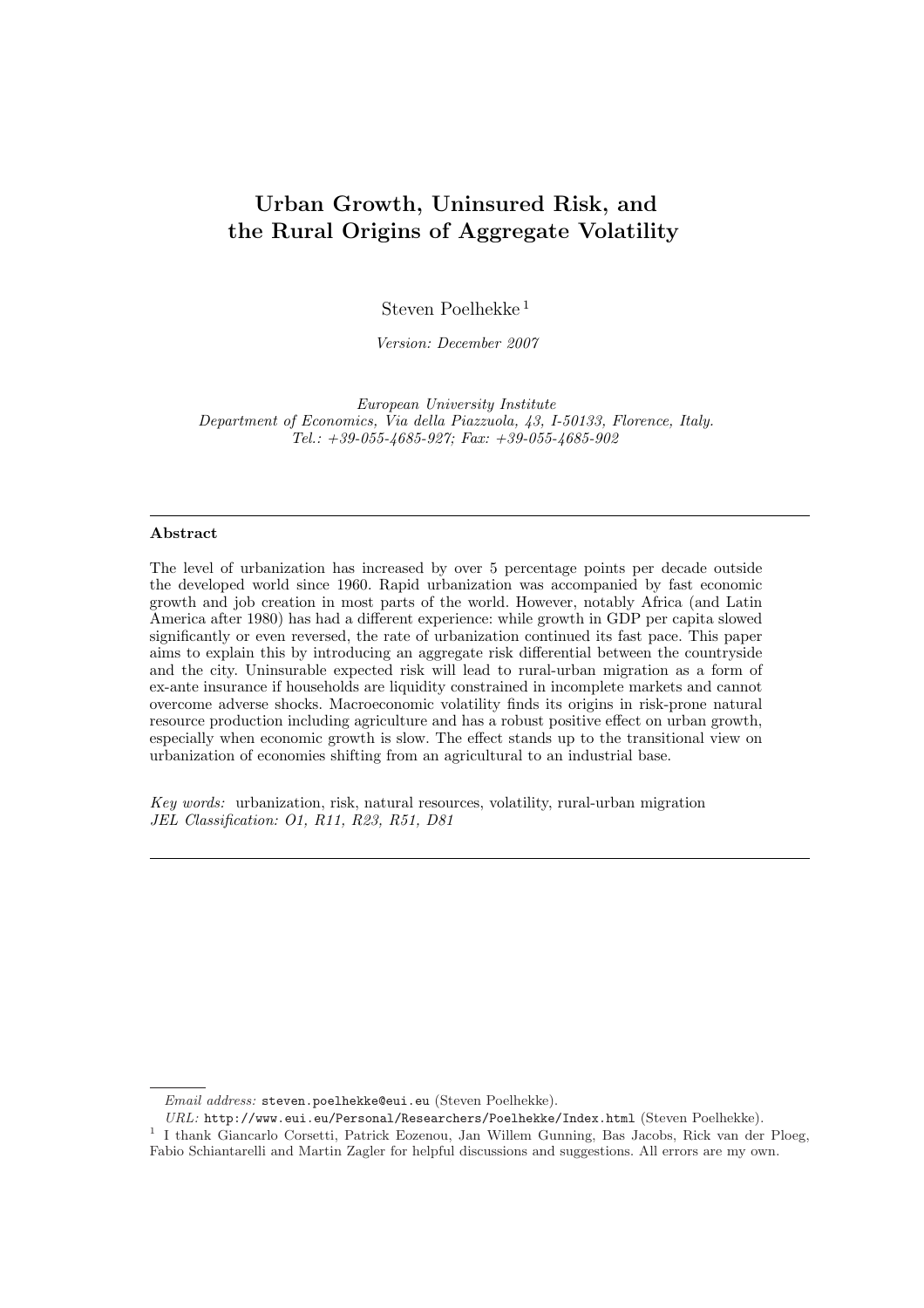#### 1 Introduction

The level of urbanization has increased by over 5 percentage points per decade outside the developed world since 1960. As a result, sometime this year the world will have more urban inhabitants than rural dwellers. Rapid urbanization was accompanied by fast economic growth in most parts of the world. However, notably Africa (and Latin America after 1980) has had a different experience (Fay, Opal, 2000) as is shown in Figure 1. While growth in GDP per capita slowed significantly or even reversed, the rate of urbanization continued its normal fast pace. Table 1 ranks regions by the growth differential between national and urban population. Given the low GDP per capita growth in Sub-Saharan Africa it is surprising that it comes on top in terms of urbanization speed. Without growth to create jobs or higher wages in cities (such as in East Asia) it seems puzzling that so many rural dweller choose to become urban dwellers. Most people end up in slums which do not necessarily offer better living conditions than rural areas for a given income (UN-Habitat, 2006). The long time period and crowding should lower the expected income gain from moving to the city. Big city lights are not always bright. It seems that the continued migration flows in some parts of the world are larger and more persistent than the classic Harris-Todaro (1970) model can explain. An illustration is given by Equatorial Guinea, a Sub-Saharan African country. Between 1990 and 1995 its urban population grew 12% faster than the national population, yet GDP per capita and manufacturing value added were declining by respectively -9% and -7% per year on average.

Apart from being pulled to the city by a higher income promise people may also be pushed from the rural area. If living conditions worsen in the countryside because sources of income decline (by natural causes such as rainfall or conflicts for example) then people will move to cities even if urban economic growth is absent, because it is the only place to go with at least some chance of improvement. Even if rural life exhibits good as well as bad years then people are still pushed off the land and to the city in bad years, unless they have the financial means to smooth consumption and 'ride out the bad times'. The more volatile shocks are, the more likely it is that sufficiently bad years occur that wipe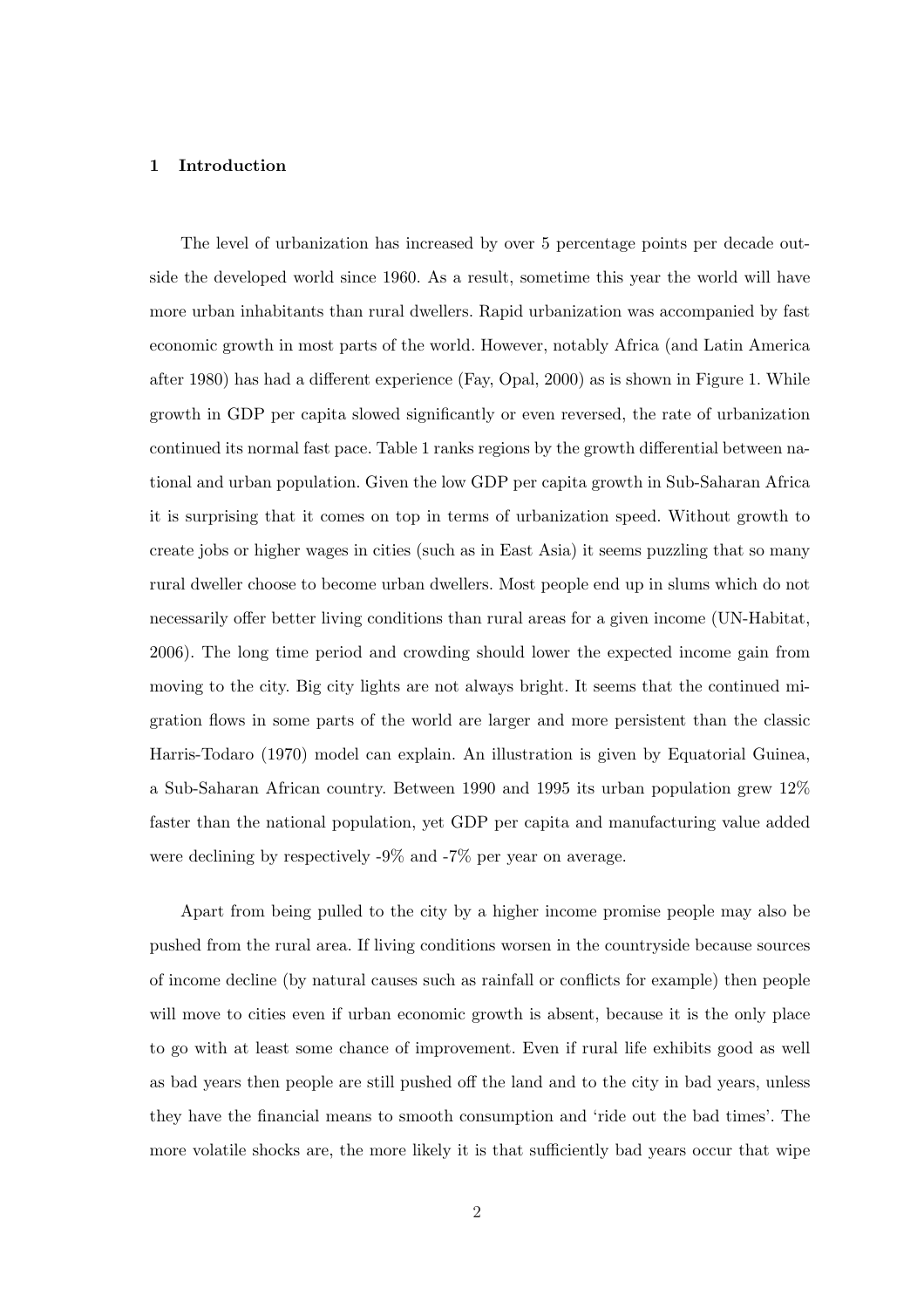out savings. Natural resource production and the exogenous prices they fetch on the world market show very volatile behavior (Deaton, 1999). Financial services to insure against shocks are relatively absent in rural areas (Collier, Gunning, 1999). Return migration in good years is limited by population growth, but also because good years offer more urban employment. Sub-Saharan Africa was the most volatile region during the past 45 years and also very resource dependent, as Table 1 shows. <sup>2</sup> Our example of Equatorial Guinea did not suffer from war or conflict in the 1990s, but output growth volatility in the agricultural sector (62% of all value added) was a worrying 27% and the standard deviation of yearly GDP per capita growth rates a similarly high 24%! The negative agricultural growth shock of -29% in 1993 (while World food export prices had been declining for three years) may well have pushed farmers to cities to find alternative income sources, if they could not use financial instruments to wait for next year's positive shock of  $+44\%$ . Risk was evidently high.

This paper will try to explain urbanization occurring even under negative growth, by including another feature of many developing countries: their dependence on natural resource production and consequent shocks to GDP growth. Figure 2 shows the dependence of four regions on resource exports over time. Notably Africa and Latin America are very resource dependent.

Recent work has explained the different African experience by using rainfall data (Barrios et al., 2006) and shown that low rain fall (low agricultural productivity) is associated with a higher contemporary level of urbanization. Fay and Opal (2000) and Davis and Henderson (2003) identify government policy resulting in 'urban bias' and artificially high urban wages as an important cause for high levels of urbanization, in combination with urban poverty. Other explanations are ethnic tensions, democracy (more regional autonomy, so less urban bias), less than average agricultural yield (which is related to rainfall),

<sup>&</sup>lt;sup>2</sup> See appendix A for data sources.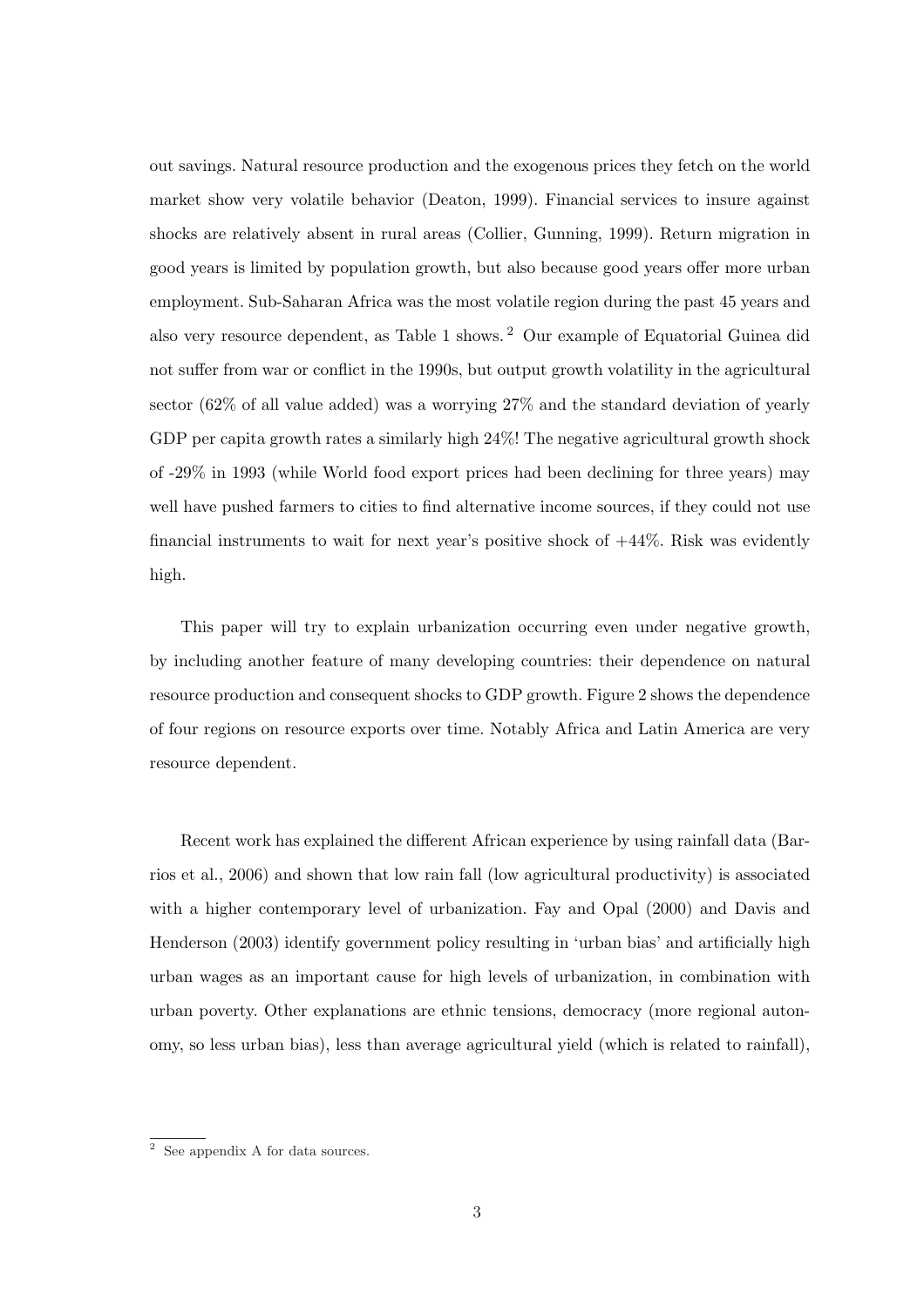

Fig. 1. Growth and urbanization

Fig. 2. Resource dependence

| Table 1                                                       |  |  |  |  |
|---------------------------------------------------------------|--|--|--|--|
| Economic and Urban Growth by Region (yearly $\%$ , 1960-2005) |  |  |  |  |

|                               | (1)                                  | $\left( 2\right)$ | (3)   | $\left(4\right)$ | (5)       | (6)                | (7)   | (8)   |
|-------------------------------|--------------------------------------|-------------------|-------|------------------|-----------|--------------------|-------|-------|
|                               | $GDP/c$ apita<br>% Population growth |                   |       | Nat. resource    | % Urban   |                    |       |       |
|                               | growth                               |                   |       |                  |           | $\exp$ . value/GDP |       |       |
|                               | mean                                 | sd                | urban | total            | $(3)-(4)$ | mean               | 1960  | 2005  |
| Sub-Saharan Africa            | 0.85                                 | 6.93              | 5.25  | 2.54             | 2.71      | 17.37              | 13.50 | 36.25 |
| South Asia                    | 2.40                                 | 2.70              | 3.97  | 2.12             | 1.85      | 5.05               | 13.00 | 23.92 |
| Eastern Europe & Central Asia | 2.98                                 | 4.54              | 2.84  | 1.30             | 1.53      | 3.83               | 32.85 | 60.50 |
| East Asia & Pacific           | 3.39                                 | 4.13              | 3.31  | 1.84             | 1.48      | 16.04              | 42.62 | 64.31 |
| Middle East & North Africa    | 1.78                                 | 5.75              | 3.96  | 2.84             | 1.12      | 11.48              | 42.27 | 65.17 |
| Latin America & Caribbean     | 1.44                                 | 4.11              | 3.10  | 2.00             | 1.10      | 13.96              | 42.16 | 66.10 |
| Western Europe                | 2.78                                 | 2.52              | 1.22  | 0.57             | 0.65      | 7.54               | 59.35 | 75.53 |
| North America                 | 2.28                                 | 1.88              | 1.53  | 1.17             | 0.36      | 5.82               | 69.55 | 80.45 |

Note: Ordered on column 5. Means (or standard deviations) are calculated as the within-region cross-country unweighed average (or standard deviation) of country-time-period average growth rates (or standard deviations).

and changes in the 5-year average ratio of producer prices of wheat, rice, and maize to the country's CPI (which is often used as a proxy for rural to urban terms of trade), and to the world prices. We will add to this literature by focusing on volatility in output (standard deviation of GDP per capita growth), and volatility in the value of natural resources. We believe that the uncertainty associated with shocks around 5-year means is more important than average changes themselves. We will show that these shocks originate mostly from rural (resource) sectors rather than urban (manufacturing) sectors and that the resource sector tends to be more risky. Figure 2 shows cumulative density functions for four resources, and general price indices for industrial countries and the world. The x-axis shows the size of yearly standard deviations in % monthly price index changes. It is clear that a country with a high dependence on for example food products faces much more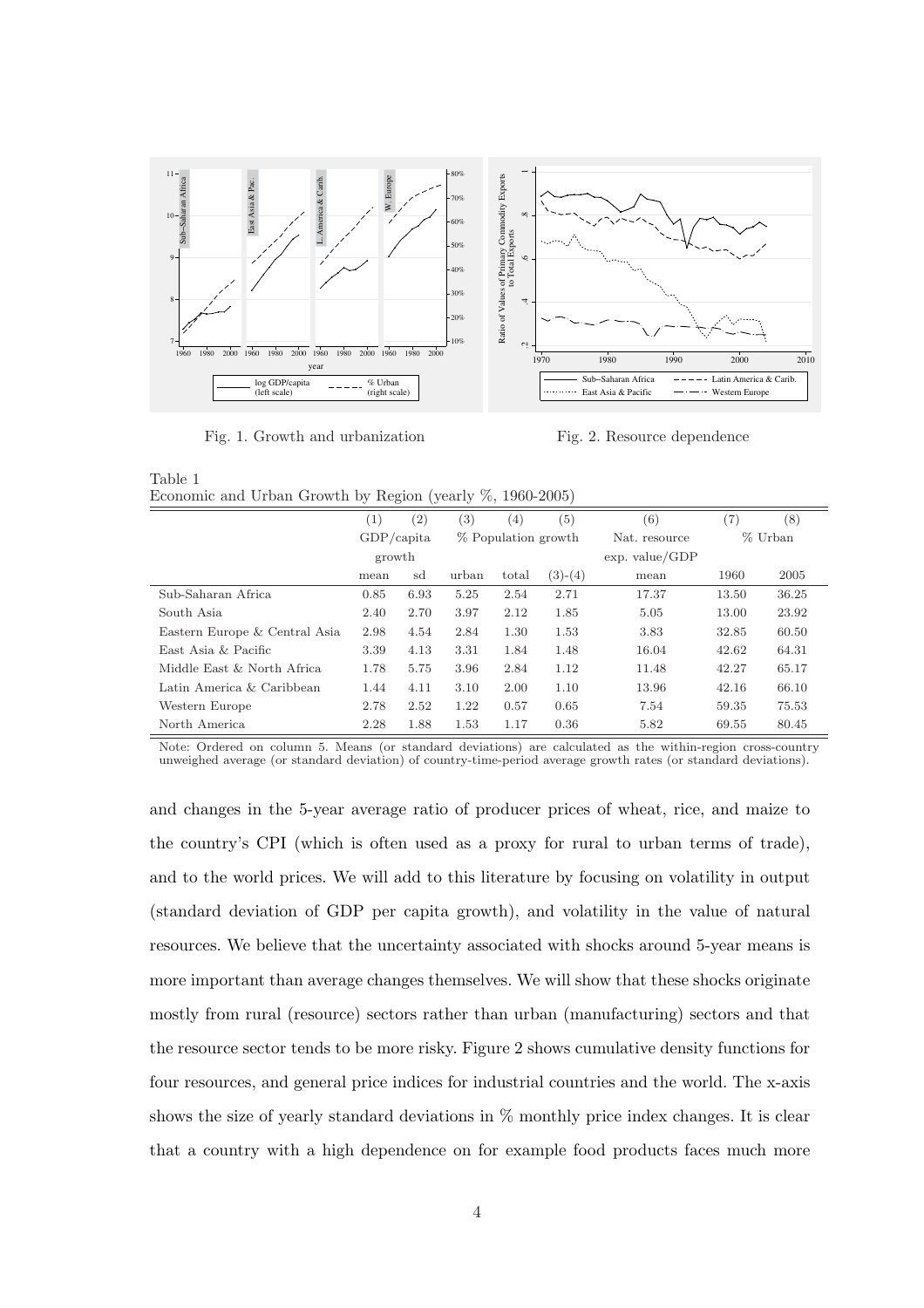volatile prices than the average industrial country which typically trades in manufactures. Moreover, food prices are almost as volatile as oil prices. This prompted large price stabilization schemes in the 1970s which had many pitfalls and adverse side effects as studied in Newbery and Stiglitz (1981). Figure 2 plots the same resource price indices over time in levels. There are clearly very volatile periods and periods in which the price is much more stable. The volatility of output shocks is primarily caused by volatility in non-urban sectors, such as the natural resource sector. We will furthermore primarily focus on the speed of urbanization rather than the level and hypothesize that urban growth is faster in more volatile periods, especially if average growth is low. Shocks around a low or negative growth rate are probably worse than shocks around a high and positive growth rate.



Fig. 3. Densities of Yearly Standard Deviation of Monthly Price Index Changes, 1970-2003

Uncertainty and risk as a motive to migrate (for some family members) was already noted by Stark and Levhari (1982). Daveri and Faini (1999) have estimated this motive for Italian migrants within Italy and internationally and conclude that risk is a significant determinant, driven by risk aversion. Dustmann (1997) similarly models the duration of migration as it is determined by risk at home and abroad and the (intertemporal) covariance of labor market shocks in addition to a wage differential. For example, a temporary migrant may diversify risk if the covariance of shocks is negative. We will try to link this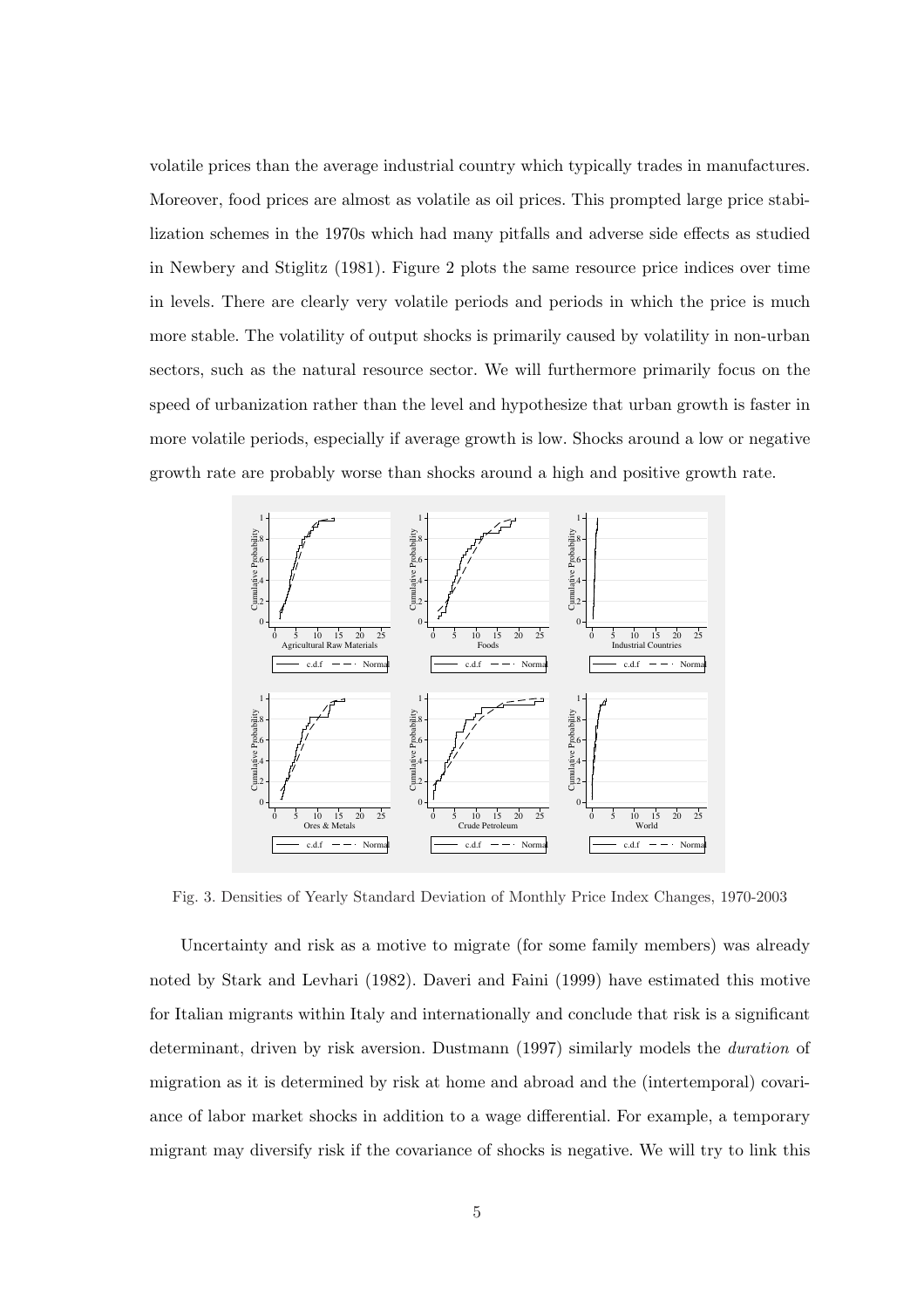

Fig. 4. Price index plots (monthly, labels at January of each year)

motive to a country's natural resource dependence and income risk in rural and urban sectors to explain fast rates of urban growth.

The next section describes the means by which households may cope with risk and how successful they are. Section 3 models households' migration behavior in response to shocks and section 4 discusses the estimation strategy. Sections 5 and 6 describe the results and assess their robustness, after which section 7 concludes.

#### 2 Households and risk insurance

In industrialized countries households can deal with risk by buying financial services such as a savings and checking accounts, (unemployment) insurance, pensions, bonds, loans, etc., allowing them to smooth consumption over time. Most of these services are however beyond the reach of most people in developing countries, especially outside the urban environment where fever if any of these services are provided. Even inside cities a dual economy exists, the formal and the informal one, both in terms of labor and in terms of housing (see i.e. Temple, 2005). Slum dwellers will find it much harder to smooth consumption because they cannot provide collateral or a credit history. We are therefore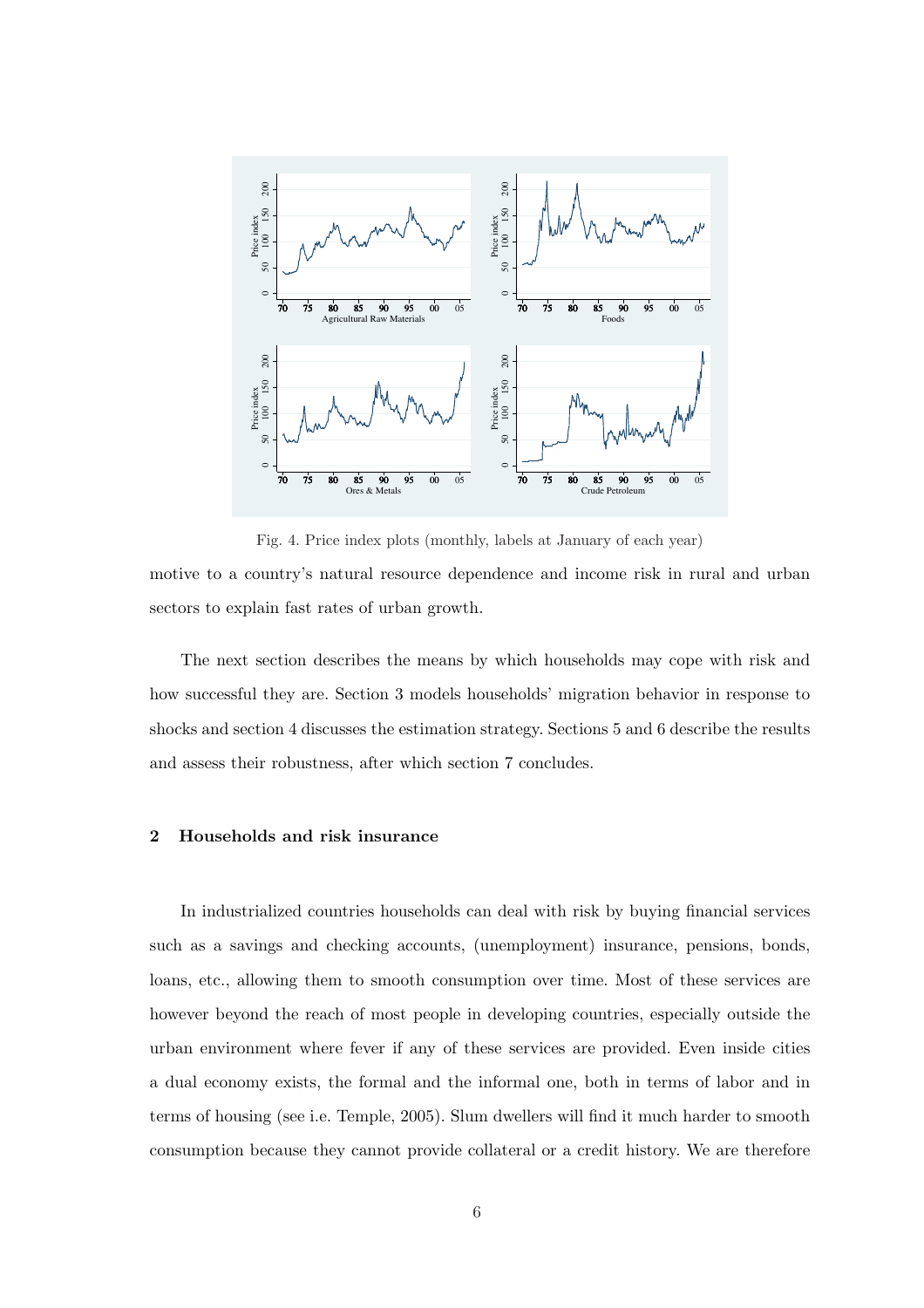in a situation of incomplete markets which affect not only households' (ex post) income, but also their (ex ante) behavior.

Insurance may partly be obtained by various informal means, as described in Besley (1995). We distinguish ex post risk sharing which usually happens at the village level among households. It takes the form of (cross-sectional) transfers which pool risk and income and provide insurance against idiosyncratic shocks but requires strong information and enforcement institutions within the community (Udry, 1990). However, the larger the covariance of shocks among households, the less scope there is for this form of insurance. Aggregate community shocks can not be insured against. Townsend (1994) and others <sup>3</sup> find that Pareto efficient risk pooling is often not achieved. Transfers across time may provide additional insurance, but Rosenzweig and Binswanger (1993) find that this is also limited because of credit constraints. Moreover, it leads households to choose less risky investment projects with a lower return with adverse effect on productive efficiency.<sup>4</sup> Accumulation of buffer stocks often in the form of bullocks may also be used to smooth consumption (Deaton, 1991), but this may also affect production if these assets are used in production (Rosenzweig and Wolpin, 1993) and is thus a sub-optimal insurance method.

Households can also cope with risk by changing their behavior in such a way that they minimize the chance of bad shocks hitting them in anticipation of risk. This is referred to as ex ante insurance and takes the form of conservative investment decisions, such as postponing adoption of new risky technology, crop diversification, crops of lower yields but faster growth cycles, diversifying family members among different income activities or sharecropping. It is also related to remittances and risk diversification by means of assigning family members to work in a different area, country or sector such as in Stark and Lucas (1988), although we do not believe that this alone can account for the high speed

<sup>3</sup> See Bardhan and Udry, 1999.

<sup>4</sup> Risk usually commands a higher return because otherwise the project would never be started, but in a rural development country setting risk might be high even with low return if social and financial constraints limit the ability to change predetermined investments, such as being born on a family (subsistence) farm.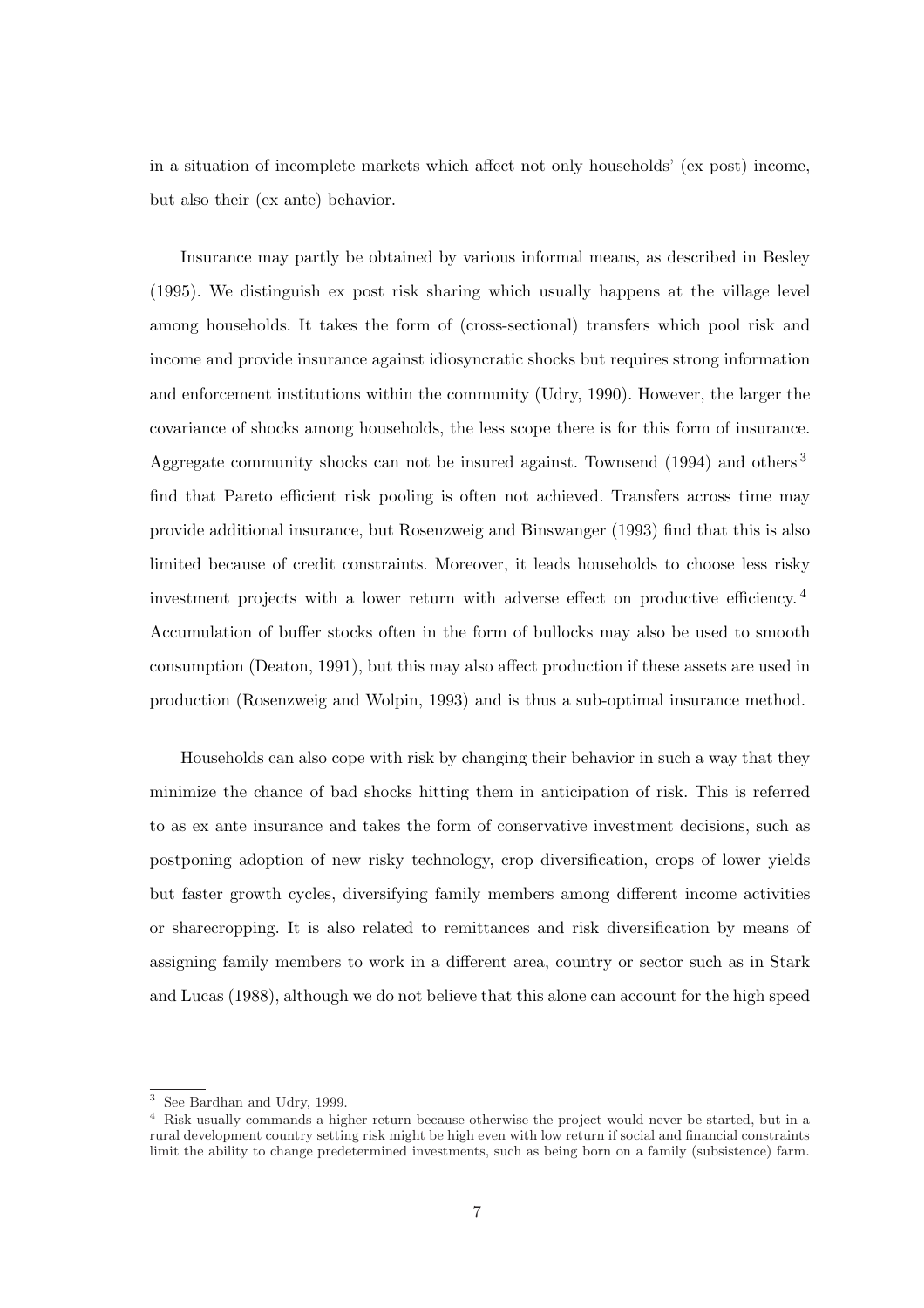of urbanization. The relative importance of ex ante risk insurance is shown by Elbers et al. (2005). They use micro data to quantify the ex post and ex ante effects of risk on capital accumulation and find that two-thirds of the detrimental effect of risk is due to the ex ante type which influences households behavioral decisions.

Since we focus on aggregate shocks which are uninsurable by the local informal ex post methods we assume that ex ante risk insurance is an important response to, for example, world resource price shocks. We hypothesize that migration is the link between risk and urban growth because it is the ex ante response to aggregate rural income risk.

#### 3 Model of ex-ante risk insurance

The theoretical reason to look at volatility as an explanation for urbanization is derived as follows. Representative workers are either employed in an urban manufacturing sector M, the urban informal sector I or in the rural resource sector R.<sup>5</sup> The resource sector may produce agriculture, mining or plantation products such as coffee, and is assumed to be the only source of income and employment outside the city. The national composition of output in these sectors is also translated into output growth volatility (its standard deviation). We will show that output volatility originates to an important extend from shocks to the exogenous world prices for exports including manufactures and natural resources, the latter of which are more volatile. The more total GDP depends on resource export earnings, the higher will also be the covariance between GDP growth shocks and resource prices. Shocks are larger and more frequent in the rural resource sector than in the urban manufacturing sector. <sup>6</sup> Furthermore, the urban sector typically has better access to financial services to insure against shocks, while the rural agricultural sector is additionally affected by weather

<sup>5</sup> The 'sector' of subsistence farming is not explicitly modeled because it is affected mostly by weather shocks, more than it is affected by price shocks.

<sup>6</sup> Unfortunately, we will not be able to distinguish between urban and rural GDP growth and shocks, we only observe changes in aggregate GDP. We assume instead that manufactures are produced exclusively in cities and agriculture and resources outside cities.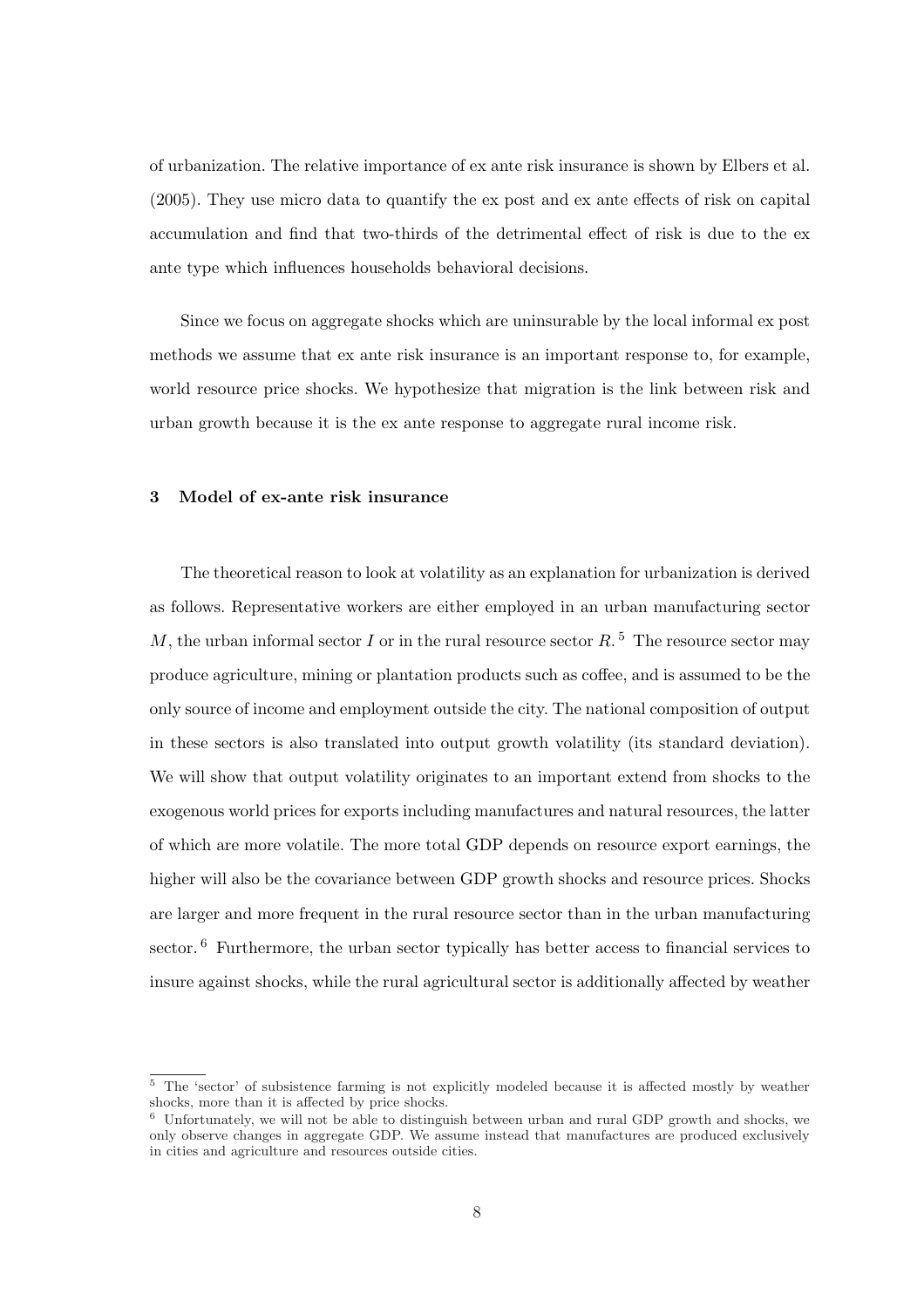shocks. It is therefore reasonable to assume that production and employment in the rural sector is inherently more risky than employment in the urban manufacturing sector even though its return is not necessarily higher. Some periods are more volatile than others and a country's development over time may change the dependence on resources and its ability to cope with external shocks. A time dimension is therefore also important. The goal of this model is to analyze the effect of a risk differential on workers' location choice.

A representative worker<sup>7</sup> faces a migration choice every period and simultaneously a choice between sectors. <sup>8</sup> Household face a liquidity constraint every period because we assume that financial markets are underdeveloped, especially in the rural and informal urban sectors. Lack of collateral or a credit history (and incomplete markets) prohibits borrowing such that in every period the value of assets  $A_t$  plus expected income  $y_t$  should be larger than consumption  $c_t$  and the optional cost of migration  $\kappa$  (which is positive only if a household decides to move, zero otherwise).

$$
A_t + y_t - c_t - \kappa_t \ge 0 \tag{3.1}
$$

Income  $y_t$  depends on the previous period 'portfolio' choice  $z_{t-1} \in \{0,1\}$  of the household which corresponds to a choice of sector and hence of location.<sup>9</sup> We call  $z = 1$  rural and  $z = 0$  urban. Because each location has a perfectly competitive sector people can always find employment in the city: either formal or informal. <sup>10</sup> We assume additionally that each sector faces a different degree of aggregate (multiplicative) income risk. Income is therefore a function of exogenous shocks taking place in the rural sector  $\epsilon_t \sim N(1, \sigma_{\epsilon}^2)$ with unit mean and variance  $\sigma_{\epsilon}^2$  and in the urban sector  $\eta_t \sim N(1, \sigma_{\eta}^2)$ , with known joint

<sup>7</sup> We will not distinguish between migration of a single worker or of a household since we rely on aggregate data.

<sup>8</sup> This section builds heavily on a standard risk and insurance model with a precautionary savings motive (as in Mirrlees, 1965; Deaton, 1991), see Bardhan and Udry (1999). In these models households make choices between different investments with different risk and return. Here we add the possibility that location is a choice and that each location promises a different stream of income.

<sup>&</sup>lt;sup>9</sup> We could also make this choice continuous. In that case the household chooses its distance to the nearest city and thus access to an external market with means of diversification, but this would not change our main results. See for example Brueckner and Zenou (1999) for an urbanization model with a land market. <sup>10</sup> We abstract from any unemployment benefits.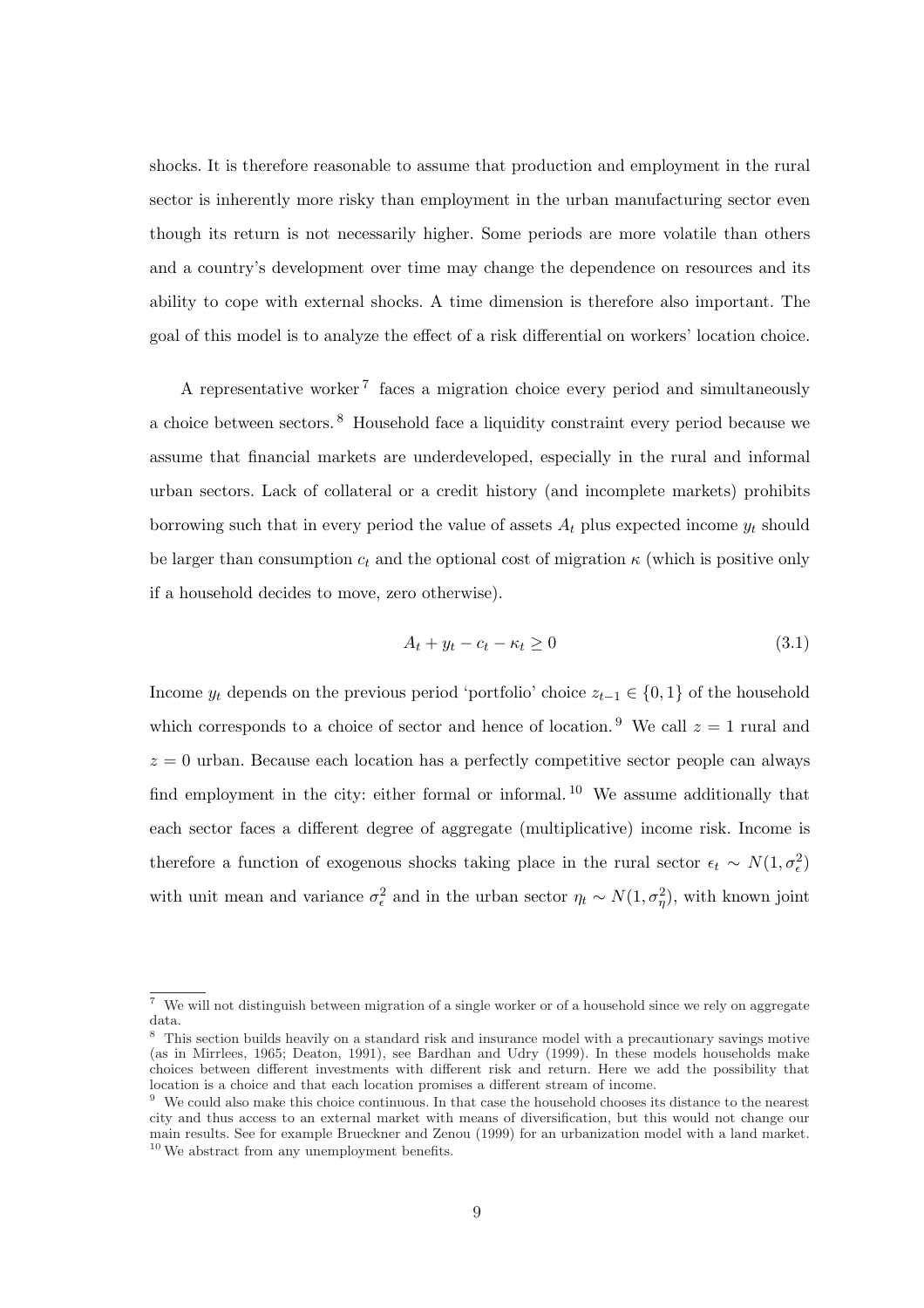density function  $f(\epsilon, \eta)$ . Income thus also depends on the previous-period location choice  $z_{t-1}: y_t = y(z_{t-1}, \epsilon_t, \eta_t)$ . Income is increasing in the size of the shocks:  $\partial y_t/\partial \epsilon_t > 0$  if  $z_{t-1} = 1$  and 0 otherwise and  $\partial y_t / \partial \eta_t > 0$  if  $z_{t-1} = 0$  and 0 otherwise.<sup>11</sup> Income is increasing in the choice of the rural sector in good rural times  $(\partial^2 y_t/\partial \epsilon_t \partial z_{t-1} > 0)$ , but decreasing if the urban sector enjoys good times  $(\partial^2 y_t/\partial \eta_t \partial z_{t-1} < 0)$ . It is therefore crucial to form expectations on the relative riskiness of both sectors to make a choice of location. We assume that the urban sector is less risky such that  $\sigma_{\eta}^2 < \sigma_{\epsilon}^2$ .

Households maximize a discounted flow of expected utility from consumption subject to their budget constraint, where  $r_t$  is the rate of return on assets:

$$
\max_{c_t, z_{t+1}} E_t \sum_{\tau-t}^T \beta^{\tau-t} u(c_\tau) \tag{3.2}
$$

$$
s.t. A_{t+1} = (1 + r_t)(A_t + y_t - c_t - \kappa)
$$
\n(3.3)

Households are risk averse so  $u' > 0$ ,  $u'' < 0$  and  $\lim_{x\to 0} u'(x) = +\infty$ . Households therefore aim to smooth consumption over time. The corresponding period  $t$  value function is given by:

$$
V_t(A_t + y_t) = \max_{c_t} \{ u(c_t) + \beta E_t V_{t+1}[(1+r_t)(A_t + y_t - c_t - \kappa) + y(z_t, \epsilon_{t+1}, \eta_{t+1})] + \lambda_t (A_t + y_t - c_t - \kappa) \}
$$
(3.4)

where  $\lambda_t$  is the multiplier associated with the liquidity constraint. The current value of assets and income equals the maximum of current utility from consumption plus the discounted value of future assets and income. Maximization yields:

$$
u'(c_t) = \beta E_t V_{t+1}'[(1+r_t)(A_t + y_t - c_t - \kappa) + y(z_t, \epsilon_{t+1}, \eta_{t+1})] + \lambda_t
$$
(3.5)

The household also chooses the location one period before as a form of ex-ante risk insur-

<sup>&</sup>lt;sup>11</sup> Only if rural and urban shocks are uncorrelated. If they are imperfectly positively correlated then a rural shock might also affect urban income, but less so than an urban shock of equal magnitude.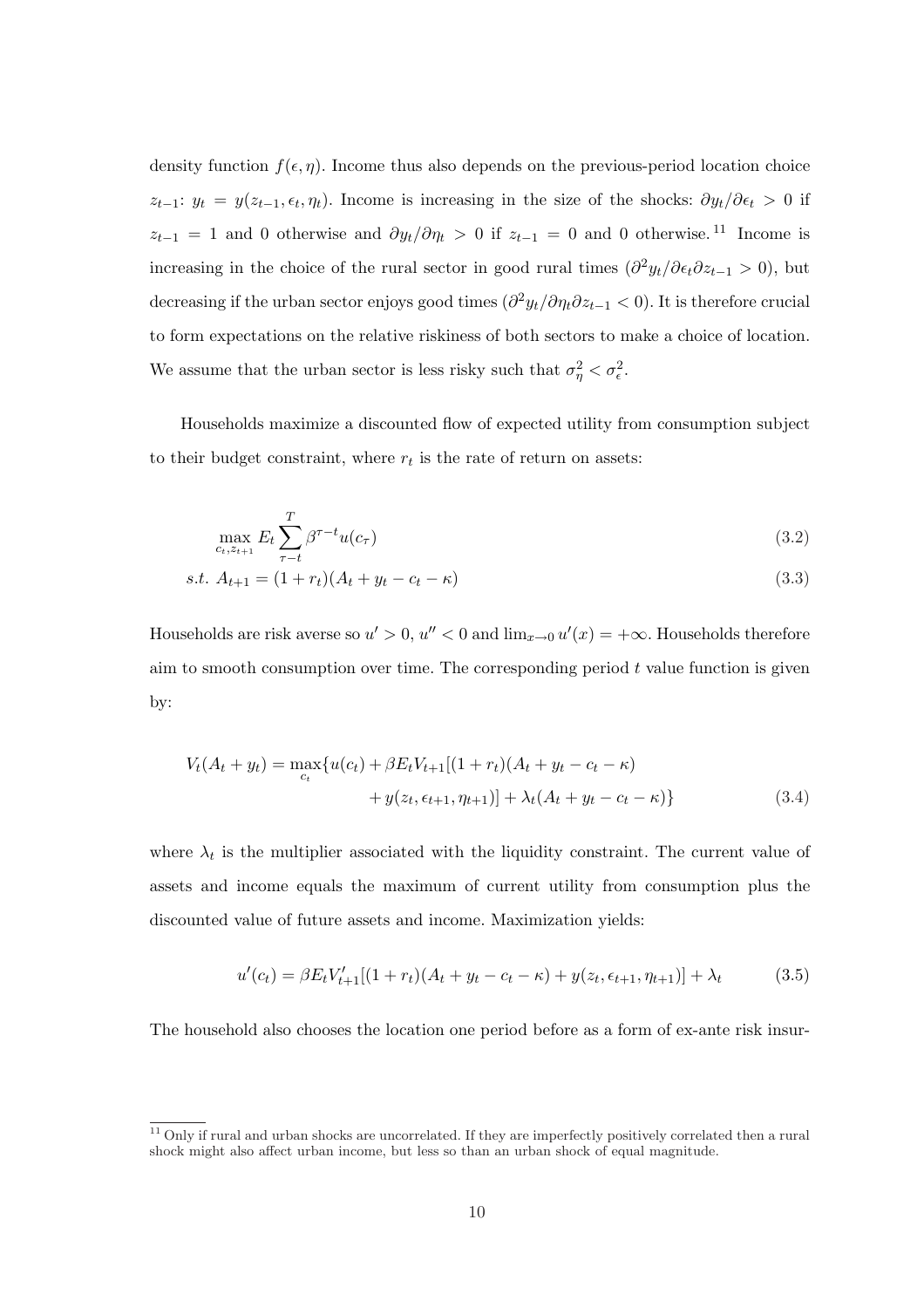ance. Using the envelop theorem we have:

$$
E_{t-1} \frac{dV'_t(\cdot)}{dz_{t-1}} = E_{t-1} u'(c_t) \frac{\partial y}{\partial z_{t-1}} = 0
$$
\n(3.6)

$$
\iff E_{t-1}[\beta(1+r)V'_{t+1}(\cdot) + \lambda_t] \frac{\partial y}{\partial z_{t-1}} = 0 \tag{3.7}
$$

If the liquidity constraint 3.1 never binds  $(\lambda_t = 0)$ , the location is chosen such that there is no incentive to move

$$
E_{t-1}V'_{t+1}(\cdot)\frac{\partial y}{\partial z_{t-1}} = 0\tag{3.8}
$$

but if it does bind and  $\lambda_t > 0$  households chose  $z_{t-1}$  such that (rewriting eq. 3.7)

$$
E_{t-1}\beta(1+r)V'_{t+1}(\cdot)\frac{\partial y}{\partial z_{t-1}} = -E_{t-1}\lambda_t \frac{\partial y}{\partial z_{t-1}} \gtrless 0
$$
\n(3.9)

The last inequality holds only when the liquidity constraint binds, which is when either shock is negative (meaning smaller than 1) but not equal to each other. We look at the short run effects of large shocks rather than the long run effects when shocks are expected to be at their mean of 1. Volatility is then interpreted as a higher chance of receiving a shock that is so large that all savings are diminished. Households will want to avoid being put in that situation. If the household lives and works in the city  $(z_{t-1} = 0)$  and the shock is sufficiently bad  $(\eta_t \ll 1)$  such that the liquidity constraint binds we have that  $\partial y/\partial z_{t-1} > 0$ . Households could improve utility by moving to the countryside if they expect the constraint to bind:  $-E_{t-1}\lambda_t\frac{\partial y}{\partial z_t}$  $\frac{\partial y}{\partial z_{t-1}}$  < 0. Conversely, if  $z_{t-1} = 1$  (rural) and  $\epsilon_t$  << 1 (bad rural year) we have that  $\partial y/\partial z_{t-1}$  < 0 and thus that  $-E_{t-1}\lambda_t \frac{\partial y}{\partial z_t}$  $\frac{\partial y}{\partial z_{t-1}} > 0$ . In that case the urban sector would be better if households expect the constraint to bind. If both shocks are of equal size they cancel, and we are back in the situation of equation 3.8 where there is no incentive to move.

Three insights arise: the more likely it is that the liquidity constraint binds, the more likely households will be able to improve consumption and utility by migrating to the area where they expect shocks to be smaller. Secondly, since the variance of shocks to the rural sector was assumed to be larger than the variance of shocks to the urban sector, we have that rural households are more likely to suffer an adverse shock that is large enough to hit the liquidity constraint. They will migrate to the urban area. Without modern sector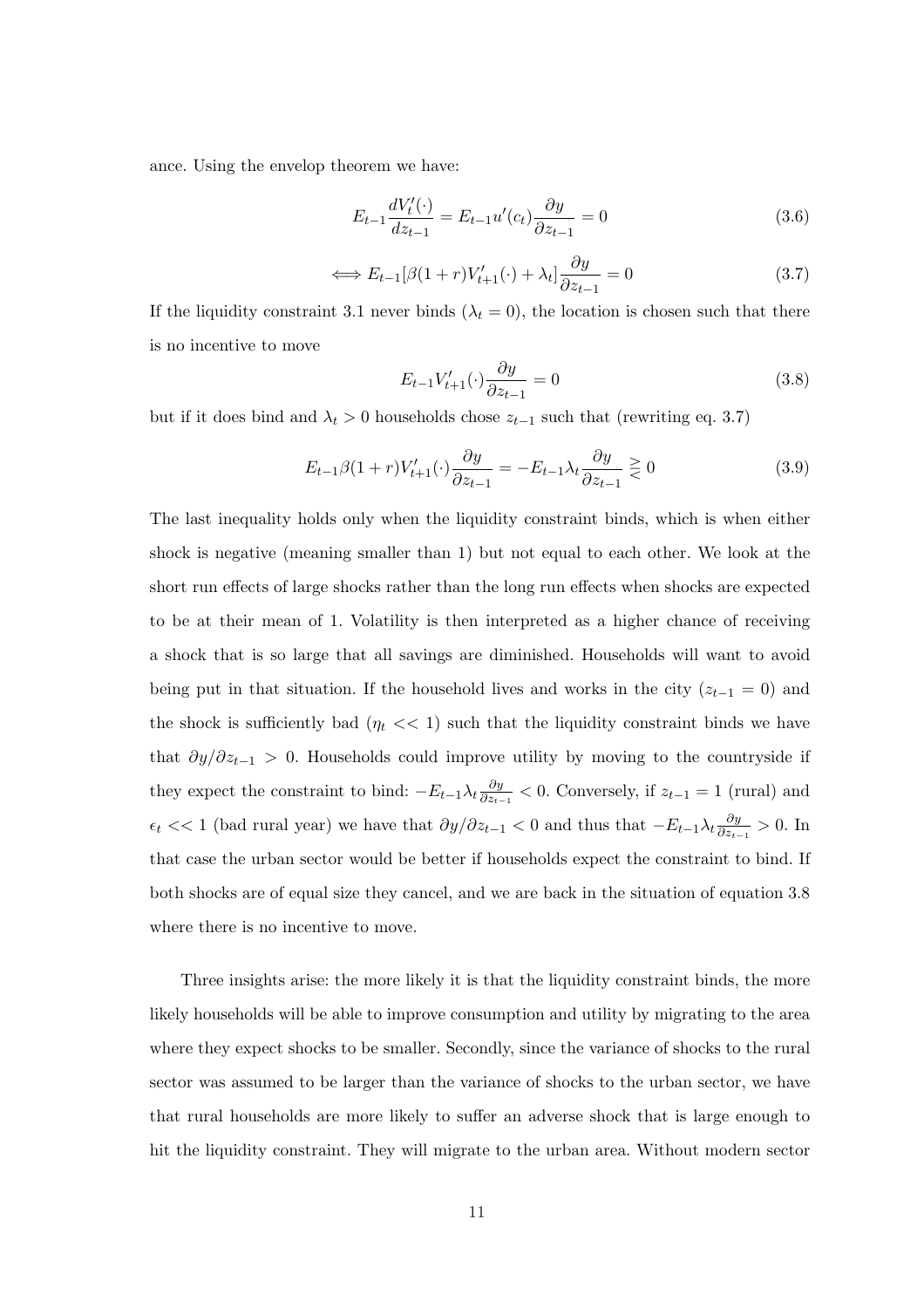job growth this leads to an increase in the informal sector (for given wages) and a lower expected urban wage which is the balancing force. Thirdly, if both shocks are equal in size we have that  $\partial y/\partial z_{t-1} = 0$ . Then no improvement can be gained from migrating, even if households hit a liquidity constraint. This is the case if the covariance of both shocks equals 1.

In our three sector model we can write household income  $y_t$  as:

$$
y_t(z_{t-1}, \epsilon_t, \eta_t) = z_{t-1} w_{R,t} \epsilon_t + (1 - z_{t-1})(e_t w_{M,t} + (1 - e_t) w_{I,t}) \eta_t \tag{3.10}
$$

where the  $w_j$   $(j = R, M, I)$  are sectoral wage rates and  $e_t$  is the share of urban labor employed in the modern sector, which are all taken as given by the household. The wage rate in the modern sector is higher than the wage in the informal sector. This may be due to for example minimum wage legislation, trade unions, efficiency wage or the need for specific human capital in the modern sector, but is not modeled explicitly.<sup>12</sup> Excess labor supply in the urban area is absorbed by the informal sector. The expected urban wage (second element in equation 3.10) is therefore the probability-weighted income of the informal and the modern sector.

With a non-binding liquidity constraint  $(3.8)$  becomes:

$$
E_{t-1}V'_{t+1}(\cdot)(w_{R,t}\epsilon_t - (e_t w_{M,t} + (1 - e_t)w_{I,t})\eta_t) = 0
$$
\n(3.11)

which is satisfied if the expected rural wage equals the expected urban wage and corresponds to a classic Harris-Todaro (1970) equilibrium migration equation. If however shocks are adverse enough to exhaust all assets such that the liquidity constraint binds, we have that:

$$
E_{t-1}V'_{t+1}(\cdot)(w_{R,t}\epsilon_t - (e_t w_{M,t} + (1 - e_t)w_{I,t})\eta_t) =
$$
  
- 
$$
E_{t-1}\lambda_t(w_{R,t}\epsilon_t - (e_t w_{M,t} + (1 - e_t)w_{I,t})\eta_t) \ge 0 \text{ if } \epsilon_t \le \eta_t
$$
 (3.12)

 $12$  See for example Temple (2005) for an overview.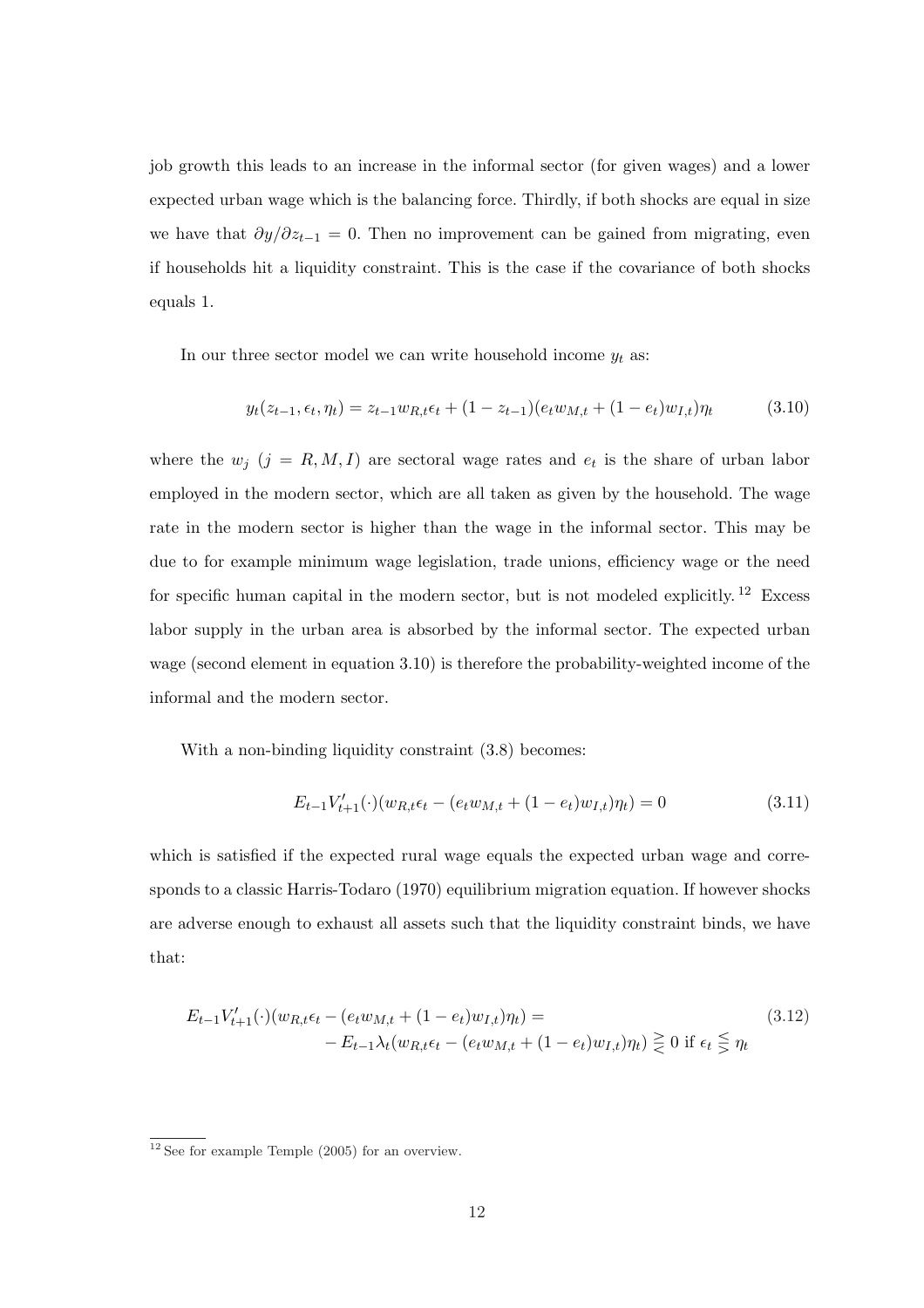If  $\epsilon_t < \eta_t$  and smaller than 1 it follows that the rural wage is smaller than the expected urban wage, corresponding to a negative marginal income to the location choice. The household could have improved income by decreasing  $z_{t-1}$ : moving to the urban sector. If however  $\epsilon_t > \eta_t$  and  $\eta_t < 1$ , the reverse holds, and if both shocks are equally adverse we are back in the equilibrium setting. Within our assumption that the rural sector is more risky  $(\sigma_{\eta}^2 < \sigma_{\epsilon}^2)$  it follows that rural households are expected to face more severe shocks than urban households. Rural households can expect the liquidity constraint to bind in such volatile periods. The net direction of migration should therefore be from rural to urban areas. A crucial reason for this is the lack of financial instruments to insure against aggregate shocks (except some saving in the form of livestock for example). If such markets are available at all they will be more prevalent in urban areas (Collier, Gunning, 1999). Urban households will thus be better equipped to face downturns than their rural counterparts which reinforces the hypothesized direction of migration and hence urbanization. Urban growth due to migration should thus be positively influenced by volatility. Furthermore, the larger the urban informal sector, the lower urban growth because it depresses the expected urban wage. Positive wage growth in the urban modern sector will still induce faster urban growth.

The role of migration costs lies in the fact that risk aversion would induce a household to move independently from liquidity constraints. The premium a household would be willing to pay to get rid of risk depends on the functional form of utility, but is positive for risk averse households. Lower migration costs should induce more migration independently of shocks if they fall below the utility costs of risk. In long-run equilibrium when shocks are of mean size and no one has an incentive to move this means that the cost of migration is equal to the risk premium. We therefore include proxies such as the density of the road network, a decolonization dummy, and the polity index to capture changes in costs and migration restrictions in the regressions. Furthermore, if households have to sell off assets such as land to afford migration, they may be locked in when they arrive in cities (or slums) until they have accumulated enough assets again.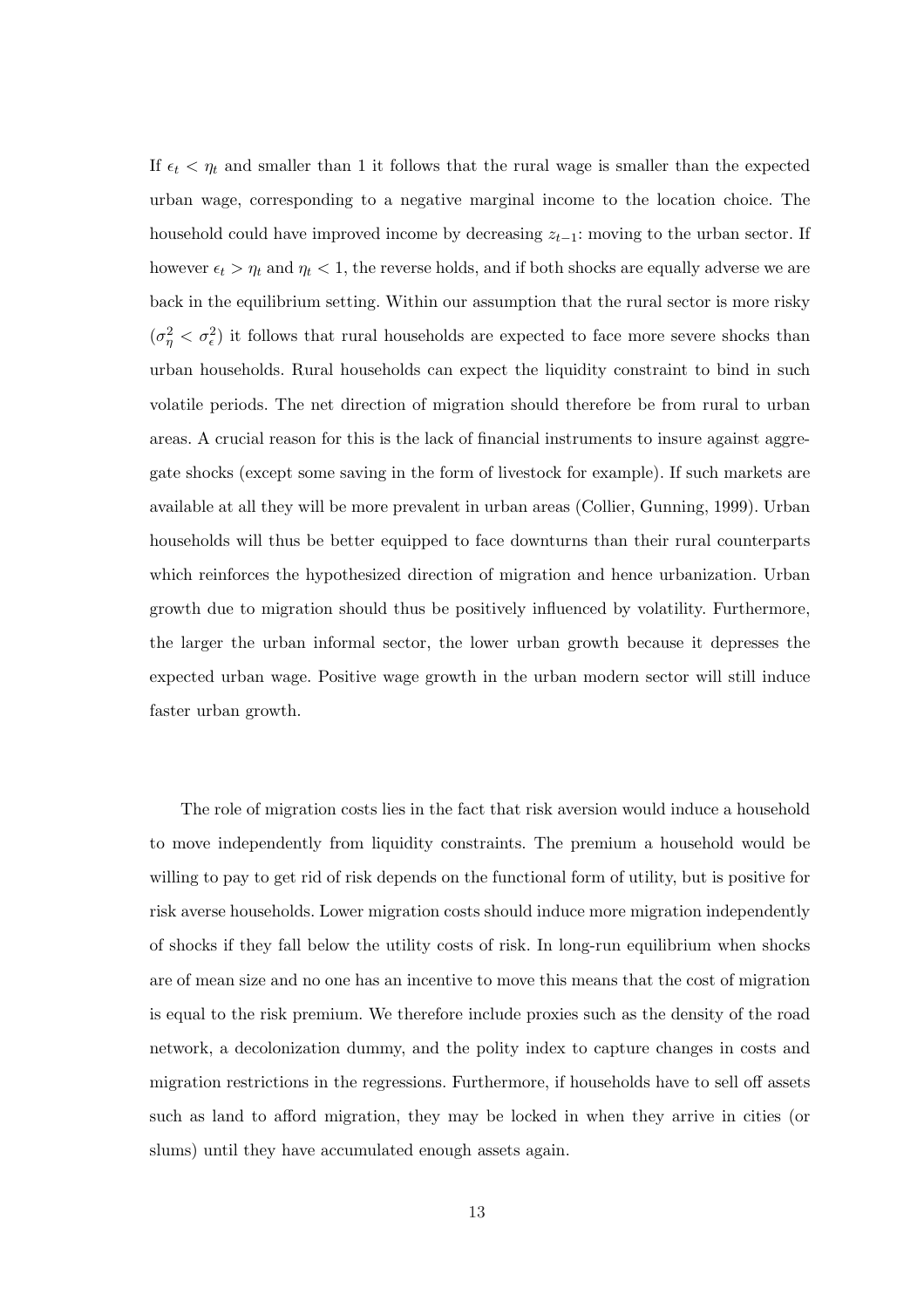#### 4 Estimating the effect of risk on urban growth

Our work builds on the work by Brueckner (1990) who specifies a monocentric-city model with rural-urban migration. He finds an important positive effect of the urban to rural income ratio on both urban population levels and growth rates but is limited to a cross-section of 24 developing countries, as are Becker and Morrison (1988). Moomaw and Shatter (1996) estimate a larger panel sample of countries. The most robust finding is that countries with a higher share of industry labor are more urbanized, supporting that view that urbanization takes place as a country transitions from an agricultural to an industrial base. If technological progress drives city growth through the industrial sector as simulated in Kelley and Williamson (1984) then urban income may continue to outpace rural income. Davis and Henderson (2003) estimate a 5 year panel from 1960 to 1995 and find that a shift out of agriculture to industry and the policies that affect this lead to urbanization. For example, planned economies such as China tend to restrict migration, and policy may affect the sectoral composition through for example import substitution programs.

The above mechanisms form plausible explanations for city growth but rely implicitly on economic growth of the urban manufacturing sector to generate a rural-urban income gap and sectoral transition. Why would some countries still urbanize if growth is absent? We add to the literature by focusing on risk and the hypothesized migration reaction of rural households and include macroeconomic volatility as an explanatory variable. We also extend the panel to 2005 and update the estimation techniques (see section 6).

As a starting point we take the specification in Davis and Henderson (2003) based on Brueckner (1990). In equilibrium the national urban population  $L_{it}^u$  for country i and year  $t$  (5-year intervals) is given by:

$$
\ln L_{it}^{u} = \delta_0 \ln L_{it} + \delta_1 X_{it} + \gamma_i + e_{it}
$$
\n(4.1)

where L is total population. The  $X_{it}$  include measures that should capture the country's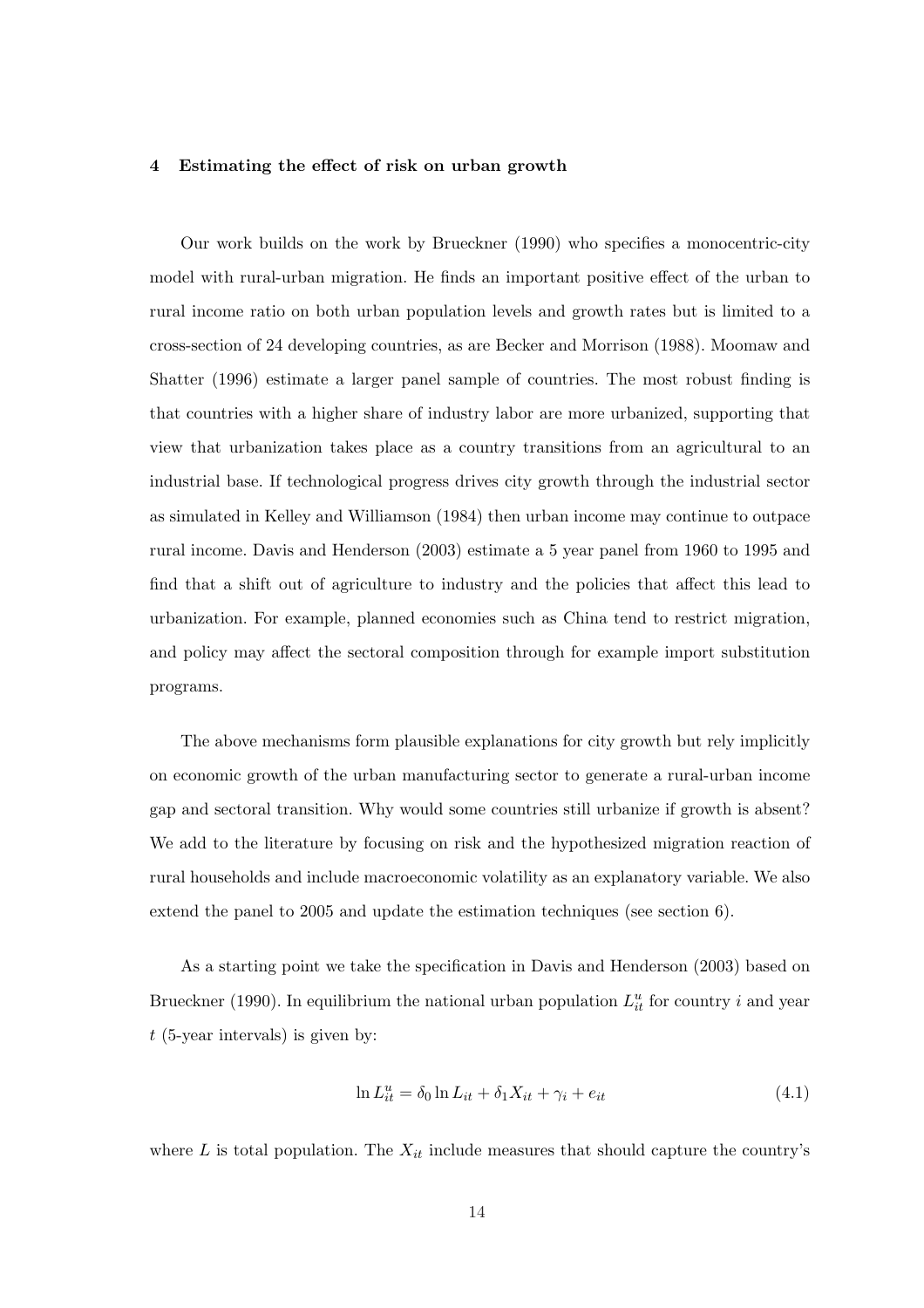state of development, rural-urban differences in public service provision, democracy and infrastructure which may affect migration costs, urban cost of living which is affected by local population and level of development, and ideally measures of the expected urban and rural wages. The  $\gamma_i$  capture fixed unobserved country characteristics and the  $e_{it}$  is the error term which may be autocorrelated within countries due to the high persistence of our variables.

However, we will not assume that countries are in equilibrium every 5 years and rather focus on changes. Our core message is that volatility is a strong destabilizing force which influences the speed of urbanization rather than the level. Volatile countries are not necessarily more or less urbanized, but volatile periods will induce more rural-urban migration. Our main specification is therefore given by:

$$
\ln L_{i,t+1}^u - \ln L_{i,t}^u = \beta_0 (\ln L_{i,t+1} - \ln L_{it}) + \beta_1 Z_{it} + \beta_3 \sigma_{it} + \gamma_i + e_{it} \tag{4.2}
$$

where the  $Z_{it}$  contain the (ln) initial urbanization rate as a measure of the state of development (which is also highly collinear with initial (ln) GDP per capita), plus allows urbanization to influence itself if migration leads to more migration.  $\beta_3 \sigma_{it}$  denotes the effect of output per capita growth volatility and is our core variable of interest. We assume that households form expectations at the beginning of every period  $t$  on the volatility between t and  $t+1$ , and decide to move or not at time t. Average GDP per capita growth is included to capture the effects of economic development and the transition process (including changes to the urban-rural wage gap if growth, as is often assumed, originates in cities). An interaction term between volatility and average growth is added to see if the effects of risk are higher when growth is negative. Negative growth should make shocks worse for credit constraint households. In robustness tests we will also include an index of democracy and authoritarian rule (polity index), the state of infrastructure (road density), a dummy for independence because also colonialism limited migration, and change in average rainfall as a proxy for changes in agricultural productivity. Financial development (as proxied by domestic credit % GDP) captures the extend to which markets are complete and the degree to which households have access to financial services: the higher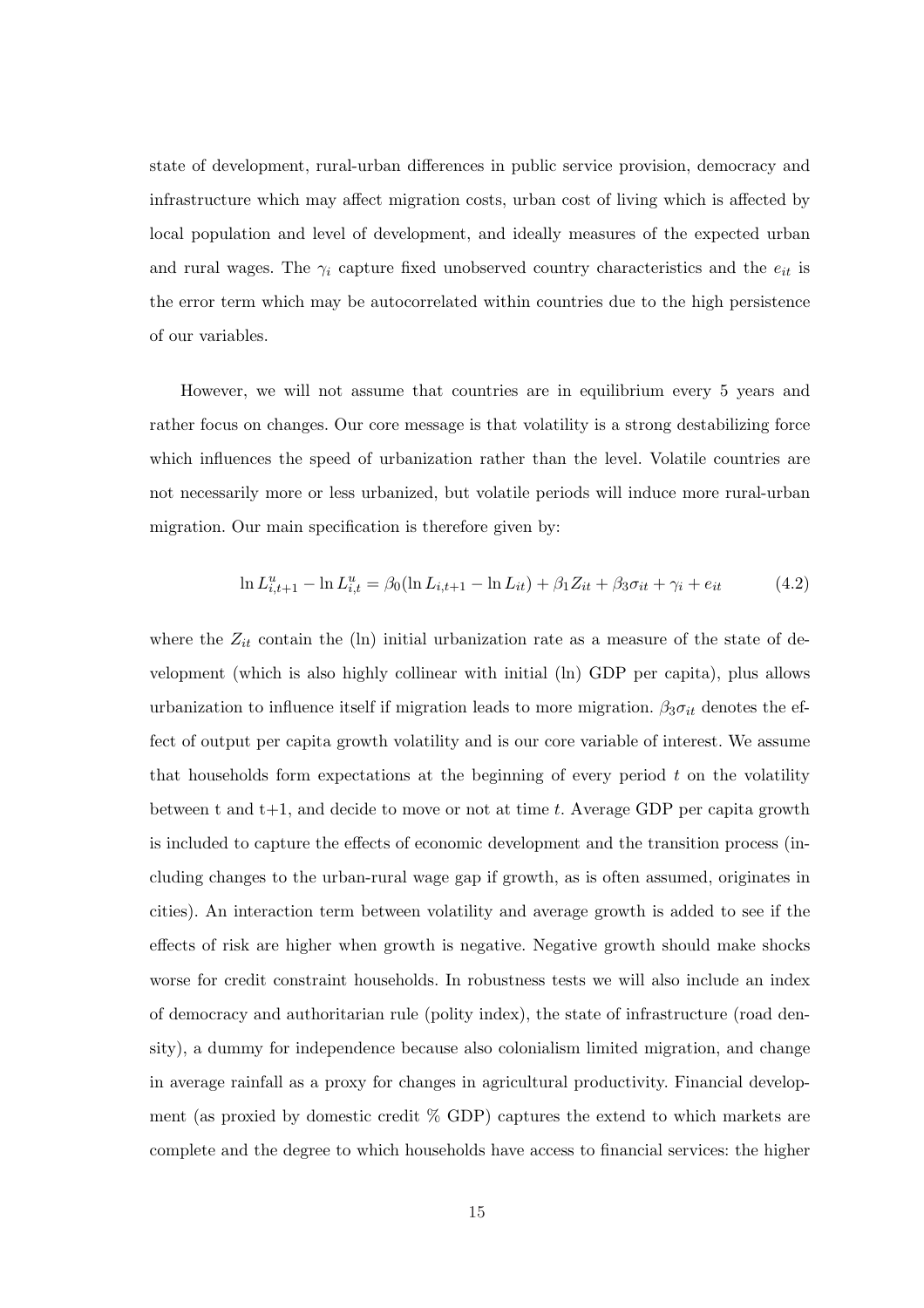this number, the less likely it is that credit constraints ever bind, and the less volatility should affect urban growth. The panel structure of our data allows us to let all variables change over time and moreover to control for country fixed effects. We observe the level of urbanization and thus urban population growth only every 5 years, but are able to regress this on level country characteristics at the start of the period, and changes which happen during the 5 year period. See the appendix for detailed variable definitions and their sources.

A caveat is that we introduce a lagged dependent variable by regressing urban population growth on the initial level of urbanization.<sup>13</sup> Equation 4.2 can be rewritten as  $\ln L_{t+1}^u = 1 * \ln L_t^u + \beta_1 \ln L^u - (\beta_1 + \beta_2) \ln L + \beta_2 \ln L_{t+1} + ... + \gamma_i + e_{it}$ . Nickell (1981) showed that the coefficient  $\beta_1$  is in this case measured with bias in both OLS and FE regressions if initial urban population is correlated with the country fixed effects. Estimators such as Arellano and Bond (1991) and Blundell and Bond (1998) should be able to solve for this bias by first differencing the system to get rid of the fixed effects and using lags as instruments. Davis and Henderson (2003) used these methods as a form of IV. Recent developments have made the estimators more reliable, see for example Windmeijer (2005) and Roodman (2006).

#### 5 Estimating the effect of resource production on aggregate volatility

The drawback is that we have to rely on aggregate data to estimate the effect of volatility on urban growth. Although we would have liked to use shocks to rural versus urban GDP, no such data exists, so we have to extend the estimation with aggregate explanatory variables for aggregate output per capita shocks. We will show that volatility originates mostly in rural activities such as export of natural resources, including food, and in shocks to value added in the agricultural sector. We estimate the following equation

<sup>&</sup>lt;sup>13</sup> This also occurs in Brueckner (1990) and Fay and Opal (2000) but is not addressed.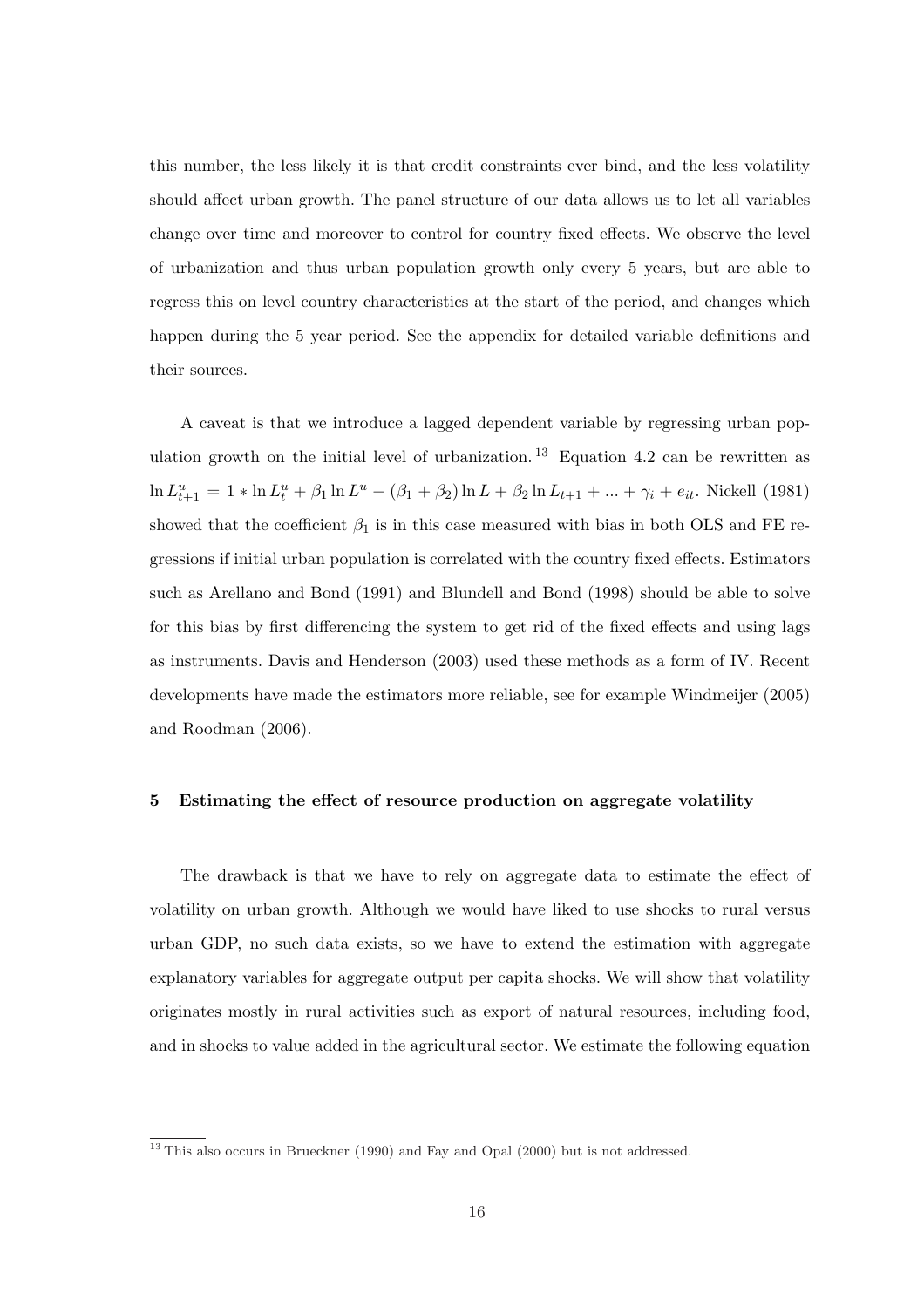where we assume that resource production is a rural activity:

$$
\sigma_{it}^{GDP/cap.} = \sigma_{it}^{resources} + R_{it} + \tilde{e}_{it}
$$
\n(5.1)

where  $\sigma_{it}^{GDP/cap.}$  is the 5-year standard deviation of output per capita growth rate regressed on  $\sigma_{it}^{resources}$ , the 5-year standard deviation of growth rates in natural resource export values, and  $R_{it}$ , a control matrix with initial dependence of GDP on resource exports at time t and possible other correlates with  $\sigma_{it}^{GDP/cap.}$  such as rainfall shocks, financial development, a civil war dummy which happened all too often in many African countries, a measure of remoteness and openness to trade which allows export diversification to absorb sectoral shocks. Rainfall volatility allows us to distinguish between value added and export value shocks which incorporate price shocks, and nature shocks.

We can never use the world price indices for resource exports directly because they consist of a basket of export products. The weights of each product does not correspond to the composition of our export variables for every country. We assume instead that supply is very inelastic and changes slowly because mines or plantations cannot be expanded in the short run. Shocks to changes in export value should then be interpreted as price shocks rather than quantity shocks.

Because resource exports are exported through ports, through cities, one could object and question whether much of the price movement actually affects the non-urban sector. Alternatively, we estimate the similar equation:

$$
\sigma_{it}^{GDP/cap.} = \sigma_{it}^{sector\ growth} + R_{it} + \tilde{e}_{it}
$$
\n(5.2)

where  $\sigma_{it}^{sector\ growth}$  is the 5-year standard deviation of growth rates in various sectors. We assume that the manufacturing sector is a purely urban activity, while the agricultural sector (and the mining sector) are purely rural activities. We will show that shocks to the agricultural sector do affect aggregate volatility, while shocks to manufacturing have much less effect.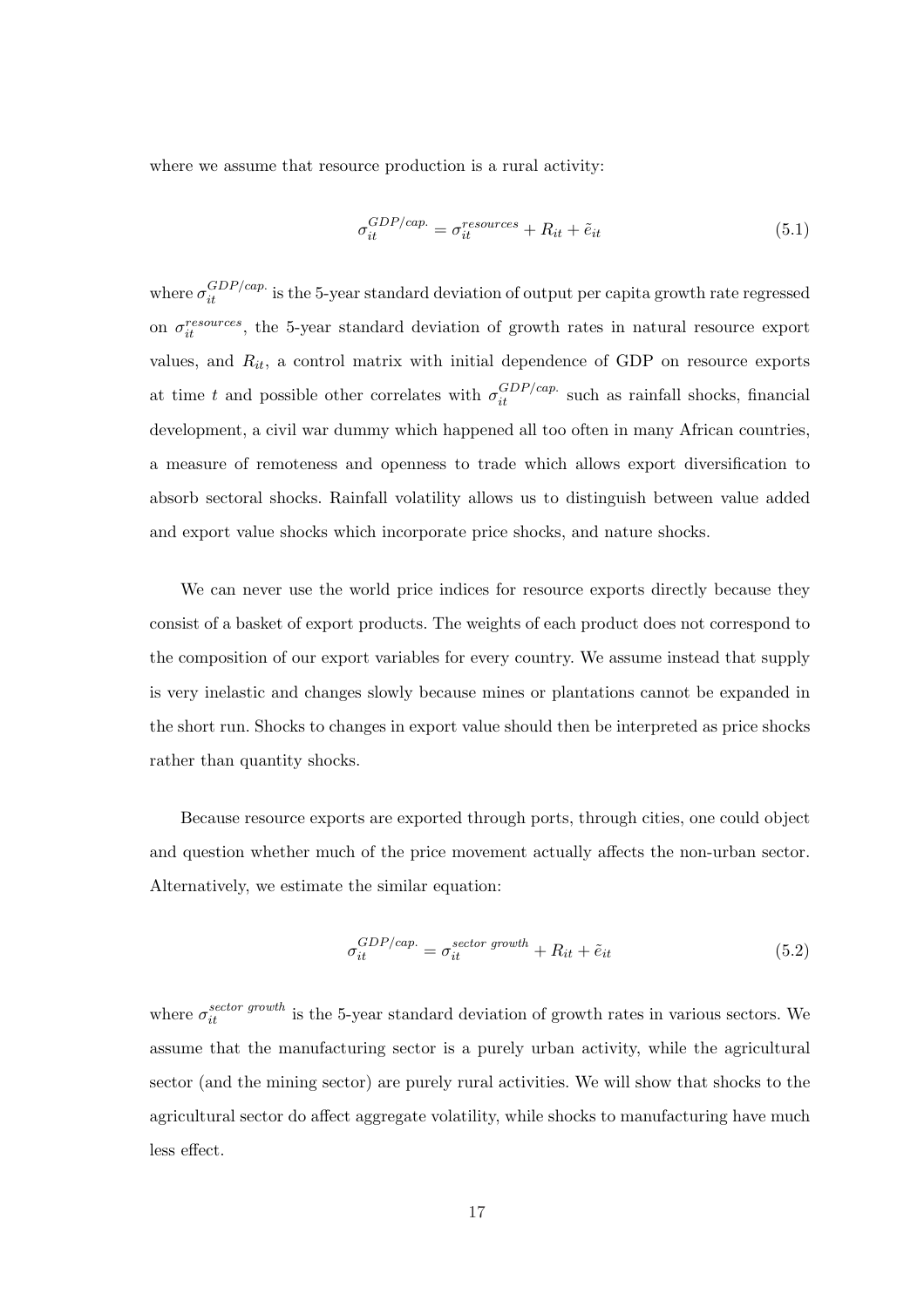#### 6 Panel evidence from 1960 to 2005

#### 6.1 Urban growth and volatility

We start our estimation by performing simple OLS and FE regressions on our baseline equation 4.2 presented in Table B.1. For a sample of 108 countries from 1960 to 2005 we find that volatility significantly affects urban population growth, even after controlling for fixed (country) unobservable covariates, and the level of development as captured by initial urbanization  $^{14}$ , average growth rate of GDP per capita and population growth during the same period. The errors are robust to heteroskedasticity and clustered by country because we find significant autocorrelation in the errors.<sup>15</sup>

In the third column we test for an interaction term between volatility and average GDP/capita growth. The size and significance of the resulting marginal effect of volatility cannot be read from the table because it depends on average growth and covariances. We represent the effect graphically in Figure B.1, which clearly shows that the marginal effect of volatility on urban growth is significant for negative average economic growth rates. This confirms our hypothesis that shocks to income have an important effect on rural-urban migration, especially when economic growth is slow or negative which is when liquidity constraints bind more often. A country such as Brazil for example, with average GDP per capita growth rate of only -0.5% per year between 1980 and 1985, could have had negative urban growth rate as jobs disappear. However, volatility during this period was 4.8% leading to fast urban growth of 5.6% over the period. In Niger during the same period urban growth was even 7.9%, although GDP per capita growth was declining at 3.4% per year! Volatility in this case was also 7.9%. This may explain continued urbanization even

 $14$  We experimented also with initial ln GDP/capita instead but this gave worse fits and was often insignificant in addition to being highly collinear with the initial level of urbanization.

<sup>&</sup>lt;sup>15</sup> We deleted 4 outliers which had average GDP/capita growth rates of a staggering 18% per year or more during a 5 year interval (Haiti '65-'70, Ghana '65-'70, Equatorial Guinea '95-'05). The sample of countries included is listed in Table B.3. Small island nations did not bias the results.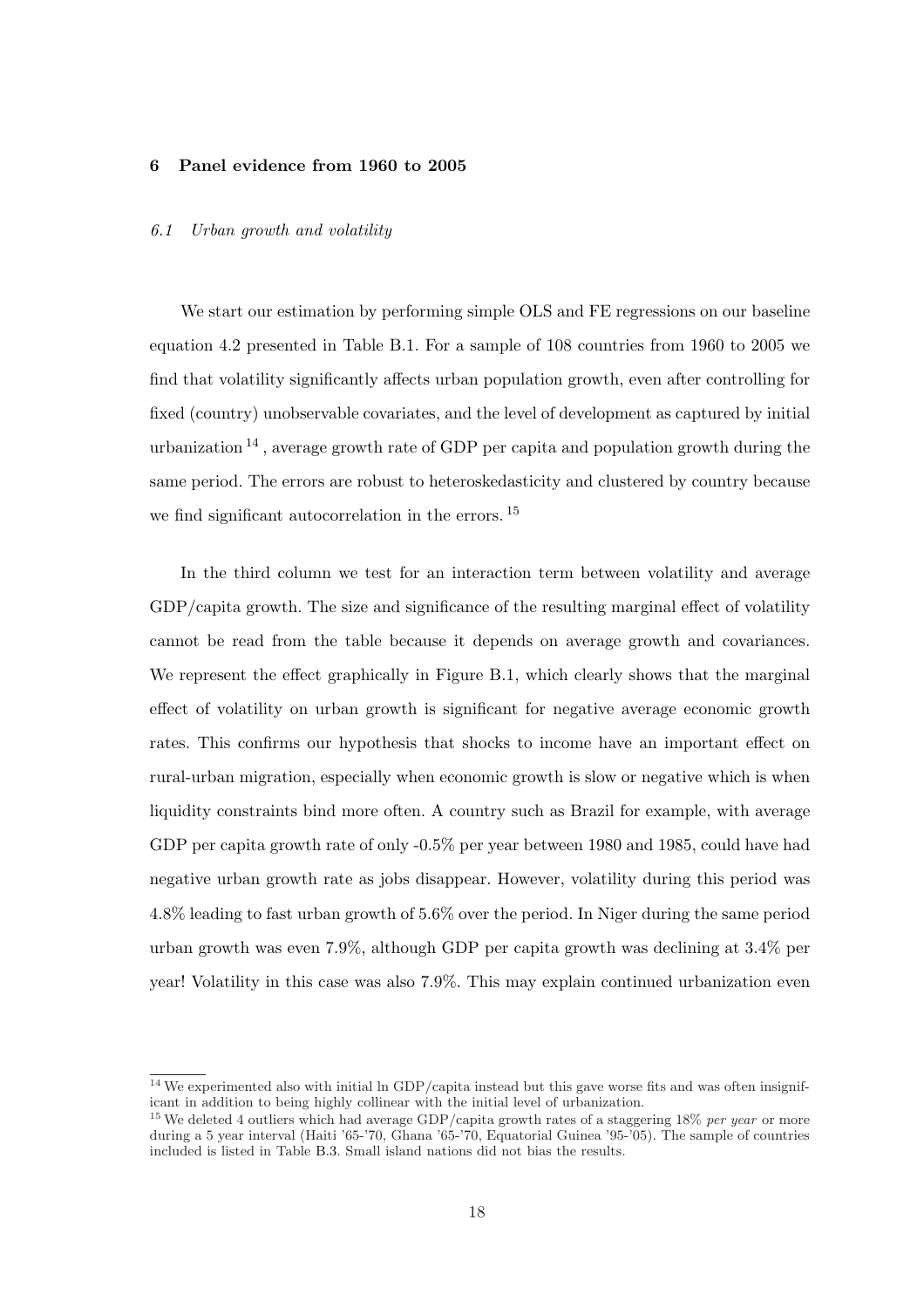without economic growth.

#### 6.2 Volatility, agriculture and natural resources

Next we explore the source of macroeconomic volatility by looking at natural resource exports and fluctuations in sectoral value added growth rates. Note that this constrains our sample size and for example excludes the 1960s. The first two columns in Table B.2 regress 5 yearly observations of volatility on the standard deviation of resource export value growth rates, and in column 2 with controls for initial dependence. The agricultural effect seems much weaker than the effect of fuels and ores. However, when we add interactions between initial dependence and subsequent 5-year volatility we see that there is a strong effect of agricultural products. Countries with high volatility in food and agricultural materials export values have also more aggregate volatility if their GDP depends on these export earnings, making them more risky.

Columns 4 and 5 instead focus on three sectors: manufacturing, which we assumed is an urban activity, and agriculture (including plantations) and mining, which are large employers outside cities.  $16$  The last column shows that countries with relatively large agriculture and mining sectors are more volatile. Controlling for the relative importance of each sector in the economy we find that mainly fluctuation in the growth rate of value added of agriculture leads to aggregate shocks. The effect is twice as large as a shock to manufacturing sector growth. This confirms that rural sectors are more risky than urban sectors. It may well be that risk from rural production leads to aggregate risk which is positively associated with rural-urban migration. The export data explains less of the variation in aggregate volatility. It is likely the case that most natural resources are exported through ports in cities and exporting firms may have more access to external

<sup>&</sup>lt;sup>16</sup> We also observe sector data for the categories transport, construction, retail, and 'other' which includes many services. However, only for the three used can we make a plausible distinction between urban and rural activities. The mining variable never works well, probably because it also includes utilities, which are urban rather than rural.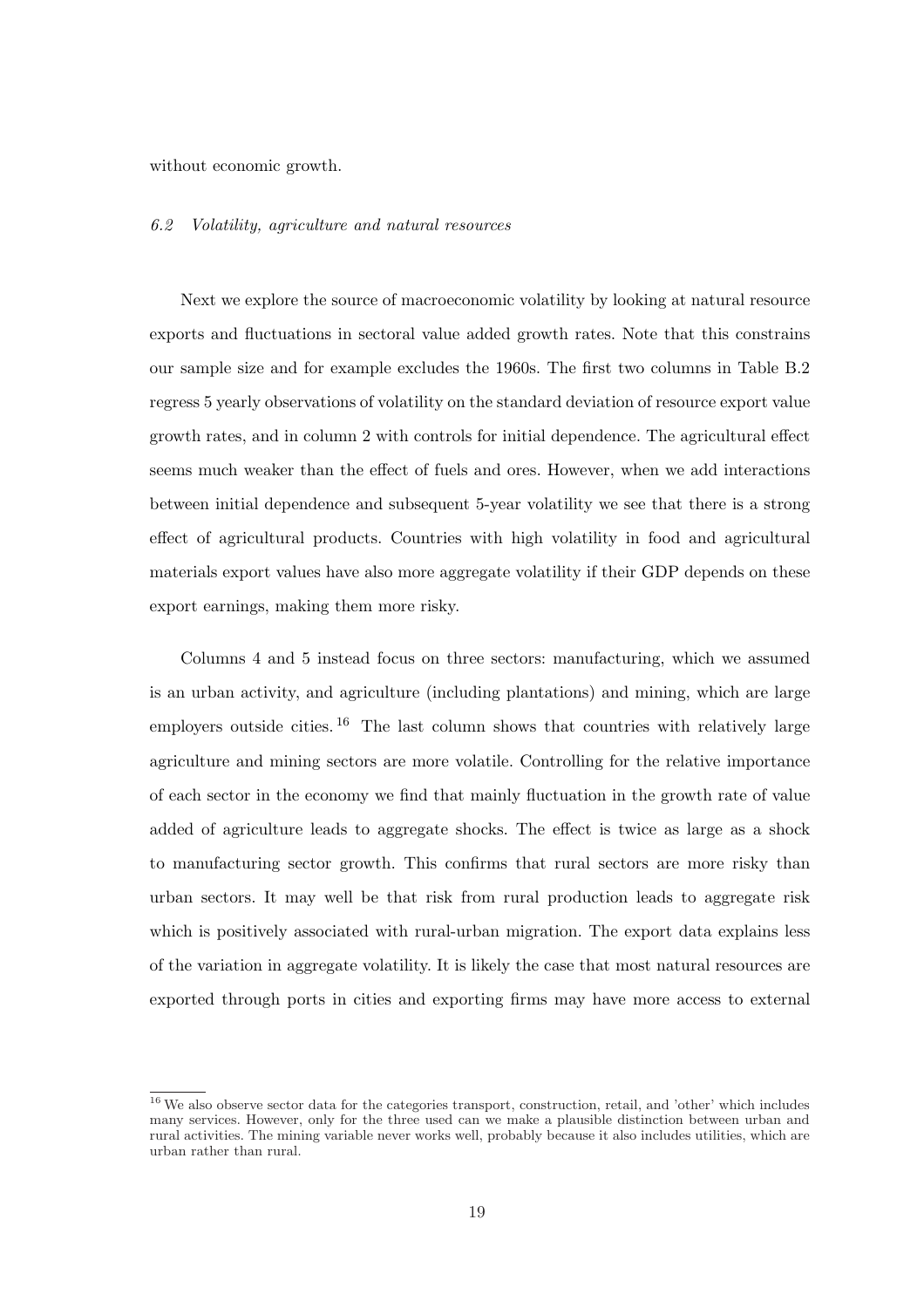finance. Fluctuation in the value added of sectors may better reflect the inherent risk of these sectors and have larger effects on aggregate risk because it also includes producers for the local market.

The next section will test the robustness of these results and try to tackle the bias in the lagged dependent variable and endogeneity issues.

#### 7 Endogeneity and robustness

#### 7.1 Robustness: volatility and urban growth

There are strong reasons to believe that the regressions in Table B.1 suffer from omitted variable bias. First of all it might be that volatility really consists of shocks around a positive growth rate instead of reflecting positive as well as large negative shocks. One large positive shock might cause urban growth by itself and have less to do with risk. We therefore replace the volatility measure with one that is based on only those yearly periods where average growth was positive.<sup>17</sup> The higher this measure, the larger were the positive growth rates. It has no effect, while its converse, based on negative growth rates has a strong negative effect as expected. <sup>18</sup>

In the second column we add changes in average rainfall. Barrios et al (2006) found a strong correlation between rainfall and levels of urbanization, but we cannot confirm that it has any affect on urban growth. The polity index which is increasing in democratization and decreasing in authoritarian rule has no impact although Davis and Henderson (2003) did find political effects on primacy (the degree to which urban population is concentrated in one city). Infrastructure investments, which also decrease migration costs by unlocking

<sup>&</sup>lt;sup>17</sup> This requires a minimum of two positive growth rates within each 5 year period.

<sup>&</sup>lt;sup>18</sup> We reported only the positive measure because the negative measure is a much smaller sample requiring at least two negative growth rates within each 5 year period.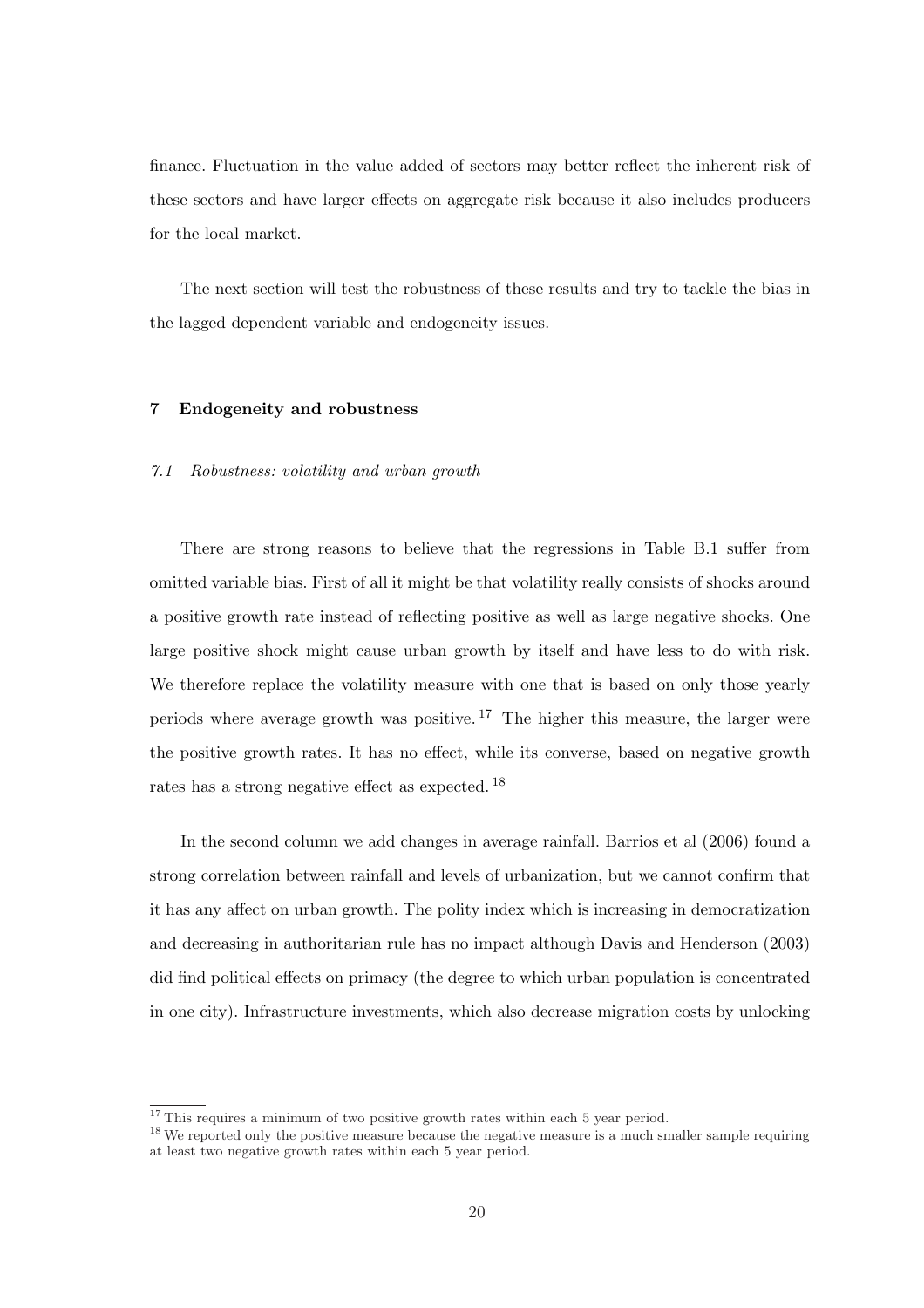remote areas, as captured by the length of the road network as a share of country surface area, have a positive but insignificant effect. The independence dummy does show up significant: independence from colonial powers lifted old bans on migration and led to urban growth (Barrios et al., 2006). Including financial development improves the precision with which we measure the effect of volatility on urban growth but has no direct effect. Our main result that volatility affects urban growth is significant, even in this smaller sample and with all our robustness checks. <sup>19</sup>

Columns 3 to 6 explore heterogeneity in the effect of volatility on urban growth by dividing countries along the lines of their 1965 level of development, fuel and mining dependence and 1965 level of financial development. As expected, urban growth in OECD countries is not affected by volatility: they are too developed, even though the standard error reflects some heterogeneity within the OECD. <sup>20</sup> The 1965 level of development (as measured by quartile of GDP per capita) does not change the significant effect of volatility on urban growth. Fuel exporting countries also do not urbanize more than other countries in response to volatility, but mining dependent countries urbanize much faster than non-fuel and non-mining dependent countries in volatile times (measured by top decile of average dependence). Households in countries such as Zambia where up to 50% of GDP consists of copper exports appear to be much more vulnerable to risk outside cities: they migrate to urban centers. Finally, the least financially developed countries urbanize much faster than other countries in volatile periods, which is also consistent with lack of instruments for insurance. We always find an effect of volatility on urban growth, even after dividing countries along these lines.

<sup>&</sup>lt;sup>19</sup> We did not include time dummies because this would assume shocks to urban growth common to all one-hundred countries which we consider to be unlikely.

<sup>&</sup>lt;sup>20</sup> For example, an interaction between Mexico and volatility yields a positive but insignificant interaction term.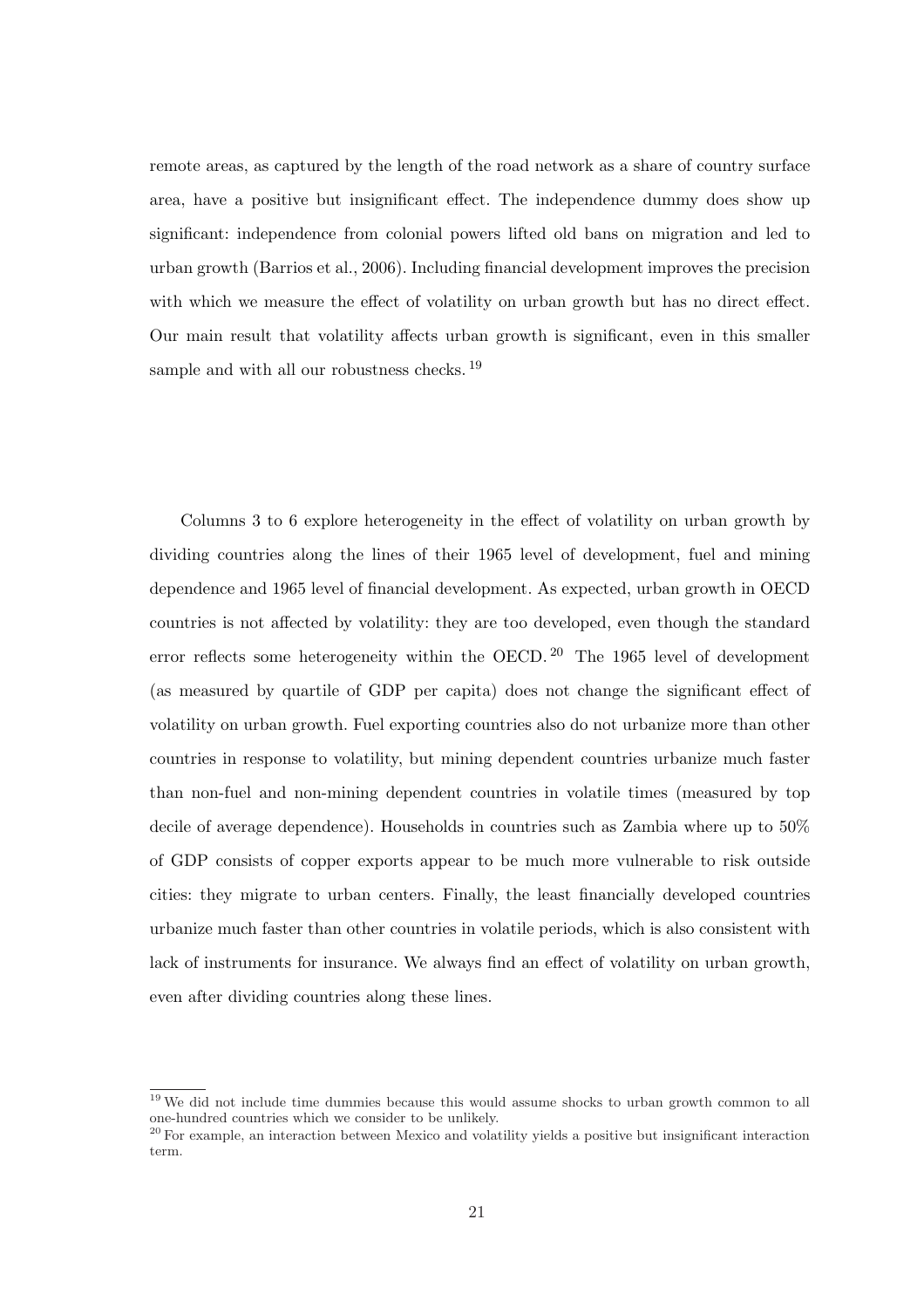Table B.5 aims to tackle two problems at once. First we have to deal with the lagged dependent variable bias in the initial level of urbanization, by first differencing the equation to get rid of the fixed effect and using lagged levels as instruments. Table B.1 already predicted that the true value should be in between the OLS estimate which is biased upwards and the FE estimate which is biased downwards. This yields a range of -0.063 to -0.117 (Nickell, 1981). Secondly, we follow Davis and Henderson (2003) and use the difference GMM estimators (see further down) as an IV strategy.

There are several assumptions that have to be met before we can use lagged equations as valid instruments for current differenced equations. In Arellano and Bond (1991) <sup>21</sup> the errors should not be serially correlated of order 2 or more  $(E[e_i, e_{it}] = 0$  for  $s \neq t)$ , we need predetermined initial conditions  $(E[\ln L_{i1}^u e_{it}] = 0$  for  $t = 2, ..., T)$  and  $E[\gamma_i] =$  $E[e_{it}] = E[\gamma_i e_{it}] = 0$ . <sup>22</sup> We use lagged initial urbanization as an instrument for current urbanization while assuming that passed levels have no direct effect on current growth rates. In effect we will use lags of order 3 or more meaning that variables dated 15 years earlier are used as instruments. A serious problem with this method is that  $\beta_0$  might be close to zero. This means that the urban population changes relatively slowly from year to year and is thus very persistent.  $\beta_0$  then contains little predictive information about next year's urban size and is too weak as an instruments for urbanization, even if it is exogenous. In finite samples this problem is even more severe and may bias the estimate of the lagged dependent variable's coefficient downward and even below the FE estimate. Blundell and Bond (1998) proposed to expand the instrument set by including additional moment

 $^{21}$  We refer to this method as difference-GMM (DGMM).

<sup>&</sup>lt;sup>22</sup> We do not require the initial conditions to be strictly exogenous which would require  $E[\ln L_{i1}^u e_{it}] = 0$ 

 $\forall t$ . Strict exogeneity of all variables would result in a consistent within estimate for large N and T.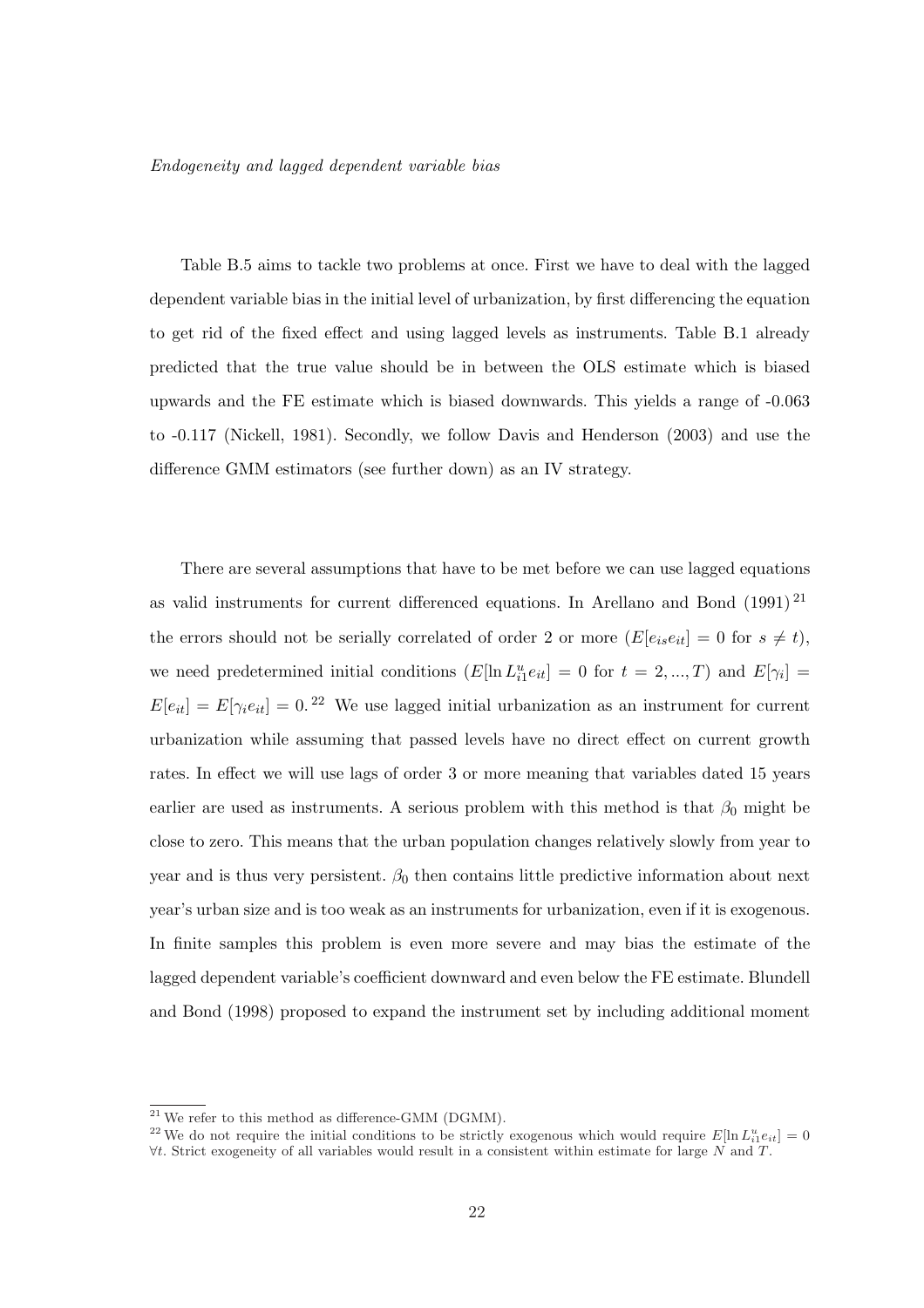conditions: lagged first-differenced equations with the following additional assumption: <sup>23</sup>

$$
E[\Delta \ln L_{i,t-1}^u, (\gamma_i + e_{it})] = 0 \text{ for } t = 3, ..., T.
$$
 (7.1)

All these assumptions can be tested with common Hansen/Sargan over-identification tests. Windmeijer (2005) provides corrected standard errors for the twostep version of system-GMM, which are otherwise too small. <sup>24</sup>

Columns 2 and 3 use difference GMM and show that both one and two step versions perform poorly: the lagged dependent coefficient is close or even below the FE estimate, although the two-step version improves precision of the volatility affect. <sup>25</sup> Column 4 is more successful in treating the weak instrument problem by expanding the instrument set. Both the Hansen and the Sargan tests are passed: one for the overall instrument set and one for the additional assumptions of SGMM. Since we found AR(2) in the errors we used the 3rd and 4th lag as instruments. These may be weaker instruments and have more trouble with predicting current volatility. Even so, the effect of volatility has become stronger and remains significant. Column 5 replaces the average aggregate growth rate with average growth rates in value added of agriculture and manufacturing as a control to test for the sector shift out of agriculture which is often the explanation for urbanization as in Davis and Henderson (2003). They both have the expected sign: growth of the manufacturing sector leads to urban growth and rural growth to urban decline, but they only slightly affect the volatility variable. Since these are unfortunately imperfect substitutes for rural and urban GDP they do predict urban growth imprecisely, in addition to restricting the sample which explains why many standard errors have increased.

<sup>23</sup> We refer to this method as system-GMM (SGMM).

 $^{24}$  Both DGMM and SGMM have one- and two-step versions which refers to the method of estimating the weight matrix for GMM. One-step requires the assumption of homeskedastic  $e_{it}$  disturbances, but two-step estimation tends to deflate the standard errors. We use the identity matrix as an initial guess for the covariance matrix of idiosyncratic errors as in Blundell and Bond (1998). We always cluster the errors by country to allow for autocorrelation within countries and perform a small sample correction. See Bond (2002) for an overview.

<sup>&</sup>lt;sup>25</sup> All estimations treat all regressors as endogenous but predetermined except changes in rainfall and the independence dummy.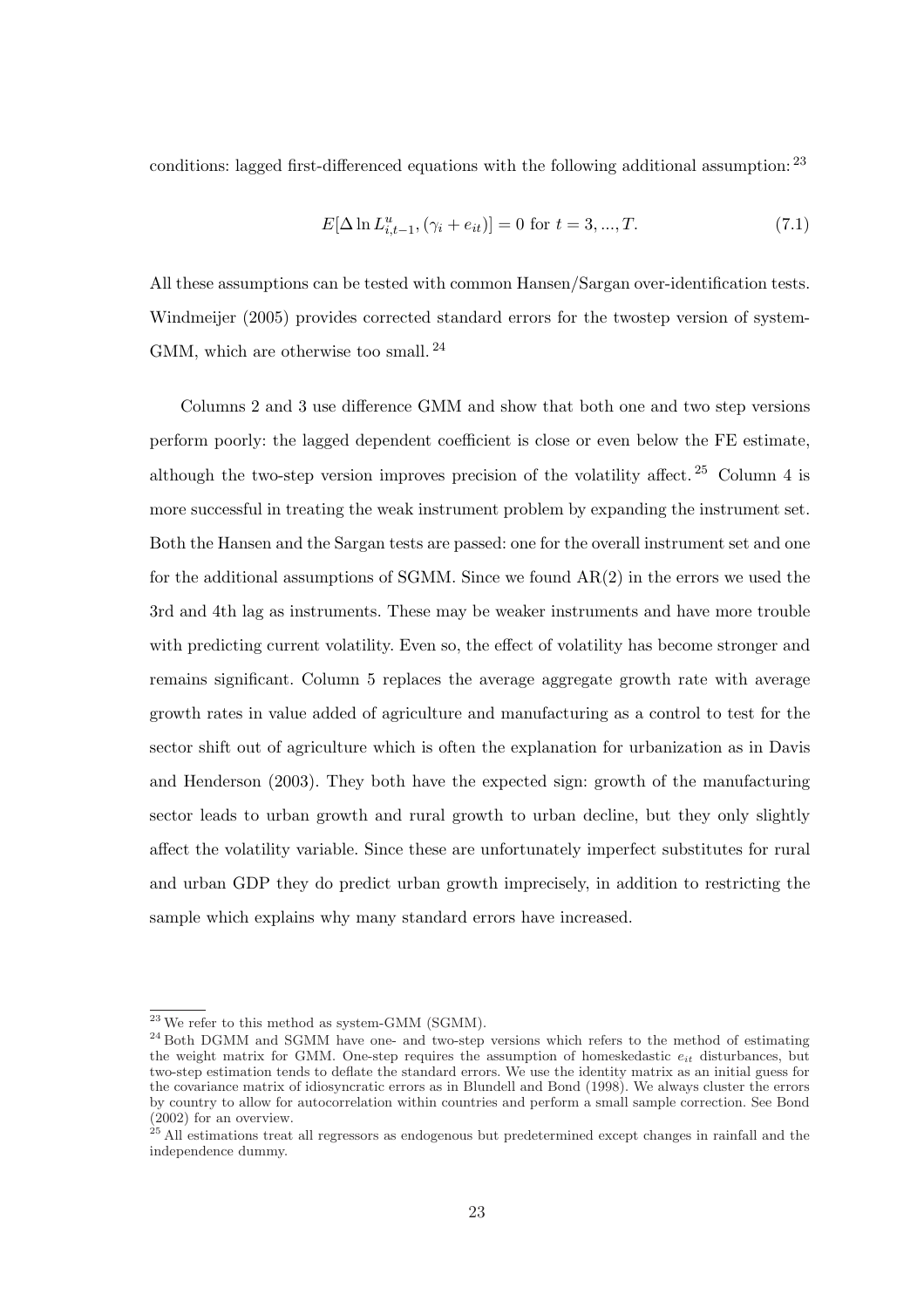Volatility has a significant and robust positive effect on urban growth even when instrumented with lagged values. An economy with more risk seems to induce larger flows of migration towards cities. It is in cities that there lies hope of improving living conditions because they offer a more diverse demand for labor. More importantly, risk and large shocks may well force households to give up on the countryside if such shocks exhaust their buffer savings. In the next section we show that aggregate shocks originate mostly from the agriculture sector and non-urban natural resource exports.

#### 7.2 Robustness: explaining volatility

We turn to the origins of volatility and use a similar strategy as above except that we do not have to worry about a lagged dependent variable. We first look at natural resource export value and shocks therein. In Table B.6 we split resource exports into 4 categories and look at both dependence and shocks to (ln) changes in export receipts. Furthermore we control for other likely determinants of volatility, such as financial development. More financially developed countries have more means to deal with shocks through insurance, futures contracts, etc, and liquidity constraints are less often binding. Openness and access to waterways <sup>26</sup> allows diversification into less volatile sectors, cushioning the aggregate effect. Civil war and rainfall shocks are added as other suitable and exogenous candidates to explain aggregate volatility in income. The results are that shocks to fuel prices are most significantly important, but shocks to export receipts of food products have a much larger effect. Among the controls only openness matters in this short-run panel. There might be too little time variation in the other variables to yield significant effects. These variables allow however for a smaller sample and we explain less variance in volatility than with sectoral data, which we use next.

<sup>&</sup>lt;sup>26</sup> The average distance in a country to the nearest coast or waterway is the most robust geographical determinant of aggregate per capita output volatility in Malik and Temple (2005).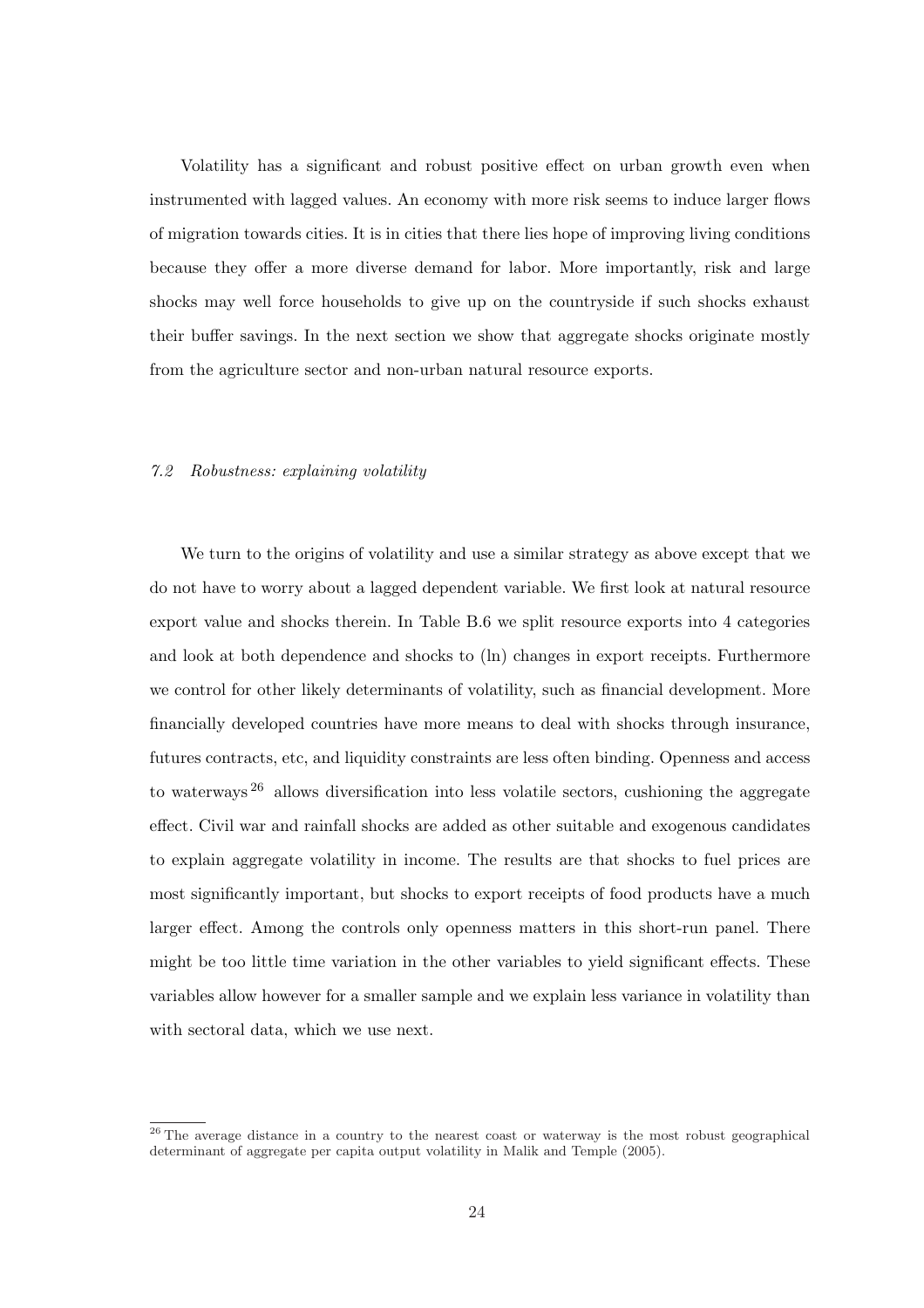Column 1 in Table B.7 provides a better fit of the variation in volatility (where the R2 is adjusted for the number of variables). We find a significant effect of shocks to value added growth in agriculture, even while controlling for initial agriculture dependence, the average growth rate and natural rain shocks. Column 2 furthermore controls for fixed unobserved country effects which do not affect the results much. We have also added shocks to changes in government spending, as this may be heavily influenced by export earning through taxation, even though it is essentially a choice variable. It has a large impact on aggregate volatility, but the direction of causality may be the other way around. Also shocks to the terms-of-trade exert a significant effect. Adding the mining sector in column 3 does not matter: it is mostly risk in agriculture, most clearly a rural activity, that leads to aggregate volatility. We now do find some evidence of civil war leading to aggregate volatility in this case. Columns 4 and 5 perform one and two-step versions of the difference-GMM estimator (Arellano-Bond, 1991) where the two-step version's standard errors are corrected or finite sample bias.  $27$  One-step assumes homoskedasticity of the errors and yields almost identical results compared to relaxing this assumption in column 5. Using a set of lagged level instruments for the equation in first differences shows the robustness of the effects of the shocks to government spending volatility, terms-of-trade shocks and agricultural value added growth shocks. The Hansen tests confirm exogeneity of the instruments. Unfortunately, this IV strategy limits the sample we can work with and as a consequence the standard errors have increased somewhat. System-GMM can use more information which indeed yields a better estimate in column 6.

We can conclude that the determinants of aggregate volatility originate in the agricultural sector even after controlling for a broad set of possible covariates. Shocks to the manufacturing sector have little effect on aggregate volatility. This shows that the rural sector is much more risky than the urban sector, lending support to our explanation that

<sup>&</sup>lt;sup>27</sup> Using also system-GMM would not give us an edge in this case because we do not have to deal with a lagged dependent variable. In both estimations all regressors are treated as endogenous and predetermined except rainfall volatility and the civil war dummy.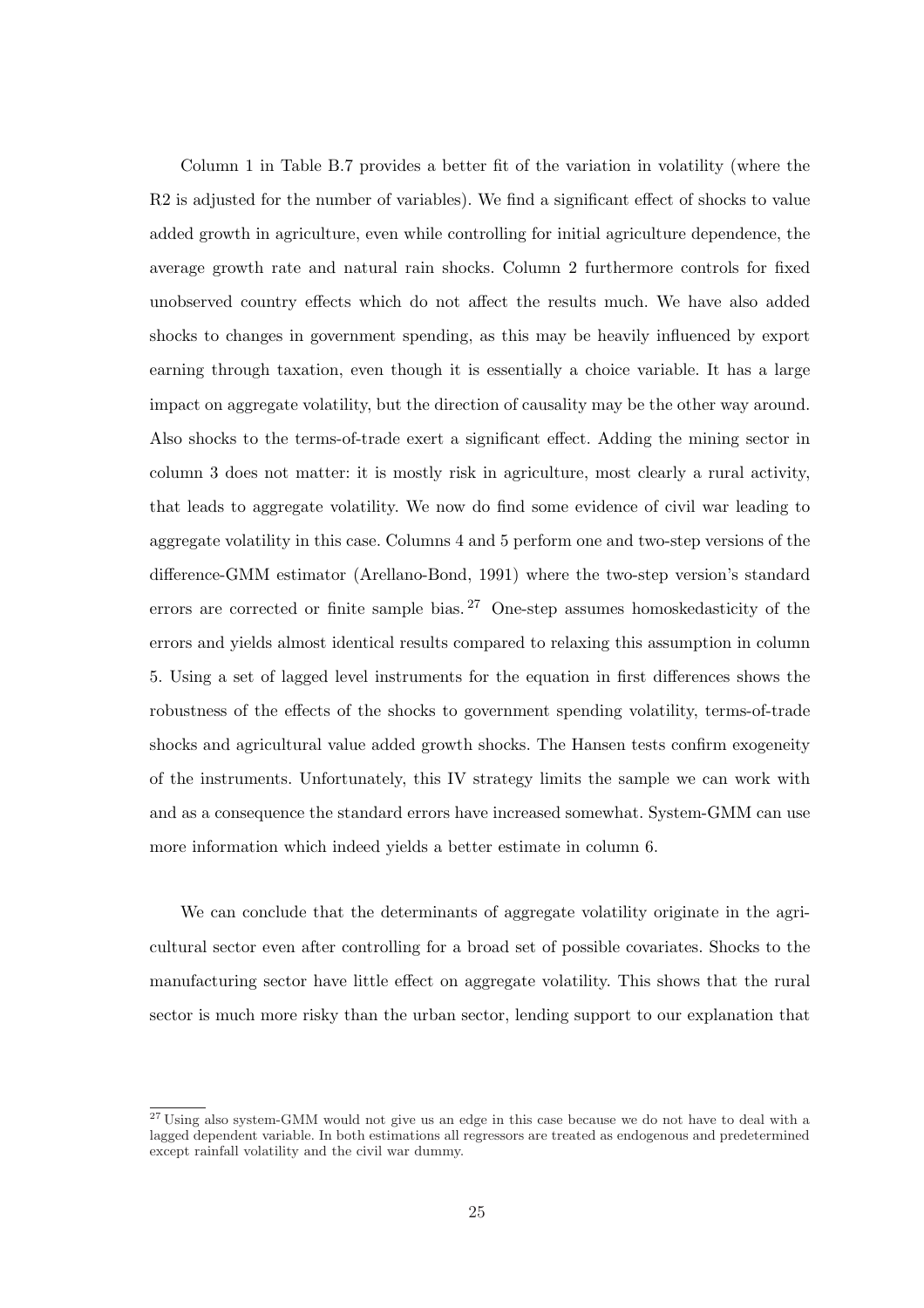such a risk differential induces rural-urban migration.

#### 8 Conclusion

This paper addresses the fact that many countries urbanize surprisingly fast even though economic growth is slow or negative. Negative growth is unlikely to create urban jobs, it does not raise urban wages nor does it increase earlier migrants' flow of remittances, which could all be powerful urban-pull factors from the perspective of poor rural households. We solve this puzzle by acknowledging that push factors are at least as important, especially when the economic circumstances are such that households cannot cope with negative shocks to income. Periods of aggregate volatility turn out to be strong predictors of urban growth, especially when GDP per capita growth is negative. The source of volatility lies in rural activities such as agriculture and natural resource production which are much more risky sectors than urban manufacturing. World resource prices are highly volatile (which is more important than rainfall), and financial instruments such as credit to deal with aggregate risk are all but absent in the countryside. Aggregate risk may be more important than a sectoral shift from agriculture to manufacturing and the parallel transition to urbanization for countries with poor economic performance. Unable to save or insure effectively, households are forced to migrate to cities to avoid being hit by large negative shocks as an ex-ante response to expected risk, because large shocks may wipe out any buffer savings easily.

We realize that many countries with very large cities, and slums, view urbanization as a problem. If that is justified in itself then rural development of credit institutions could decrease migration pressure on cities. On the other hand, it might also be that agglomeration economies can bring opportunities to fast urbanizing countries if these centers can be made attractive enough for start-ups and foreign investment. Future research using micro data should shed more light on these issues.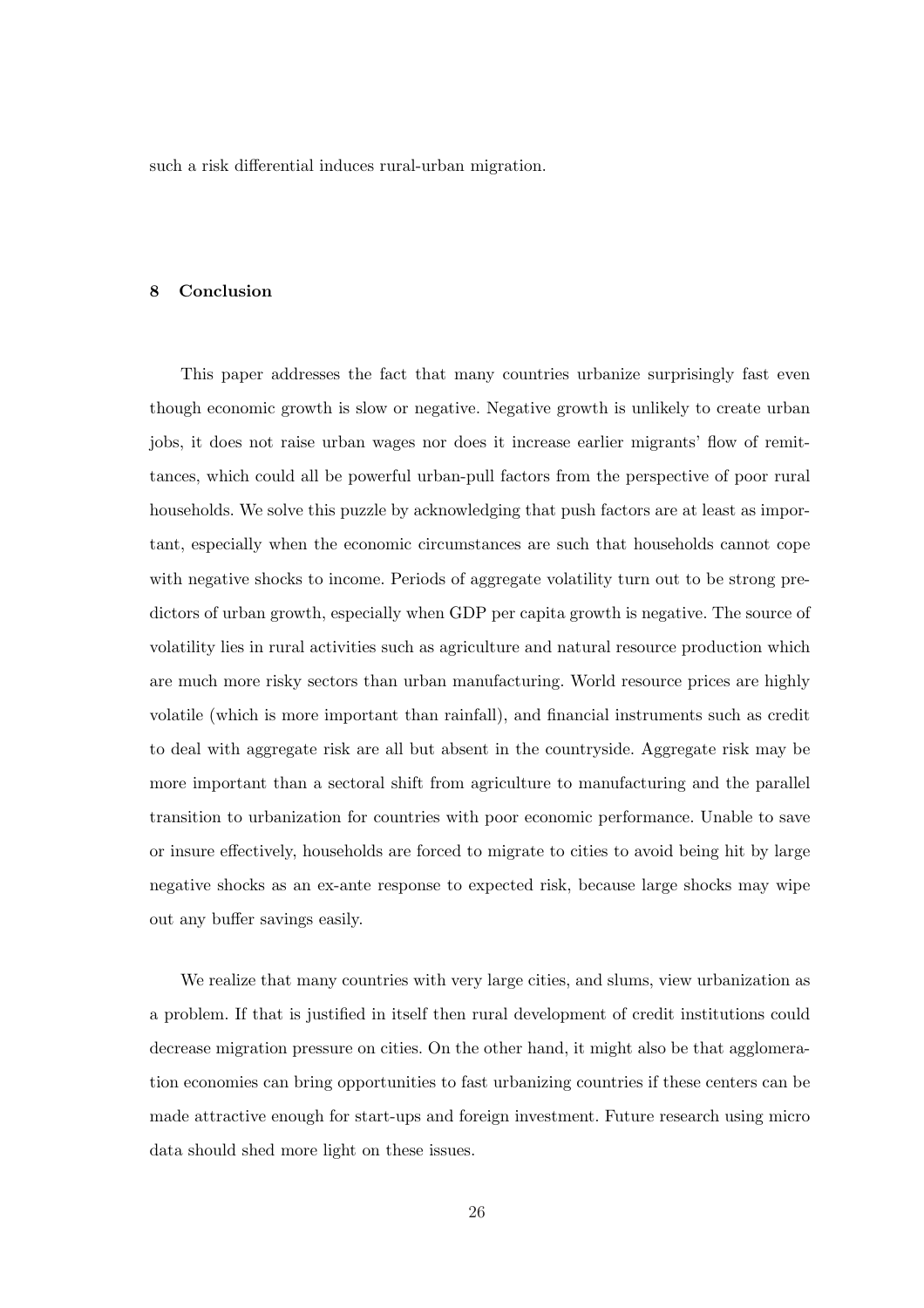#### References

- [1] Arellano, M., Bond, S.R. (1991). "Some specification tests for panel data: Monte Carlo evidence and an application to employment equations", Review of Economic Studies 58 277298.
- [2] Bardhan, P., Udry, C. (1999). Development Microeconomics, Oxford University Press, New York, pp242.
- [3] Barrios, S., Bertinelli, L., Strobl, E. (2006). "Climatic change and rural-urban migration: The case of Sub-Saharan Africa", Journal of Urban Economics 60 357-371.
- [4] Becker, C.M., Morrison, A.R., (1988). "The Determinants of Urban Population Growth in Sub-Saharan Africa", Economic Development and Cultural Change, 259-278.
- [5] Besley, T. (1995). Savings, credit and insurance, in J. Behrman, T.N. Srinivasan (Eds.), Handbook of Development Economics, Vol. IIIA, Amsterdam: North-Holland, pp. 2123-2207.
- [6] Blundell, R.W., Bond, S.R. (1998). "Initial Conditions and Moment Restrictions in Dynamic Panel Data Models", Journal of Econometrics 87 115-143.
- [7] Bond, S. (2002). "Dynamic Panel Data Models: A Guide to Micro Data Methods and Practice", IFS WP CWP09/02.
- [8] Brueckner, J.K. (1990). "Analyzing third world urbanization: a model with empirical evidence", Economic Development and Cultural Change 587-610.
- [9] Brueckner, J.K., Zenou, Y. (1999). "Harris-Todaro models with a land market", Regional Science and Urban Economics 29 317-339.
- [10] Central Intelligence Agency, (2007). World factbook 2007, Washington, D.C.
- [11] Collier, P., Gunning, J.W. (1999). "Explaining African Economic Performance", Journal of Economic Literature 37(1) 64-111.
- [12] Davis, J.C., Henderson, J.V. (2003). "Evidence on the political economy of the urbanization process", Journal of Urban Economics 53 98-125.
- [13] Deaton, A. (1991). "Saving and Liquidity Constraints", Econometrica 59.
- [14] Deaton, A. (1999). "Commodity Prices and Growth in Africa", Journal of Economic Perspectives 13(3) 23-40.
- [15] Deveri, F., Faini, R. (1999). "Where do migrants go?", Oxford Economic Papers 51 595-622.
- [16] Dustmann, C. (1997). "Return migration, uncertainty and precautionary savings" Journal of Development Economics 52 295-316.
- [17] Elbers, C., Gunning, J.W., Kinsey, B. (2005). "Growth and risk: methodology and micro evidence", World Bank Economic Review 21(1) 1-20.
- [18] Fay, M., Opal, C. (2000). "Urbanization without growth: A not so uncommon phenomenon", Working paper #2412, World Bank.
- [19] Gallup, J.L, J.D. Sachs and A. Mellinger (1999). Geography and economic development, Working Paper No. 1, Centre for International Development, Harvard University.
- [20] Harris, J.R., Todaro, M.P. (1970). "Migration, Unemployment and Development", American Economic Review 60 126-142.
- [21] Heston, A., R. Summers and B. Aten (2006). Penn World Table 6.2, Center for International Comparisons of Production, Income and Prices, University of Pennsylvania.
- [22] International Road Federation, (2006). World road statistics 2006: data 1999 to 2004, Geneva. (and earlier issues)
- [23] Kelley, A.C., Williamson, J.G., (1984). What Drives Third World City Growth?, Princeton, N .J.: Princeton University Press, pp273.
- [24] Malik, A. and J. Temple (2006). The geography of output volatility, Discussion Paper No. 5516, CEPR, London.
- [25] Marshall, M.G., Jaggers, K., Gurr, T.R, (2007). Polity IV Project, Center for International Development and Conflict Management.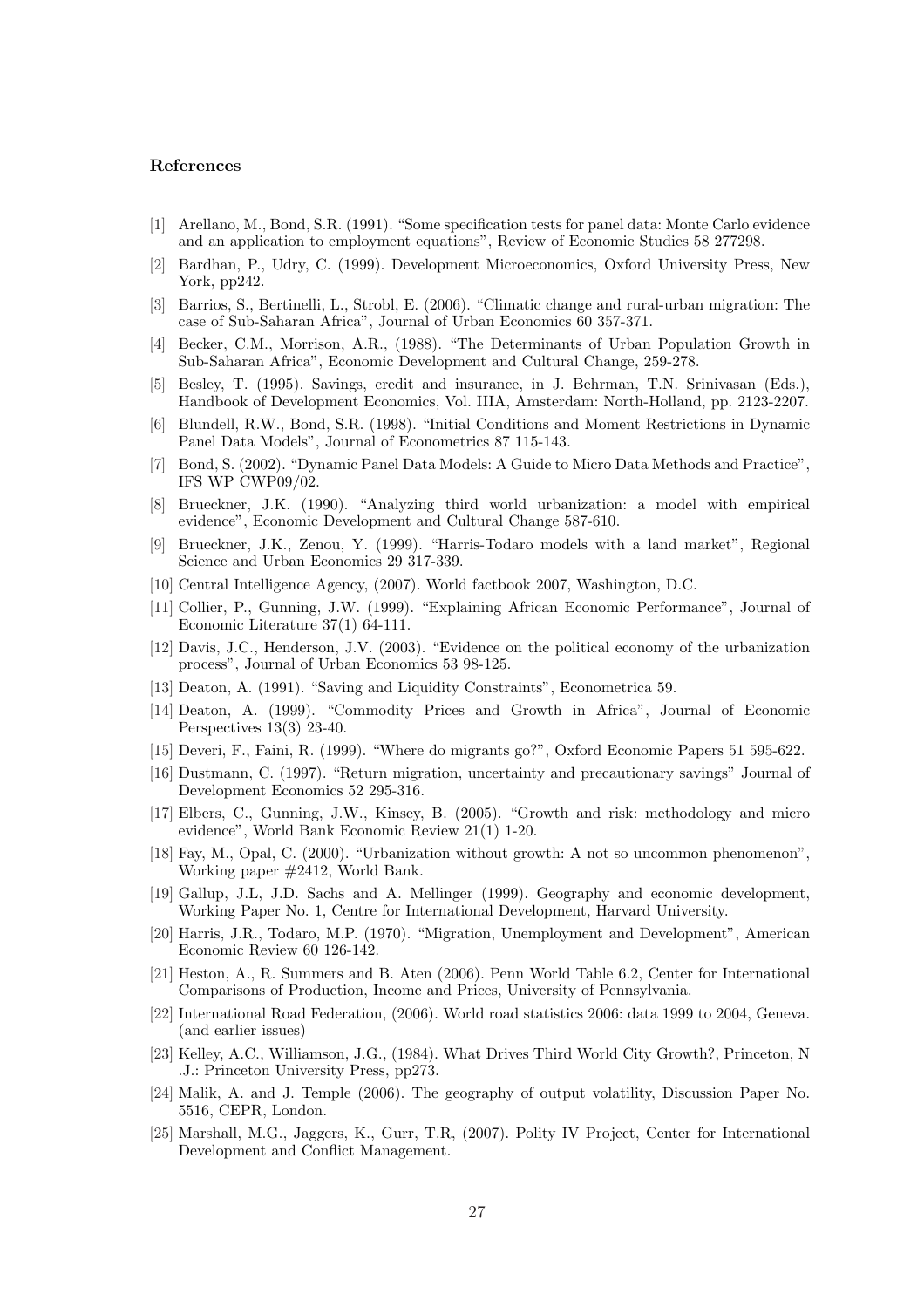- [26] Mirrlees, J.A. (1965). "Optimum accumulation under uncertainty", mimeo, Department of Economics, University of Cambridge.
- [27] Mitchell, T.D., Hulme, M., M. New, M. (2002). "Climate data for political areas", Area 34 (2002) 109112.
- [28] Moomaw, R.L., Shatter, A.M. (1996). "Urbanization and economic development: a bias toward large cities", Journal of Urban Economics 40(1) 13-37.
- [29] Murdoch, J., Sandler, J., (2002). "Economic growth, civil wars, and spatial spillovers", Journal of Conflict Resolution 46 91110.
- [30] Newbery, D.M.G., Stiglitz, J.E. (1981). The Theory of Commodity Price Stabilization: A study in the Economics of Risk, Oxford: Clarendon Press, pp462.
- [31] Nickell, S. (1981). "Biases in Dynamic Models with Fixed Effects", Econometrica 49 1317-1426.
- [32] Roodman, D. (2006). "How to Do xtabond2: An Introduction to 'Difference' and 'System' GMM in Stata", Working Papers 103, Center for Global Development.
- [33] Rosenzweig, M., and Binswanger, H. P. (1993). "Wealth, Weather Risk and the Composition and Profitability of Agricultural Investments", Economic Journal 103.
- [34] Rosenzweig, M. and Wolpin, K. I. (1993). "Credit Market Constraints, Consumption Smoothing and the Accumulation of Durable Production Assets in Low-Income Countries", Journal of Political Economy 101.
- [35] Sambanis, N. (2000). "Partition as a Solution to Ethnic War: An Empirical Critique of the Theoretical Literature", World Politics 52 (July) 437-483.
- [36] Stark, O., Levhari, D. (1982). "On Migration and Risk in LDCs", Economic Development and Cultural Change 31(1) 191-196.
- [37] Stark, O., Lucas, R.E.B. (1988)."Migration, remittances and the family", Economic Development and Cultural Change 36 465-481.
- [38] Temple, J. (2005). "Dual Economy Models: A Primer for Growth Economists", The Manchester School 73(4) 435-478.
- [39] Townsend, R. (1994). "Risk and Insurance in Village India", Econometrica 62.
- [40] Udry, C. (1990). "Credit Markets in Northern Nigeria: Credit as Insurance in a Rural Economy", World Bank Economic Review 4.
- [41] UNCTAD (2007). Commodity price statistics, United Nations Conference on Trade and Development, New York, NY.
- [42] Unitend Nations Statistics Division (2007). National Accounts Main Aggregates Database, New York.
- [43] UN, World Urbanization Prospects: The 2005 Revision, United Nations Department of Economic and Social Affairs/ Population Division, 2005.
- [44] UN-Habitat (2006). State of the world's cities 2006/7, New York, pp204.
- [45] Wacziarg, R., Welsch, K.H. (2003). Trade liberalization and growth: new evidence, Working Paper No. 10152, NBER, Cambridge, MA.
- [46] Windmeijer, F., (2005). "A finite sample correction for the variance of linear efficient two-step GMM estimators", Journal of Econometrics 126 25-51.
- [47] World Bank (2006). World Development Indicators, World Bank, Washington, D.C.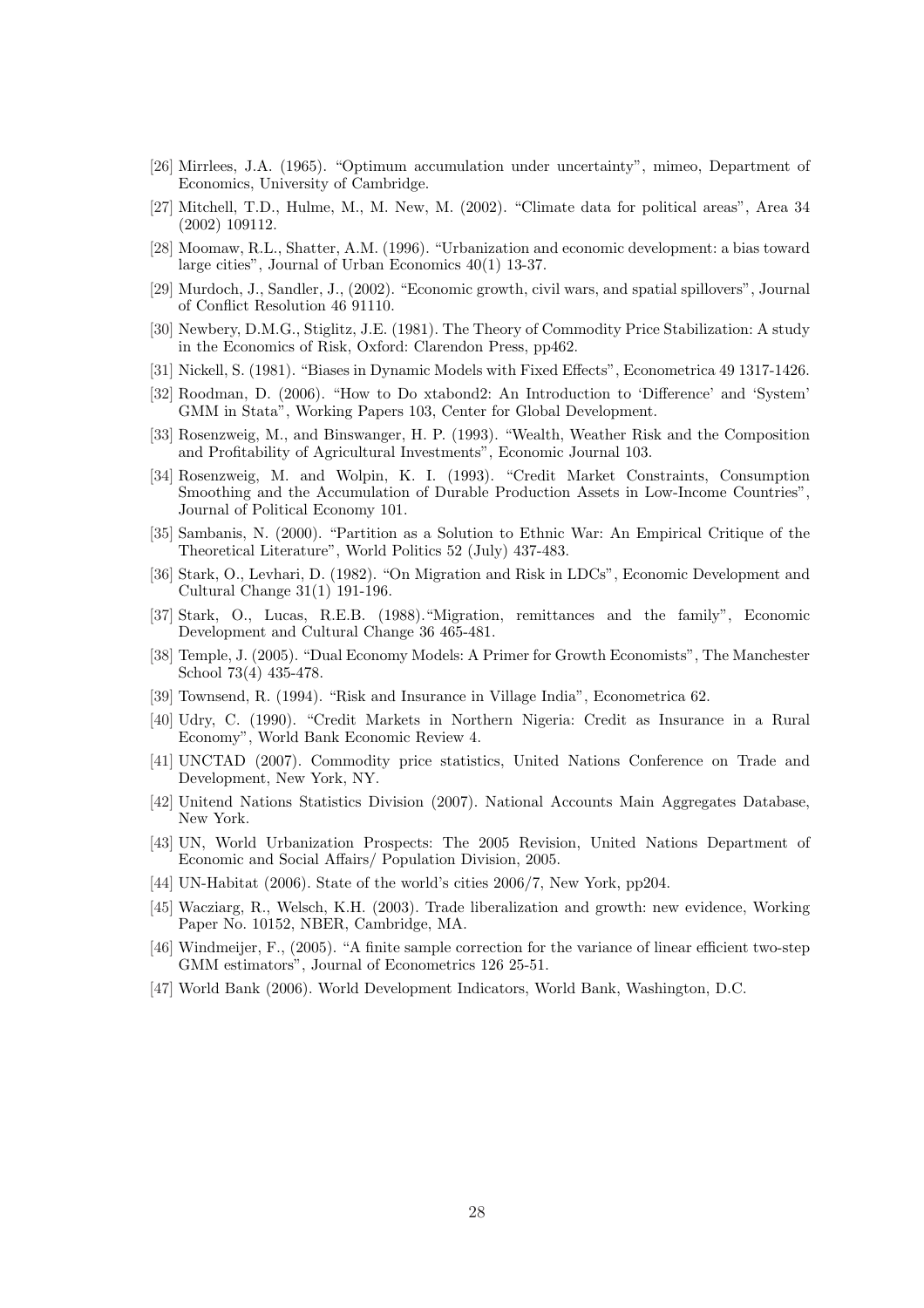### A Data Sources

| Category   | Variable                                 | Definition                                                                                                                                                                                                                                                                                                                                                                                                                                                                                                                                                                                                                                                 | Source                                                |
|------------|------------------------------------------|------------------------------------------------------------------------------------------------------------------------------------------------------------------------------------------------------------------------------------------------------------------------------------------------------------------------------------------------------------------------------------------------------------------------------------------------------------------------------------------------------------------------------------------------------------------------------------------------------------------------------------------------------------|-------------------------------------------------------|
| Population | population<br>urban<br>growth            | 5 year (ln) change in total urban population, national<br>definition                                                                                                                                                                                                                                                                                                                                                                                                                                                                                                                                                                                       | UN (2005)                                             |
|            | ln urban popula-<br>tion share           | $\ln$ (total urban population / total population)                                                                                                                                                                                                                                                                                                                                                                                                                                                                                                                                                                                                          | idem                                                  |
|            | av. national popu-<br>lation growth rate | 5 year average of yearly total population growth rates                                                                                                                                                                                                                                                                                                                                                                                                                                                                                                                                                                                                     | WDI (2006)                                            |
| GDP        | volatility<br>$GDP/cap.$ growth          | 5 year standard deviation of yearly GDP per capita<br>growth rates (PPP, $2000$ USD)                                                                                                                                                                                                                                                                                                                                                                                                                                                                                                                                                                       | PWT 6.2 from He-<br>ston et al. $(2006)$              |
|            | volatility of posi-<br>tive shocks       | idem, for those periods with at least 2 positive growth<br>rates and positive average growth (PPP, 2000 USD)                                                                                                                                                                                                                                                                                                                                                                                                                                                                                                                                               | idem                                                  |
|            | average<br>$GDP/c$ apita<br>growth       | 5 year average of yearly GDP per capita growth rates<br>(PPP, 2000 USD, Laspeyres)                                                                                                                                                                                                                                                                                                                                                                                                                                                                                                                                                                         | idem                                                  |
| Resources  | %<br>export<br>value/GDP                 | F.o.b. value of exports as a percentage of GDP. Fuels<br>corresponds to SITC section 3 (mineral fuels). Ores<br>and Metals: SITC divisions 27, 28, and 68 (nonfer-<br>rous metals). Agricultural Raw Materials: SITC<br>section: 2 (crude materials except fuels) excluding di-<br>visions 22, 27 (crude fertilizers and minerals excluding<br>coal, petroleum, and precious stones), and 28 (metallif-<br>erous ores and scrap). <b>Foods</b> : SITC sections: 0 (food<br>and live animals), 1 (beverages and tobacco), and 4<br>(animal and vegetable oils and fats) and SITC divi-<br>sion 22 (oil seeds, oil nuts, and oil kernels). (constant<br>USD) | WDI (2006)                                            |
|            | export<br>growth<br>volatility           | 5 year standard deviation of yearly (ln) changes by<br>export group.                                                                                                                                                                                                                                                                                                                                                                                                                                                                                                                                                                                       | idem                                                  |
|            | volatility<br>of exp.<br>growth          | idem                                                                                                                                                                                                                                                                                                                                                                                                                                                                                                                                                                                                                                                       | idem                                                  |
|            | exp. av. growth                          | 5-year average yearly (ln) changes by export group                                                                                                                                                                                                                                                                                                                                                                                                                                                                                                                                                                                                         | idem                                                  |
|            | price indices                            | yearly standard deviation of monthly price changes                                                                                                                                                                                                                                                                                                                                                                                                                                                                                                                                                                                                         | UNCTAD (2007)                                         |
| Sectors    | sector % total va                        | Value added (value of output less the value of in-<br>termediate consumption) of sector as a $\%$ of total<br>value added. Manufacturing: section D Manufactur-<br>ing. <b>Agriculture</b> : Section A Agriculture, hunting and<br>forestry and Section B Fishing. Mining: Section C<br>Mining and quarrying, Section E Electricity, gas and<br>water supply. (all ISIC Rev 3.1)                                                                                                                                                                                                                                                                           | United<br>Nations<br>Statistics Devision.<br>(2007)   |
|            | av. growth sector<br>va                  | 5 year average of yearly growth rate of total value<br>added per sector,                                                                                                                                                                                                                                                                                                                                                                                                                                                                                                                                                                                   | idem                                                  |
|            | volatility of sector<br>va growth        | 5 year volatility of yearly growth rate of total value<br>added per sector.                                                                                                                                                                                                                                                                                                                                                                                                                                                                                                                                                                                | idem                                                  |
| Geography  | % change in aver-<br>age rainfall        | Change in ln average 5 year rainfall from last 5 year<br>period.                                                                                                                                                                                                                                                                                                                                                                                                                                                                                                                                                                                           | Mitchell<br>et<br>al.<br>(2002)                       |
|            | volatility of rainfall                   | 5 year standard deviation of yearly rainfall data.                                                                                                                                                                                                                                                                                                                                                                                                                                                                                                                                                                                                         | idem                                                  |
|            | road density                             | Roads $(km)$ / land $(km2)$                                                                                                                                                                                                                                                                                                                                                                                                                                                                                                                                                                                                                                | International Road<br>Federation<br>and<br>WDI (2006) |
|            | distance to coast or<br>waterway (100km) | minimum distance in km, fixed effect                                                                                                                                                                                                                                                                                                                                                                                                                                                                                                                                                                                                                       | CID, General Mea-<br>sures of Geography,<br>(1999)    |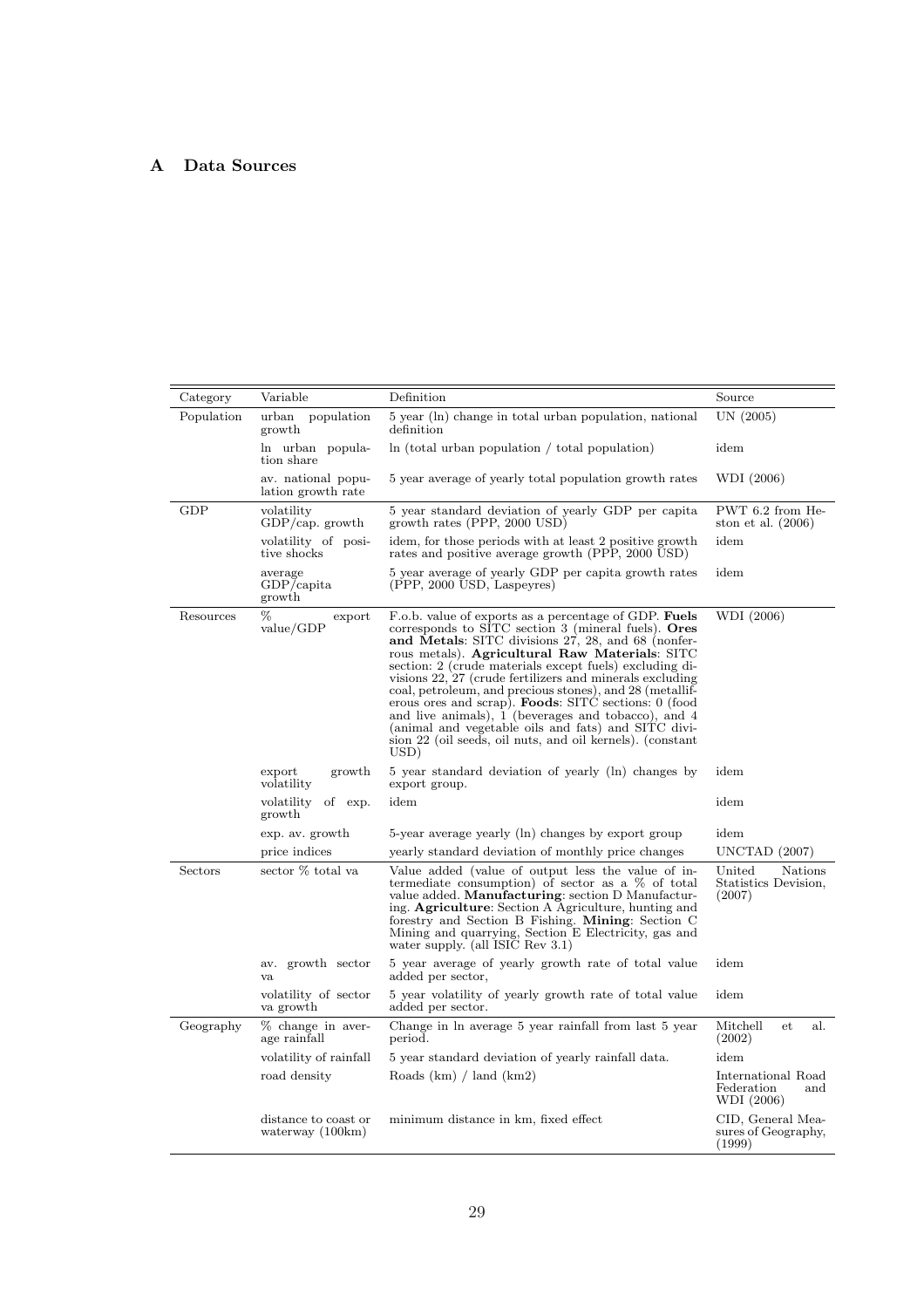| Institutions | polity index                           | Index of autocracy $(-10)$ to democracy $(+10)$                                             | Marshall<br>et.<br>al.<br>(2007)         |  |  |
|--------------|----------------------------------------|---------------------------------------------------------------------------------------------|------------------------------------------|--|--|
|              | independence<br>index                  | $d_{\text{dummy}} = 1$ if a country is independent                                          | CIA World Fact-<br>book (2007)           |  |  |
|              | financial<br>develop-<br>ment          | Domestic credit to private sector $(\%$ of GDP)                                             | WDI (2006)                               |  |  |
|              | openness dummy                         | open to trade $= 1$                                                                         | Wacziarg<br>and<br>Welch $(2003)$        |  |  |
| Other        | civil war dummy<br>next 5 years        | $d_{\text{dummy}} = 1$ if a country is in civil war during any year<br>of the 5 year period | Sambanis (2000)                          |  |  |
|              | volatility of govern-<br>ment spending | 5 year standard deviation of yearly (ln) changes in<br>government spending                  | PWT 6.2 from He-<br>ston et al. $(2006)$ |  |  |
|              | volatility in terms-<br>of-trade       | 5 year standard deviation of yearly imports share of<br>exports                             | WDI (2006)                               |  |  |

## B Regression tables

Table B.1

Urban growth and volatility, 1960-2005

| Dependent variable:                    | (1:OLS)     | (2:FE)      | (3:FE)      | sample means        |
|----------------------------------------|-------------|-------------|-------------|---------------------|
| 5-year urban population growth         |             |             |             | 18.15\%             |
| volatility GDP/cap. growth             | $0.317**$   | $0.254**$   | $0.221*$    | 3.93%               |
|                                        | (0.126)     | (0.125)     | (0.121)     |                     |
| log urban population share             | $-0.063***$ | $-0.117***$ | $-0.117***$ | $-1.08 = \log(.34)$ |
|                                        | (0.007)     | (0.018)     | (0.018)     |                     |
| Average GDP/capita growth              | $0.309**$   | 0.160       | $0.536***$  | 1.76%               |
|                                        | (0.151)     | (0.118)     | (0.165)     |                     |
| av. national population growth rate    | $1.168***$  | $1.029***$  | $1.031***$  | 9.96%               |
|                                        | (0.074)     | (0.083)     | (0.078)     |                     |
| constant                               | $-0.021**$  | $-0.061***$ | $-0.064***$ |                     |
|                                        | (0.009)     | (0.021)     | (0.020)     |                     |
| volatility $*$ average GDP/cap. growth |             |             | $-5.308**$  |                     |
|                                        |             |             | (2.318)     |                     |
| Observations                           | 861         | 861         | 861         |                     |
| Adj. R2                                | 0.64        | 0.43        | 0.45        |                     |
| countries                              | 108         | 108         | 108         |                     |

Robust and country-clustered standard errors in parentheses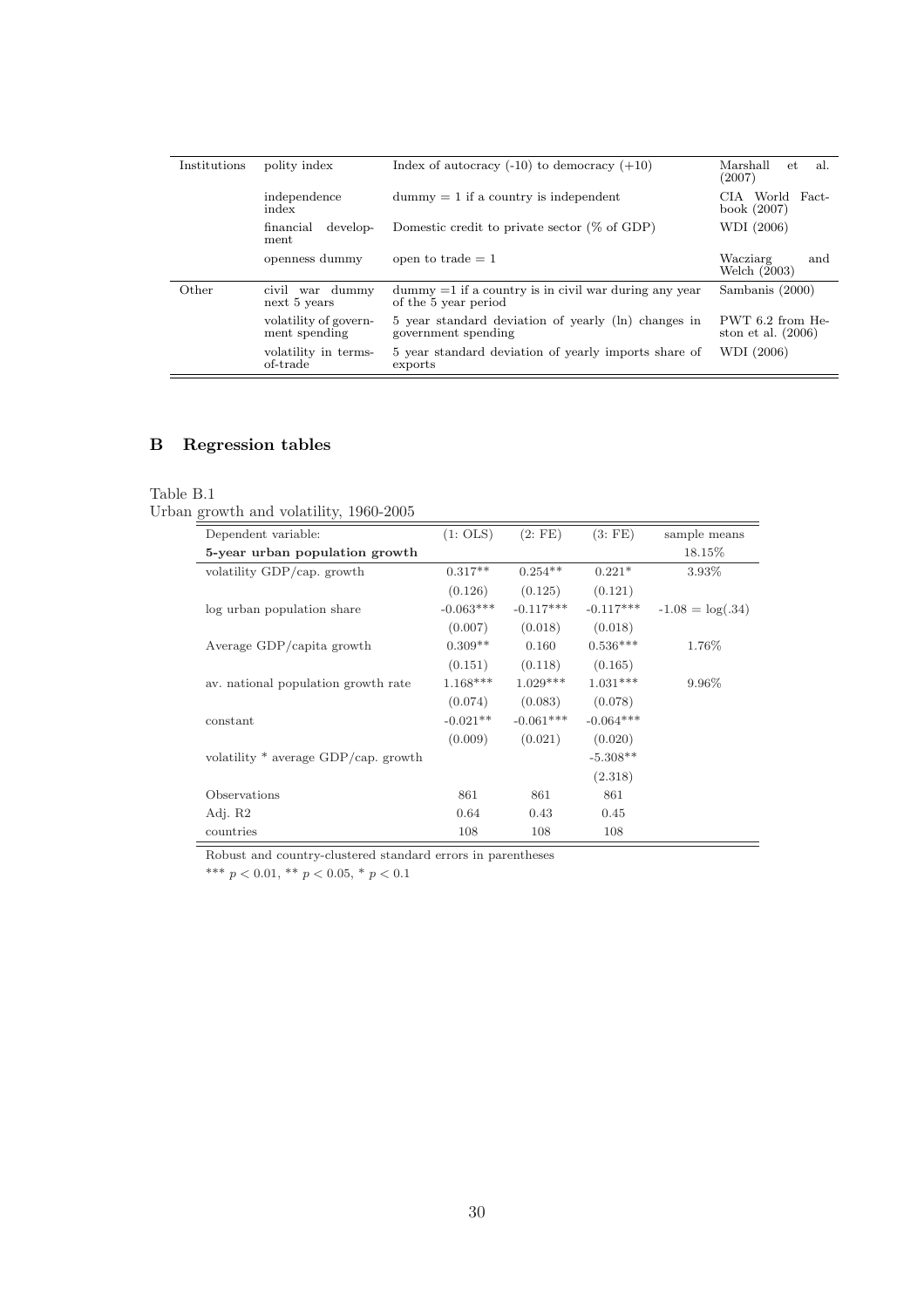

Fig. B.1. Marginal effect of volatility on urban population growth for given average growth rates, 1960-2005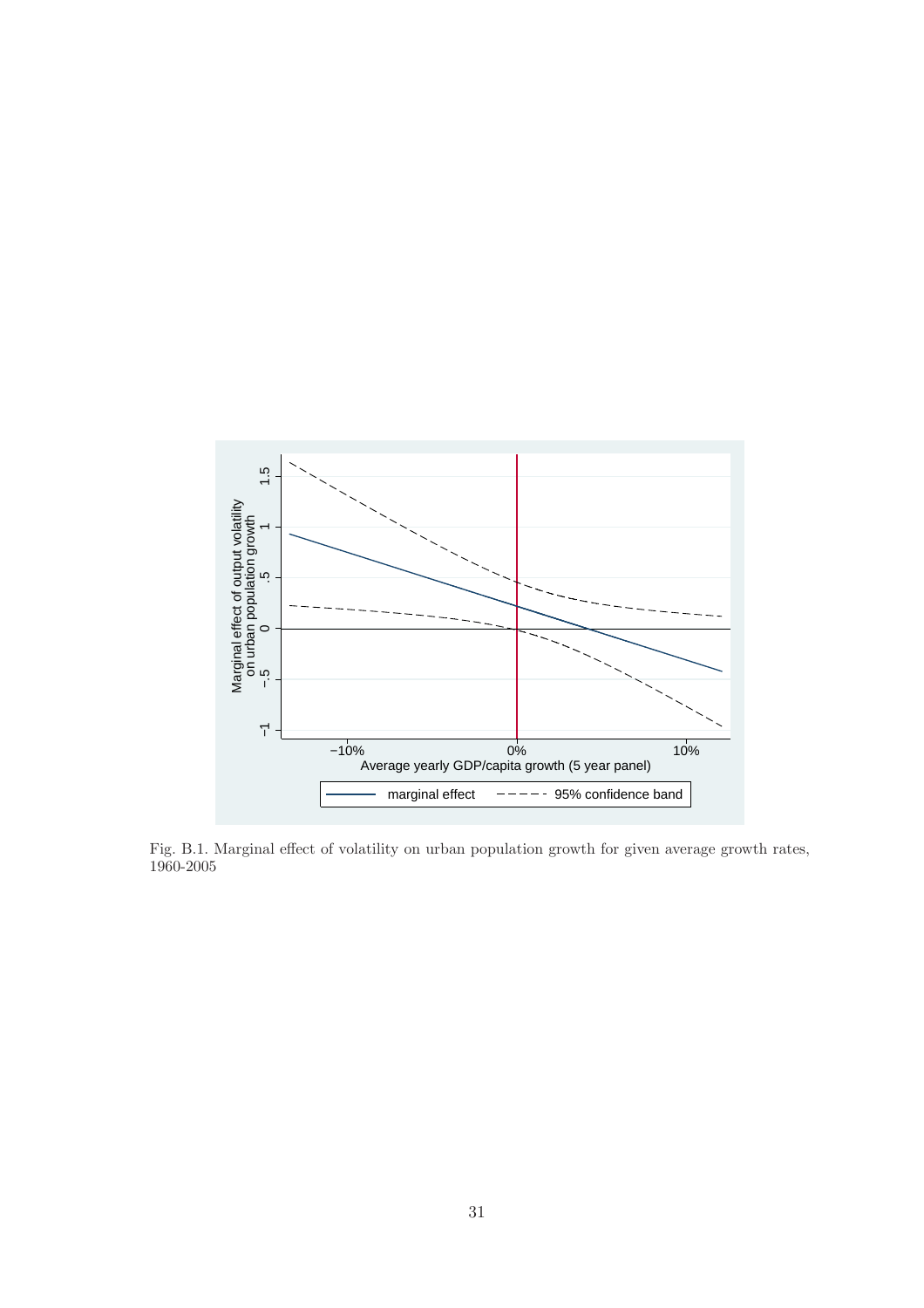| Table B.2 |                                                                     |
|-----------|---------------------------------------------------------------------|
|           | Volatility and natural resources (exports and national value added) |

| Dependent variable:                     | (1:OLS)    | (2:OLS)    | (3:OLS)    | (4:OLS)    | (5: OLS)   |
|-----------------------------------------|------------|------------|------------|------------|------------|
| 5-year volatility of GDP/capita growth  |            | (exports)  |            |            | (sectors)  |
| volatility of fuel and ores exp. growth | $0.094*$   | $0.107*$   | $0.110*$   |            |            |
|                                         | (0.055)    | (0.054)    | (0.056)    |            |            |
| volatility of food and agr. exp. growth | $0.496**$  | 0.295      | 0.161      |            |            |
|                                         | (0.217)    | (0.206)    | (0.156)    |            |            |
| % fuel and ore export value/GPD         |            | $0.063***$ | $0.079***$ |            |            |
|                                         |            | (0.017)    | (0.028)    |            |            |
| % food and agr. export value/GPD        |            | 0.034      | $-0.023$   |            |            |
|                                         |            | (0.024)    | (0.027)    |            |            |
| fuel and ore volatility * dependence    |            |            | $-1.066$   |            |            |
|                                         |            |            | (1.339)    |            |            |
| food and agr. volatility * dependence   |            |            | $6.180***$ |            |            |
|                                         |            |            | (2.292)    |            |            |
| volatility of agri. va growth           |            |            |            | $0.073***$ | $0.082***$ |
|                                         |            |            |            | (0.020)    | (0.019)    |
| volatility of mining va growth          |            |            |            | 0.016      | 0.009      |
|                                         |            |            |            | (0.010)    | (0.008)    |
| volatility of manuf. va growth          |            |            |            | $0.073***$ | $0.041**$  |
|                                         |            |            |            | (0.026)    | (0.020)    |
| agriculture % total va                  |            |            |            |            | $0.062***$ |
|                                         |            |            |            |            | (0.013)    |
| mining % total va                       |            |            |            |            | $0.086***$ |
|                                         |            |            |            |            | (0.018)    |
| manuf. % total va                       |            |            |            |            | $-0.004$   |
|                                         |            |            |            |            | (0.016)    |
| constant                                | $0.025***$ | $0.019***$ | $0.021***$ | $0.014***$ | 0.000      |
|                                         | (0.003)    | (0.002)    | (0.002)    | (0.003)    | (0.005)    |
| Observations                            | 632        | 593        | 593        | 731        | 731        |
| Adj. R2                                 | 0.05       | 0.09       | 0.10       | 0.17       | 0.27       |
| countries                               | 99         | 99         | 99         | 105        | 105        |

Robust and country-clustered standard errors in parentheses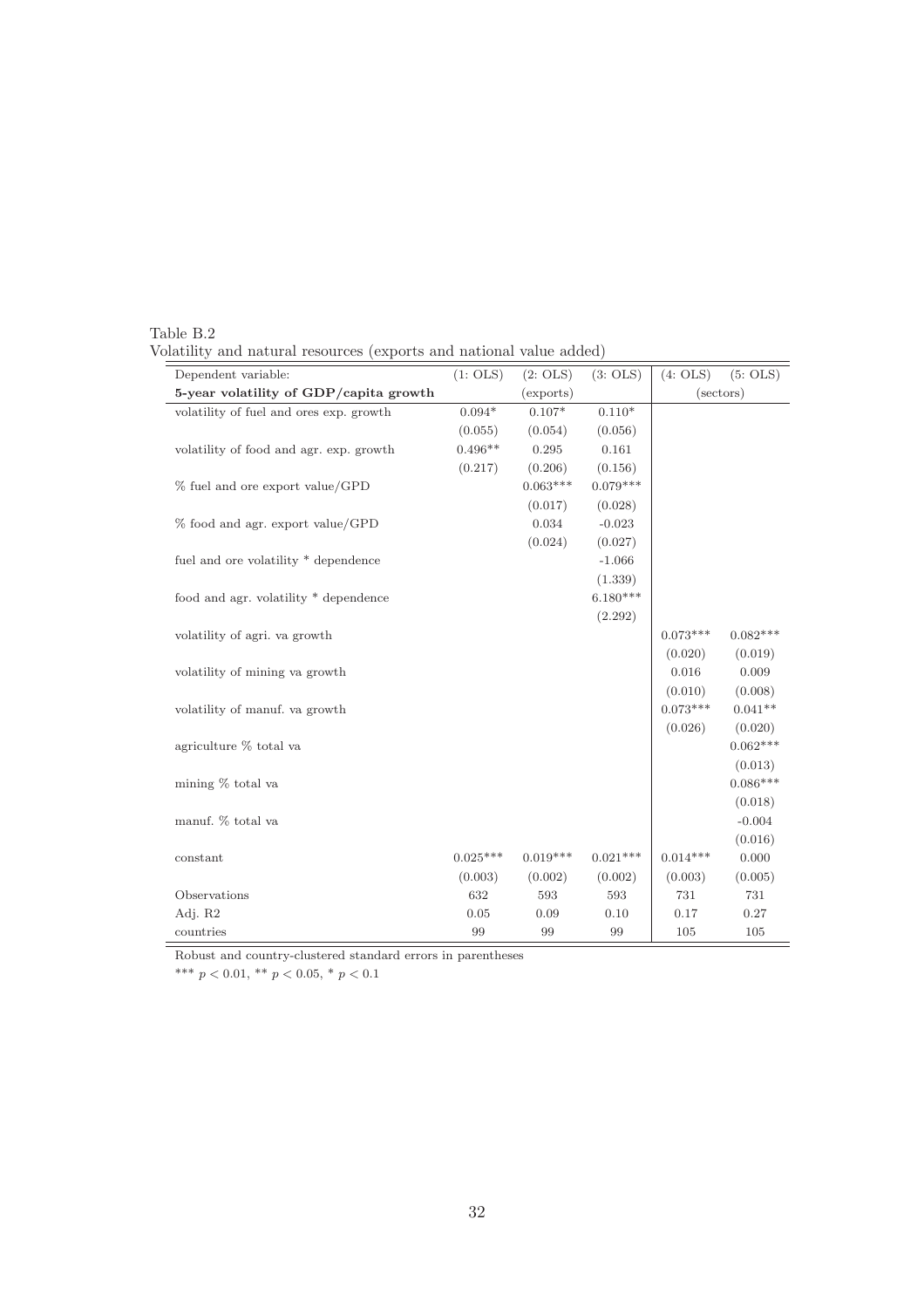Table B.3 Countries included in the sample of Table B.1

| Algeria                  | Congo, Dem. Rep.   | Haiti              | Mauritius        | Senegal              |
|--------------------------|--------------------|--------------------|------------------|----------------------|
| Argentina                | Congo, Rep.        | Honduras           | Mexico           | Singapore            |
| Australia                | Costa Rica         | Hong Kong, China   | Morocco          | South Africa         |
| Austria                  | Cote d'Ivoire      | Iceland            | Mozambique       | Spain                |
| Bangladesh               | Cyprus             | India              | Namibia.         | Sri Lanka            |
| <b>Barbados</b>          | Denmark            | <b>Indonesia</b>   | Nepal            | Sweden               |
| Belgium                  | Dominican Republic | Iran, Islamic Rep. | Netherlands      | Switzerland          |
| Benin                    | Ecuador            | Ireland            | New Zealand      | Syrian Arab Republic |
| <b>Bolivia</b>           | Egypt, Arab Rep.   | Israel             | Nicaragua        | Tanzania             |
| Botswana                 | El Salvador        | Italy              | Niger            | Thailand             |
| <b>Brazil</b>            | Equatorial Guinea  | Jamaica            | Nigeria          | Togo                 |
| Burkina Faso             | Ethiopia           | Japan              | Norway           | Trinidad and Tobago  |
| Burundi                  | Fiji               | Jordan             | Pakistan         | Turkey               |
| Cameroon                 | Finland            | Kenya              | Panama           | Uganda               |
| Canada                   | France             | Korea, Rep.        | Papua New Guinea | United Kingdom       |
| Cape Verde               | Gabon              | Lesotho            | Paraguay         | United States        |
| Central African Republic | Gambia, The        | Luxembourg         | Peru             | Uruguay              |
| Chad                     | Ghana              | Madagascar         | Philippines      | Venezuela, RB        |
| Chile                    | Greece             | Malawi             | Portugal         | Zambia               |
| China                    | Guatemala          | Malaysia           | Puerto Rico      | Zimbabwe             |
| Colombia                 | Guinea             | Mali               | Romania          |                      |
| Comoros                  | Guinea-Bissau      | Mauritania         | Rwanda           |                      |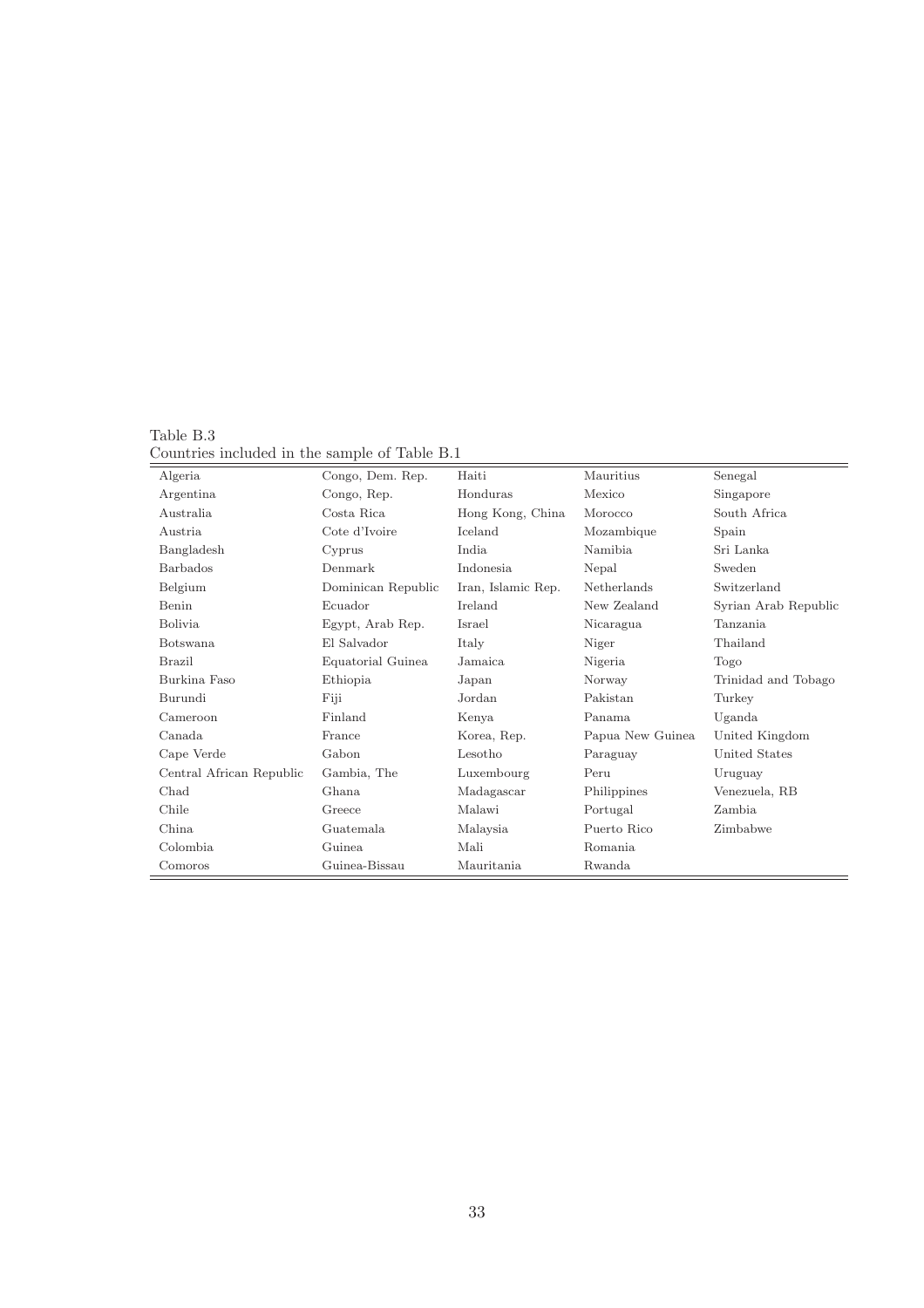Table B.4

Robustness, urban growth, volatility and heterogeneous effects

| Dependent variable:                     | (1; FE)     | (2:FE)      | (3:FE)      | (4:FE)      | (5:FE)      | (6:FE)      |
|-----------------------------------------|-------------|-------------|-------------|-------------|-------------|-------------|
| 5-year urban pop. growth                |             |             |             |             |             |             |
| volatility of positive shocks           | 0.159       |             |             |             |             |             |
|                                         | (0.192)     |             |             |             |             |             |
| volatility GDP/cap. growth              |             | $0.477**$   | $0.512**$   | $0.287**$   | $0.246**$   | $0.344***$  |
|                                         |             | (0.206)     | (0.211)     | (0.125)     | (0.122)     | (0.115)     |
| OECD countries * volatility             |             |             | $-0.600**$  |             |             |             |
|                                         |             |             | (0.266)     |             |             |             |
| min 1965 quart. GDP/cap. $*$ volatility |             |             |             | 0.364       |             |             |
|                                         |             |             |             | (0.323)     |             |             |
| top 1965 quart. GDP/cap. $*$ volatility |             |             |             | 0.142       |             |             |
|                                         |             |             |             | (0.123)     |             |             |
| top dec. av. fuel $\exp.*$ volatility   |             |             |             |             | $-0.241$    |             |
|                                         |             |             |             |             | (0.256)     |             |
| top dec. av. ores $\exp$ . * volatility |             |             |             |             | $0.730***$  |             |
|                                         |             |             |             |             | (0.262)     |             |
| min 1965 quart. fin.dev. * volatility   |             |             |             |             |             | $0.681**$   |
|                                         |             |             |             |             |             | (0.334)     |
| top 1965 quart. fin.dev. $*$ volatility |             |             |             |             |             | $-0.317$    |
|                                         |             |             |             |             |             | (0.198)     |
| log urban population share              | $-0.117***$ | $-0.150***$ | $-0.148***$ | $-0.150***$ | $-0.151***$ | $-0.145***$ |
|                                         | (0.019)     | (0.028)     | (0.029)     | (0.028)     | (0.028)     | (0.029)     |
| Average GDP/capita growth               | 0.022       | $0.428***$  | $0.423***$  | $0.417***$  | $0.399***$  | $0.432***$  |
|                                         | (0.123)     | (0.138)     | (0.137)     | (0.136)     | (0.133)     | (0.132)     |
| av. national population growth rate     | $1.037***$  | $1.146***$  | $1.151***$  | $1.195***$  | $1.193***$  | $1.284***$  |
|                                         | (0.091)     | (0.082)     | (0.084)     | (0.117)     | (0.114)     | (0.150)     |
| financial development                   |             | 0.008       | 0.006       | 0.010       | 0.008       | 0.007       |
|                                         |             | (0.011)     | (0.011)     | (0.011)     | (0.011)     | (0.011)     |
| % change average rainfall               |             | $-0.006$    | $-0.008$    | $-0.008$    | $-0.003$    | $-0.003$    |
|                                         |             | (0.014)     | (0.014)     | (0.015)     | (0.016)     | (0.015)     |
| polity index                            |             | 0.000       | 0.000       | 0.000       | 0.000       | 0.000       |
|                                         |             | (0.001)     | (0.001)     | (0.001)     | (0.001)     | (0.001)     |
| road density                            |             | 0.022       | 0.019       | 0.022       | 0.019       | 0.022       |
|                                         |             | (0.024)     | (0.023)     | (0.023)     | (0.023)     | (0.022)     |
| independence index                      |             | $0.026***$  | $0.027***$  | $0.027***$  | $0.028***$  | $0.028***$  |
|                                         |             | (0.007)     | (0.007)     | (0.007)     | (0.006)     | (0.007)     |
| constant                                | $-0.052**$  | $-0.148***$ | $-0.143***$ | $-0.153***$ | $-0.151***$ | $-0.158***$ |
|                                         | (0.020)     | (0.027)     | (0.027)     | (0.026)     | (0.023)     | (0.025)     |
| Observations                            | 796         | 522         | 522         | 522         | 522         | 522         |
| countries                               | 108         | 100         | 100         | 100         | 100         | 100         |
|                                         |             |             |             |             |             |             |

Robust and country-clustered standard errors in parentheses. '65 quart. = quartile range in 1965; dec. av. = decile range in 1965 of variable's long term average export share of GDP.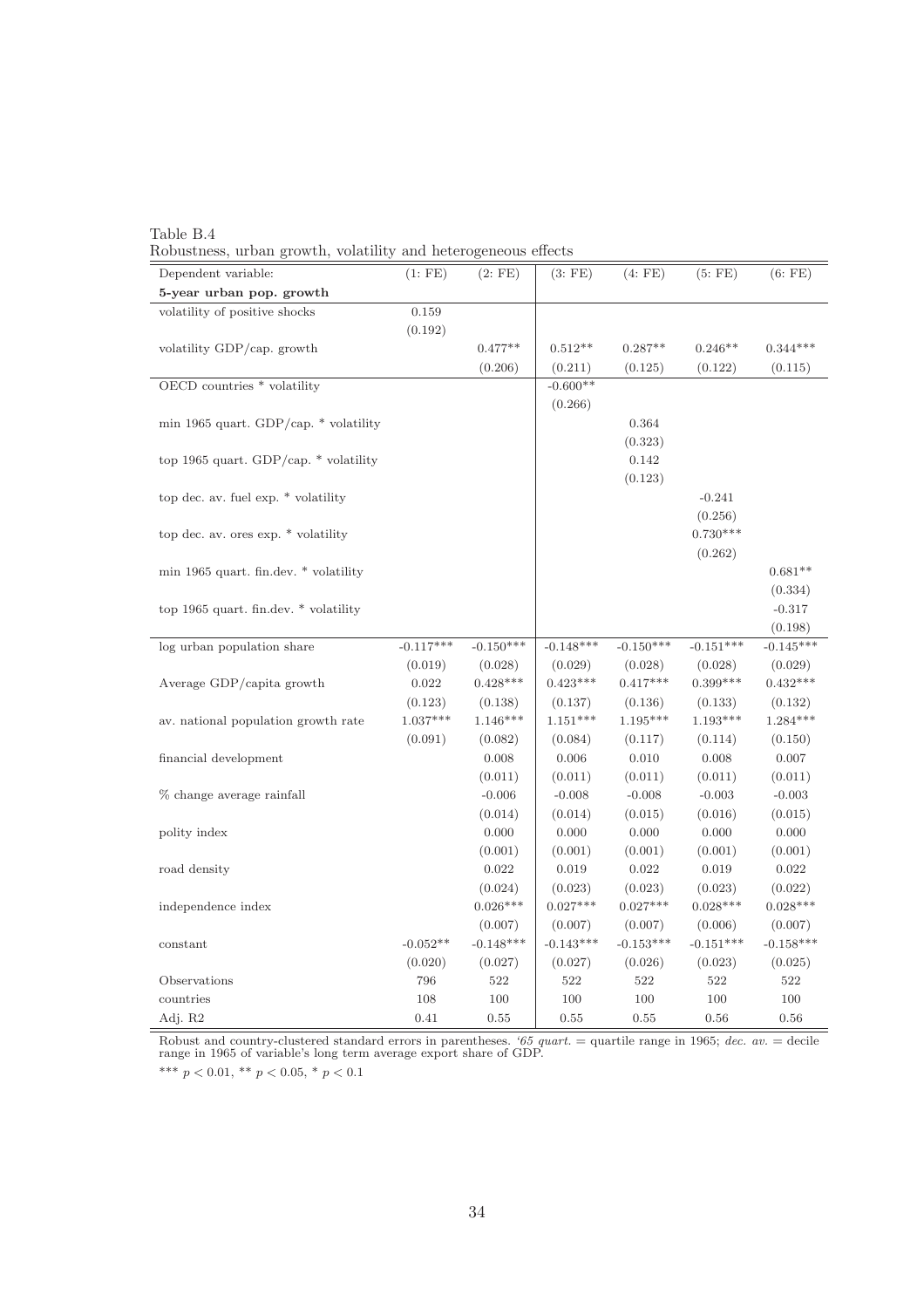| Table B.5                               |  |  |  |
|-----------------------------------------|--|--|--|
| Robustness, urban growth and volatility |  |  |  |

| Dependent variable:                 | (1: FE)     | $(2: DGMM)$ | (3: <b>DGMM</b> ) | (4: <b>SGMM</b> ) | (5: <b>SGMM</b> ) |
|-------------------------------------|-------------|-------------|-------------------|-------------------|-------------------|
| 5-year urban pop. growth            |             | one-step    | two-step          | two-step          | two-step          |
| volatility GDP/cap. growth          | $0.477**$   | $0.441**$   | $0.400**$         | $0.529**$         | $0.549*$          |
|                                     | (0.206)     | (0.220)     | (0.200)           | (0.209)           | (0.284)           |
| log urban population share          | $-0.150***$ | $-0.165***$ | $-0.144***$       | $-0.075***$       | $-0.101***$       |
|                                     | (0.028)     | (0.039)     | (0.043)           | (0.024)           | (0.025)           |
| Average GDP/capita growth           | $0.428***$  | 0.223       | 0.238             | $0.246*$          |                   |
|                                     | (0.138)     | (0.158)     | (0.168)           | (0.134)           |                   |
| av. national population growth rate | $1.146***$  | $1.088***$  | $1.168***$        | $1.266***$        | $1.233***$        |
|                                     | (0.082)     | (0.177)     | (0.129)           | (0.202)           | (0.155)           |
| financial development               | 0.008       | $-0.016$    | $-0.010$          | $-0.011$          | 0.003             |
|                                     | (0.011)     | (0.023)     | (0.028)           | (0.020)           | (0.016)           |
| $\%$ change average rainfall        | $-0.006$    | 0.008       | 0.001             | 0.002             | 0.011             |
|                                     | (0.014)     | (0.011)     | (0.010)           | (0.011)           | (0.012)           |
| polity index                        | 0.000       | 0.001       | 0.001             | 0.001             | 0.002             |
|                                     | (0.001)     | (0.002)     | (0.001)           | (0.001)           | (0.002)           |
| road density                        | 0.022       | 0.056       | 0.024             | 0.011             | 0.015             |
|                                     | (0.024)     | (0.054)     | (0.051)           | (0.014)           | (0.009)           |
| independence index                  | $0.026***$  | 0.001       | $-0.003$          | 0.009             | 0.014             |
|                                     | (0.007)     | (0.011)     | (0.011)           | (0.007)           | (0.009)           |
| av. growth agriculture va           |             |             |                   |                   | $-0.023$          |
|                                     |             |             |                   |                   | (0.071)           |
| av. growth manuf. va                |             |             |                   |                   | 0.047             |
|                                     |             |             |                   |                   | (0.074)           |
| constant                            | $-0.148***$ |             |                   | $-0.062*$         | $-0.095**$        |
|                                     | (0.027)     |             |                   | (0.037)           | (0.038)           |
| Observations                        | 522         | 419         | 419               | 522               | 462               |
| countries                           | 100         | 92          | 92                | 100               | 98                |
| Adj. R2                             | 0.55        |             |                   |                   |                   |
| Hansen overid. test p-value         |             | 0.7643      | 0.7643            | 0.5193            | 0.6356            |
| Diff-Sargan overid. test p-value    |             |             |                   | 0.306             | 0.370             |

Robust and country-clustered standard errors in parentheses.

Two-step GMM regressions include Windmeijer (2005) corrected s.e.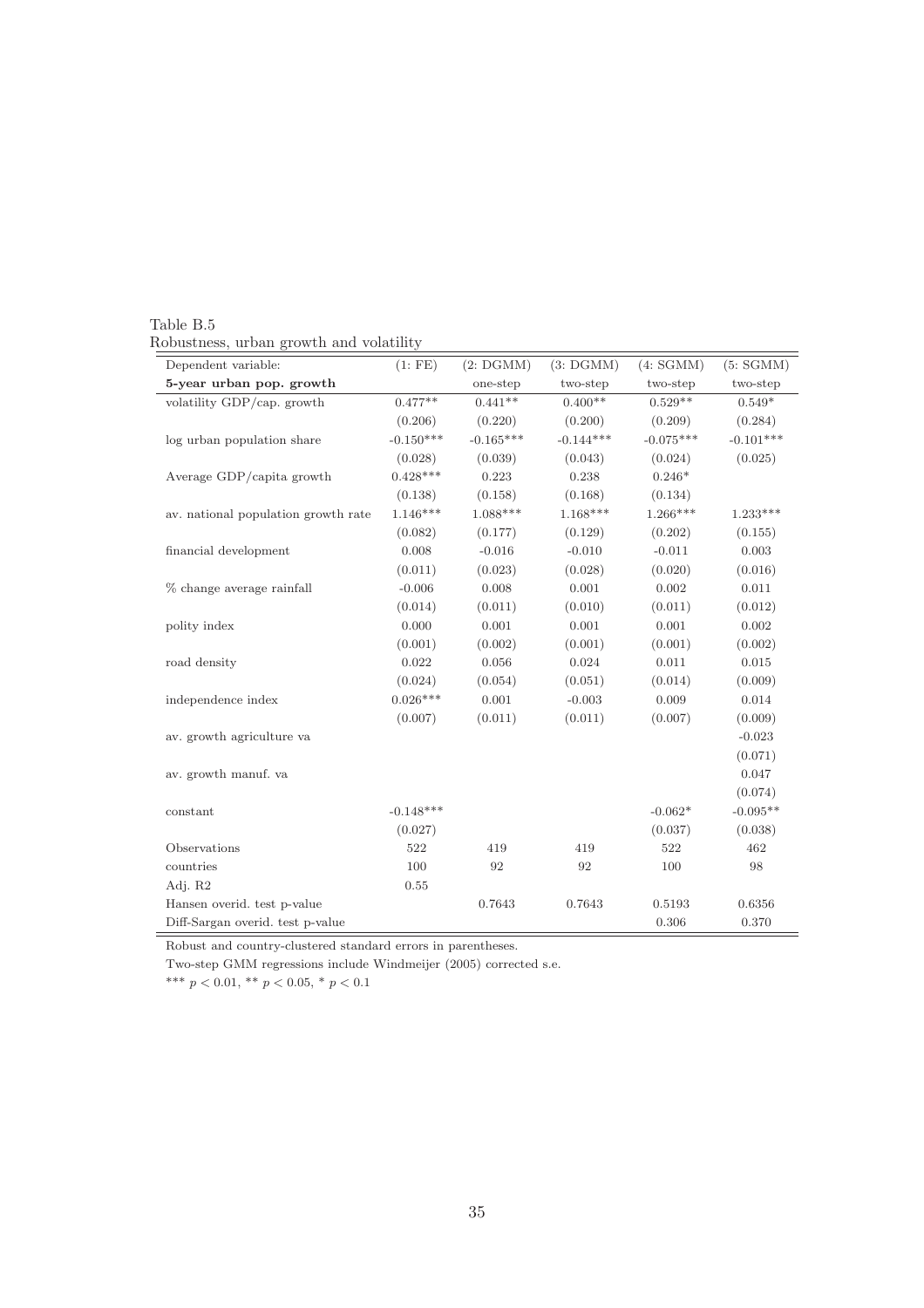#### Table B.6

Robustness, volatility and natural resource exports (value share of GDP)

| 5-year volatility of GDP/capita growth  | (1:OLS)     | (2:OLS)    | (3:OLS)     |
|-----------------------------------------|-------------|------------|-------------|
| volatility of food and agr. exp. growth | 0.348       |            |             |
|                                         | (0.217)     |            |             |
| food export growth volatility           |             | $0.489**$  | $0.776*$    |
|                                         |             | (0.238)    | (0.400)     |
| agr. r.m. export growth volatility      |             | $-0.103$   | $-0.075$    |
|                                         |             | (0.086)    | (0.126)     |
| volatility of fuel and ores exp. growth | 0.071       |            |             |
|                                         | (0.065)     |            |             |
| fuel export growth volatility           |             | $0.060***$ | $0.065**$   |
|                                         |             | (0.021)    | (0.027)     |
| ores export growth volatility           |             | 0.036      | $-0.046$    |
|                                         |             | (0.045)    | (0.063)     |
| % fuel and ore export value/GPD         | $0.063***$  |            |             |
|                                         | (0.020)     |            |             |
| % fuel export value/GDP                 |             | $0.060***$ | $0.058***$  |
|                                         |             | (0.015)    | (0.012)     |
| % ore and metal export value/GDP        |             | $0.087*$   | 0.066       |
|                                         |             | (0.046)    | (0.057)     |
| % food and agr. export value/GPD        | 0.032       |            |             |
|                                         | (0.023)     |            |             |
| % food export value/GDP                 |             | $0.064**$  | 0.047       |
|                                         |             | (0.031)    | (0.035)     |
| % agricultural r.m. export value/GDP    |             | $-0.055*$  | $-0.008$    |
|                                         |             | (0.029)    | (0.031)     |
| financial development                   | $-0.007*$   |            | $-0.004$    |
|                                         | (0.003)     |            | (0.004)     |
| openness dummy                          | $-0.010***$ |            | $-0.009***$ |
|                                         | (0.003)     |            | (0.003)     |
| distance to coast or waterway (100km)   | 0.000       |            | 0.000       |
|                                         | (0.000)     |            | (0.000)     |
| civil war dummy next 5 years            | $-0.000$    |            | $-0.000$    |
|                                         | (0.004)     |            | (0.004)     |
| volatility of rainfall                  | $-0.000$    |            | $-0.000$    |
|                                         | (0.000)     |            | (0.000)     |
| constant                                | $0.029***$  | $0.017***$ | $0.025***$  |
|                                         | (0.004)     | (0.002)    | (0.005)     |
| Observations                            | 470         | 581        | 461         |
| Adj. R2                                 | 0.17        | 0.13       | 0.21        |
| countries                               | 88          | 99         | 88          |

Robust and country-clustered standard errors in parentheses